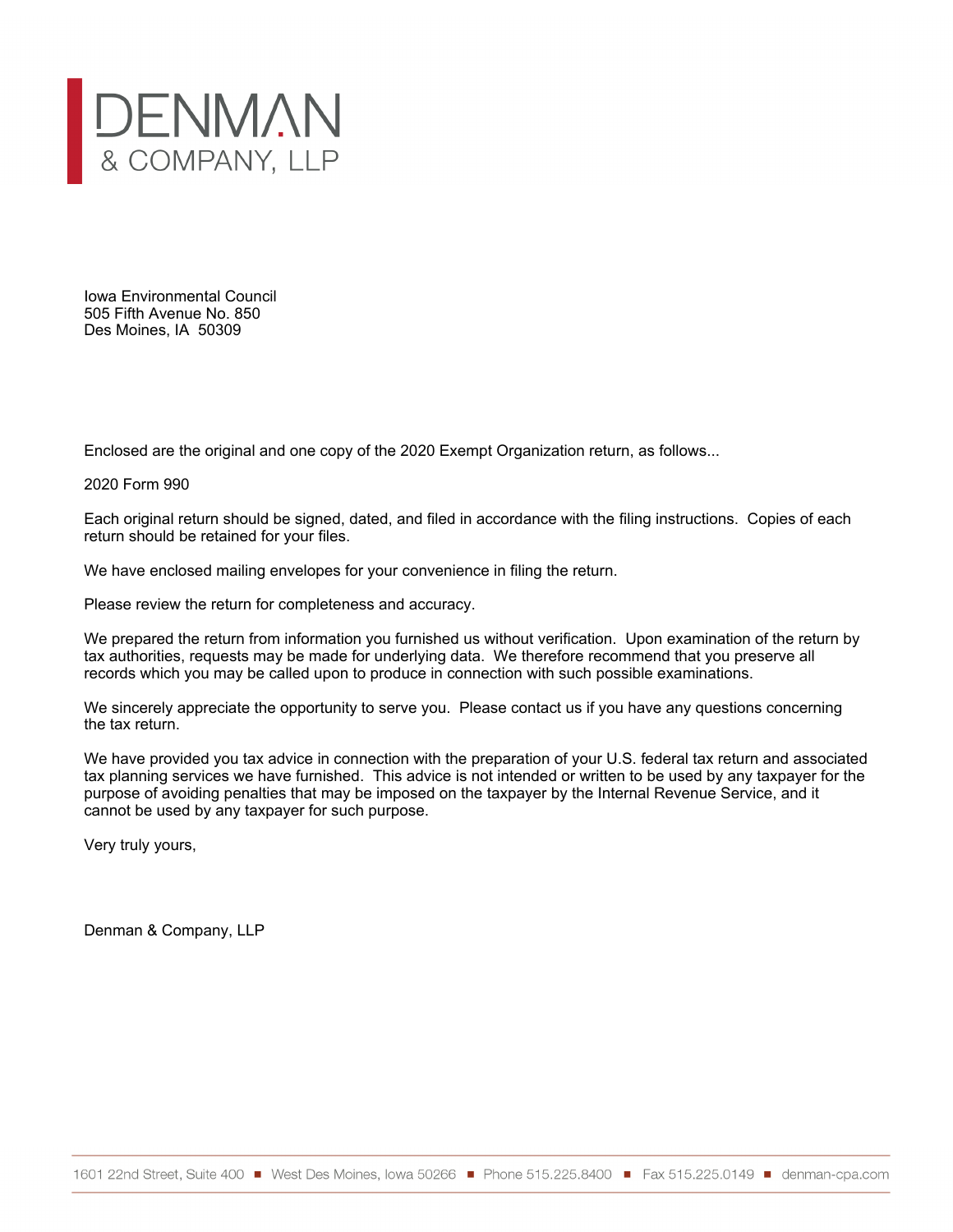## **TAX RETURN FILING INSTRUCTIONS**

FORM 990

#### **FOR THE YEAR ENDING**

December 31, 2020

#### **Prepared For:**

Iowa Environmental Council 505 Fifth Avenue No. 850 Des Moines, IA 50309

#### **Prepared By:**

Denman & Company, LLP 1601 22nd Street, Suite 400 West Des Moines, IA 50266-1453

#### **Amount Due or Refund:**

Not applicable

#### **Make Check Payable To:**

Not applicable

#### **Mail Tax Return and Check (if applicable) To:**

Not applicable

### **Return Must be Mailed On or Before:**

Not applicable

#### **Special Instructions:**

This copy of the return is provided ONLY for Public Disclosure purposes. Any confidential information regarding large donors has been removed.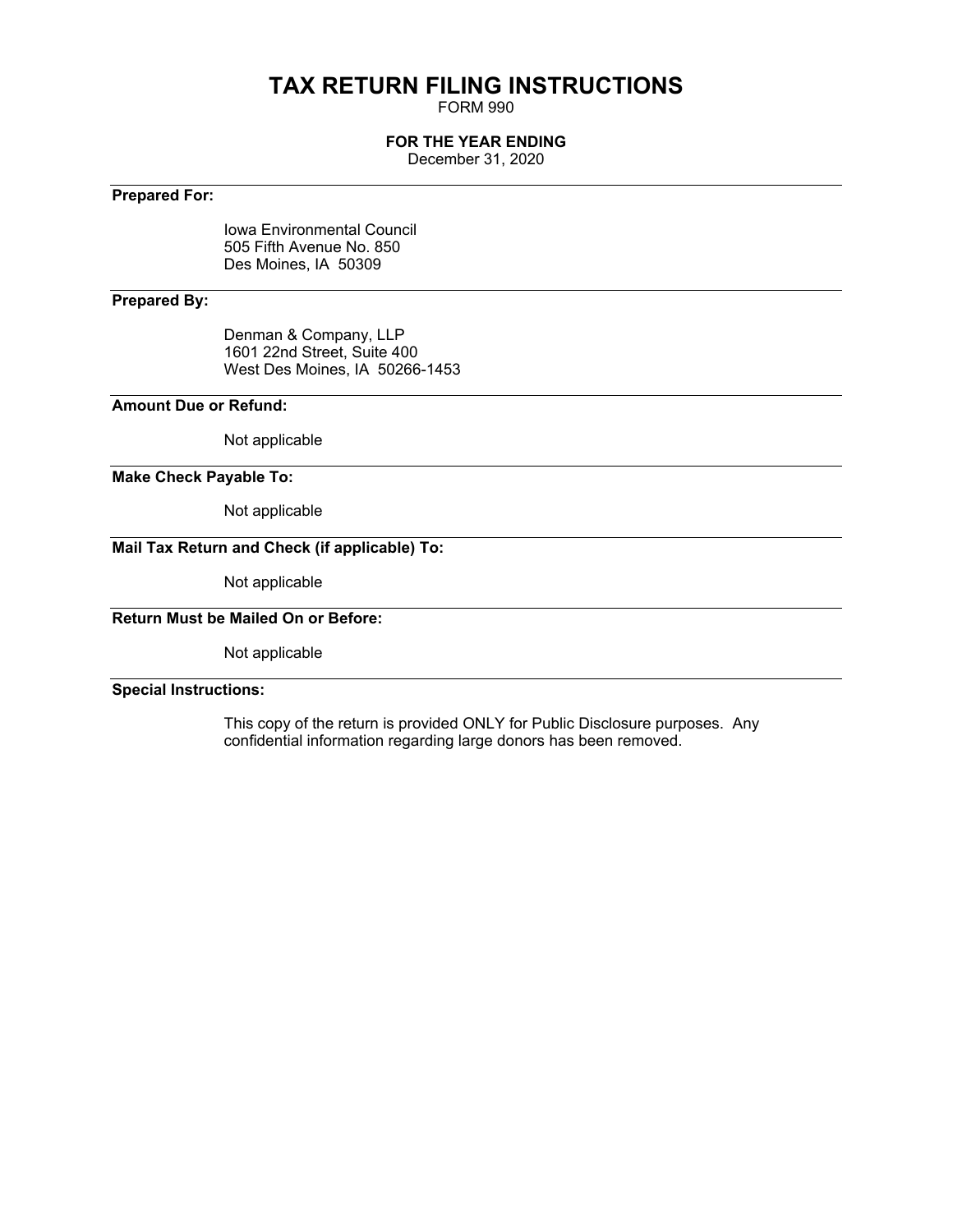(Rev. January 2020)

### **Application for Automatic Extension of Time To File an Exempt Organization Return**

Department of the Treasury Internal Revenue Service

- **| File a separate application for each return.**
- **| Go to www.irs.gov/Form8868 for the latest information.**

**Electronic filing (e-file).**  You can electronically file Form 8868 to request a 6-month automatic extension of time to file any of the filing of this form, visit www.irs.gov/e-file-providers/e-file-for-charities-and-non-profits. forms listed below with the exception of Form 8870, Information Return for Transfers Associated With Certain Personal Benefit Contracts, for which an extension request must be sent to the IRS in paper format (see instructions). For more details on the electronic

#### **Automatic 6-Month Extension of Time.** Only submit original (no copies needed).

All corporations required to file an income tax return other than Form 990-T (including 1120-C filers), partnerships, REMICs, and trusts must use Form 7004 to request an extension of time to file income tax returns.

| Type or                                                   | Name of exempt organization or other filer, see instructions.                                                                                                                                                                                                                                                                                                                                                                                                                                                                                                                                                                                                                                                                                                                                                                                             |            | Taxpayer identification number (TIN)                                                                                                                                                                                                                                                                                         |              |    |                         |
|-----------------------------------------------------------|-----------------------------------------------------------------------------------------------------------------------------------------------------------------------------------------------------------------------------------------------------------------------------------------------------------------------------------------------------------------------------------------------------------------------------------------------------------------------------------------------------------------------------------------------------------------------------------------------------------------------------------------------------------------------------------------------------------------------------------------------------------------------------------------------------------------------------------------------------------|------------|------------------------------------------------------------------------------------------------------------------------------------------------------------------------------------------------------------------------------------------------------------------------------------------------------------------------------|--------------|----|-------------------------|
| print                                                     |                                                                                                                                                                                                                                                                                                                                                                                                                                                                                                                                                                                                                                                                                                                                                                                                                                                           | 42-1436090 |                                                                                                                                                                                                                                                                                                                              |              |    |                         |
| File by the                                               | IOWA ENVIRONMENTAL COUNCIL<br>Number, street, and room or suite no. If a P.O. box, see instructions.                                                                                                                                                                                                                                                                                                                                                                                                                                                                                                                                                                                                                                                                                                                                                      |            |                                                                                                                                                                                                                                                                                                                              |              |    |                         |
| due date for<br>filing your                               | 505 FIFTH AVENUE, NO. 850                                                                                                                                                                                                                                                                                                                                                                                                                                                                                                                                                                                                                                                                                                                                                                                                                                 |            |                                                                                                                                                                                                                                                                                                                              |              |    |                         |
| return. See<br>instructions.                              | City, town or post office, state, and ZIP code. For a foreign address, see instructions.<br>DES MOINES, IA 50309                                                                                                                                                                                                                                                                                                                                                                                                                                                                                                                                                                                                                                                                                                                                          |            |                                                                                                                                                                                                                                                                                                                              |              |    |                         |
|                                                           | Enter the Return Code for the return that this application is for (file a separate application for each return)                                                                                                                                                                                                                                                                                                                                                                                                                                                                                                                                                                                                                                                                                                                                           |            |                                                                                                                                                                                                                                                                                                                              |              |    | $\mathbf 0$<br>1        |
| Application                                               |                                                                                                                                                                                                                                                                                                                                                                                                                                                                                                                                                                                                                                                                                                                                                                                                                                                           | Return     | Application                                                                                                                                                                                                                                                                                                                  |              |    | Return                  |
| Is For                                                    |                                                                                                                                                                                                                                                                                                                                                                                                                                                                                                                                                                                                                                                                                                                                                                                                                                                           | Code       | <b>Is For</b>                                                                                                                                                                                                                                                                                                                |              |    | Code                    |
| Form 990 or Form 990-EZ<br>01<br>Form 990-T (corporation) |                                                                                                                                                                                                                                                                                                                                                                                                                                                                                                                                                                                                                                                                                                                                                                                                                                                           |            |                                                                                                                                                                                                                                                                                                                              |              |    | 07                      |
| Form 990-BL                                               |                                                                                                                                                                                                                                                                                                                                                                                                                                                                                                                                                                                                                                                                                                                                                                                                                                                           | 02         | Form 1041-A                                                                                                                                                                                                                                                                                                                  |              |    | 08                      |
|                                                           | Form 4720 (individual)                                                                                                                                                                                                                                                                                                                                                                                                                                                                                                                                                                                                                                                                                                                                                                                                                                    | 03         | Form 4720 (other than individual)                                                                                                                                                                                                                                                                                            |              |    | 09                      |
| Form 990-PF                                               |                                                                                                                                                                                                                                                                                                                                                                                                                                                                                                                                                                                                                                                                                                                                                                                                                                                           | 04         | Form 5227                                                                                                                                                                                                                                                                                                                    |              |    | 10                      |
|                                                           | Form 990-T (sec. 401(a) or 408(a) trust)                                                                                                                                                                                                                                                                                                                                                                                                                                                                                                                                                                                                                                                                                                                                                                                                                  | 05         | Form 6069                                                                                                                                                                                                                                                                                                                    |              |    | 11                      |
|                                                           | Form 990-T (trust other than above)<br>BRIAN CAMPBELL                                                                                                                                                                                                                                                                                                                                                                                                                                                                                                                                                                                                                                                                                                                                                                                                     | 06         | Form 8870                                                                                                                                                                                                                                                                                                                    |              |    | 12                      |
| ٠<br>$box \blacktriangleright$<br>1.<br>$\mathbf{2}$      | Telephone No. $\triangleright$ 515-244-1194<br>• If this is for a Group Return, enter the organization's four digit Group Exemption Number (GEN) [167]. If this is for the whole group, check this<br>. If it is for part of the group, check this box $\blacktriangleright$ [<br>$\sim$<br>I request an automatic 6-month extension of time until<br>the organization named above. The extension is for the organization's return for:<br>$\blacktriangleright$ $\boxed{\text{X}}$ calendar year 2020 or<br>tax year beginning the state of the state of the state of the state of the state of the state of the state of the state of the state of the state of the state of the state of the state of the state of the state of the stat<br>If the tax year entered in line 1 is for less than 12 months, check reason:<br>Change in accounting period |            | Fax No. $\blacktriangleright$<br><u> 1989 - Johann Stoff, deutscher Stoffen und der Stoffen und der Stoffen und der Stoffen und der Stoffen und der</u><br>and attach a list with the names and TINs of all members the extension is for.<br>NOVEMBER 15, 2021, to file the exempt organization return for<br>Initial return | Final return |    |                         |
| За                                                        | If this application is for Forms 990-BL, 990-PF, 990-T, 4720, or 6069, enter the tentative tax, less<br>any nonrefundable credits. See instructions.                                                                                                                                                                                                                                                                                                                                                                                                                                                                                                                                                                                                                                                                                                      |            |                                                                                                                                                                                                                                                                                                                              | За           | \$ | $0$ .                   |
| b                                                         | If this application is for Forms 990-PF, 990-T, 4720, or 6069, enter any refundable credits and                                                                                                                                                                                                                                                                                                                                                                                                                                                                                                                                                                                                                                                                                                                                                           |            |                                                                                                                                                                                                                                                                                                                              |              |    |                         |
|                                                           | 3b<br>\$<br>estimated tax payments made. Include any prior year overpayment allowed as a credit.                                                                                                                                                                                                                                                                                                                                                                                                                                                                                                                                                                                                                                                                                                                                                          |            |                                                                                                                                                                                                                                                                                                                              |              |    |                         |
| c.                                                        | Balance due. Subtract line 3b from line 3a. Include your payment with this form, if required, by                                                                                                                                                                                                                                                                                                                                                                                                                                                                                                                                                                                                                                                                                                                                                          |            |                                                                                                                                                                                                                                                                                                                              |              |    |                         |
|                                                           | using EFTPS (Electronic Federal Tax Payment System). See instructions.                                                                                                                                                                                                                                                                                                                                                                                                                                                                                                                                                                                                                                                                                                                                                                                    |            |                                                                                                                                                                                                                                                                                                                              | 3c           | \$ | 0.                      |
| instructions.<br>LHA                                      | Caution: If you are going to make an electronic funds withdrawal (direct debit) with this Form 8868, see Form 8453-EO and Form 8879-EO for payment<br>For Privacy Act and Paperwork Reduction Act Notice, see instructions.                                                                                                                                                                                                                                                                                                                                                                                                                                                                                                                                                                                                                               |            |                                                                                                                                                                                                                                                                                                                              |              |    | Form 8868 (Rev. 1-2020) |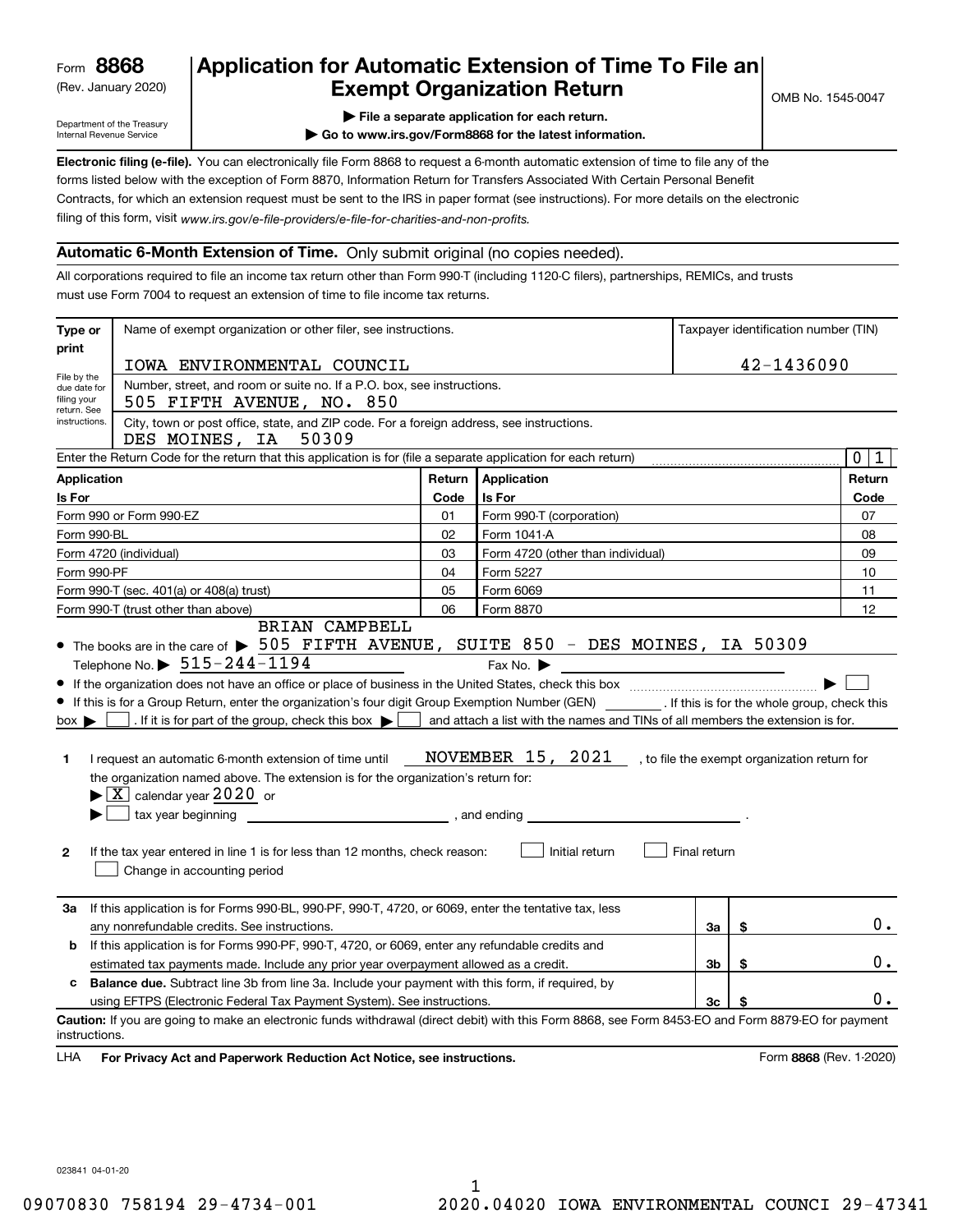| Form |  |
|------|--|
|      |  |

Department of the Treasury Internal Revenue Service

#### **Return of Organization Exempt From Income Tax** \*\* PUBLIC DISCLOSURE COPY \*\*

**Under section 501(c), 527, or 4947(a)(1) of the Internal Revenue Code (except private foundations) 2020**

**| Do not enter social security numbers on this form as it may be made public.**

**| Go to www.irs.gov/Form990 for instructions and the latest information. Inspection**



| <b>C</b> Name of organization<br>В<br>Check if<br>applicable:<br>Address<br>IOWA ENVIRONMENTAL COUNCIL<br>change<br>Name<br>42-1436090<br>Doing business as<br>change<br>Initial<br>Number and street (or P.O. box if mail is not delivered to street address)<br>E Telephone number<br>Room/suite<br>return<br>Final<br>850<br>505 FIFTH AVENUE<br>lreturn/<br>termin-<br>ated<br>City or town, state or province, country, and ZIP or foreign postal code<br>G Gross receipts \$<br>Amended<br>DES MOINES, IA<br>50309<br>$H(a)$ is this a group return<br>Ireturn<br>Applica-<br>F Name and address of principal officer: BRIAN CAMPBELL<br>tion<br>pending<br>SAME AS C ABOVE<br>Tax-exempt status: $\boxed{\mathbf{X}}$ 501(c)(3)<br>$\sqrt{\frac{1}{1}}$ (insert no.)<br>$501(c)$ (<br>$4947(a)(1)$ or<br>527<br>J Website: WWW. IAENVIRONMENT. ORG<br><b>K</b> Form of organization: $\boxed{\mathbf{X}}$ Corporation<br>Association<br>Other $\blacktriangleright$<br>Trust<br>Part I<br>Summary<br>Briefly describe the organization's mission or most significant activities: SEE SCHEDULE O<br>1. | D Employer identification number<br>$(515)$ 244-1194<br>1,530,566.<br>$\sqrt{}$ Yes $\sqrt{}$ X $\sqrt{}$ No<br>for subordinates?<br>H(b) Are all subordinates included?   Yes  <br>  No<br>If "No," attach a list. See instructions<br>$H(c)$ Group exemption number $\blacktriangleright$ |
|--------------------------------------------------------------------------------------------------------------------------------------------------------------------------------------------------------------------------------------------------------------------------------------------------------------------------------------------------------------------------------------------------------------------------------------------------------------------------------------------------------------------------------------------------------------------------------------------------------------------------------------------------------------------------------------------------------------------------------------------------------------------------------------------------------------------------------------------------------------------------------------------------------------------------------------------------------------------------------------------------------------------------------------------------------------------------------------------------------------|---------------------------------------------------------------------------------------------------------------------------------------------------------------------------------------------------------------------------------------------------------------------------------------------|
|                                                                                                                                                                                                                                                                                                                                                                                                                                                                                                                                                                                                                                                                                                                                                                                                                                                                                                                                                                                                                                                                                                              |                                                                                                                                                                                                                                                                                             |
|                                                                                                                                                                                                                                                                                                                                                                                                                                                                                                                                                                                                                                                                                                                                                                                                                                                                                                                                                                                                                                                                                                              |                                                                                                                                                                                                                                                                                             |
|                                                                                                                                                                                                                                                                                                                                                                                                                                                                                                                                                                                                                                                                                                                                                                                                                                                                                                                                                                                                                                                                                                              |                                                                                                                                                                                                                                                                                             |
|                                                                                                                                                                                                                                                                                                                                                                                                                                                                                                                                                                                                                                                                                                                                                                                                                                                                                                                                                                                                                                                                                                              |                                                                                                                                                                                                                                                                                             |
|                                                                                                                                                                                                                                                                                                                                                                                                                                                                                                                                                                                                                                                                                                                                                                                                                                                                                                                                                                                                                                                                                                              |                                                                                                                                                                                                                                                                                             |
|                                                                                                                                                                                                                                                                                                                                                                                                                                                                                                                                                                                                                                                                                                                                                                                                                                                                                                                                                                                                                                                                                                              |                                                                                                                                                                                                                                                                                             |
|                                                                                                                                                                                                                                                                                                                                                                                                                                                                                                                                                                                                                                                                                                                                                                                                                                                                                                                                                                                                                                                                                                              |                                                                                                                                                                                                                                                                                             |
|                                                                                                                                                                                                                                                                                                                                                                                                                                                                                                                                                                                                                                                                                                                                                                                                                                                                                                                                                                                                                                                                                                              |                                                                                                                                                                                                                                                                                             |
|                                                                                                                                                                                                                                                                                                                                                                                                                                                                                                                                                                                                                                                                                                                                                                                                                                                                                                                                                                                                                                                                                                              |                                                                                                                                                                                                                                                                                             |
|                                                                                                                                                                                                                                                                                                                                                                                                                                                                                                                                                                                                                                                                                                                                                                                                                                                                                                                                                                                                                                                                                                              |                                                                                                                                                                                                                                                                                             |
|                                                                                                                                                                                                                                                                                                                                                                                                                                                                                                                                                                                                                                                                                                                                                                                                                                                                                                                                                                                                                                                                                                              |                                                                                                                                                                                                                                                                                             |
|                                                                                                                                                                                                                                                                                                                                                                                                                                                                                                                                                                                                                                                                                                                                                                                                                                                                                                                                                                                                                                                                                                              | L Year of formation: $1995$ M State of legal domicile: $TA$                                                                                                                                                                                                                                 |
|                                                                                                                                                                                                                                                                                                                                                                                                                                                                                                                                                                                                                                                                                                                                                                                                                                                                                                                                                                                                                                                                                                              |                                                                                                                                                                                                                                                                                             |
|                                                                                                                                                                                                                                                                                                                                                                                                                                                                                                                                                                                                                                                                                                                                                                                                                                                                                                                                                                                                                                                                                                              |                                                                                                                                                                                                                                                                                             |
| Activities & Governance                                                                                                                                                                                                                                                                                                                                                                                                                                                                                                                                                                                                                                                                                                                                                                                                                                                                                                                                                                                                                                                                                      |                                                                                                                                                                                                                                                                                             |
| if the organization discontinued its operations or disposed of more than 25% of its net assets.<br>$\mathbf{2}$<br>Check this box $\blacktriangleright$                                                                                                                                                                                                                                                                                                                                                                                                                                                                                                                                                                                                                                                                                                                                                                                                                                                                                                                                                      |                                                                                                                                                                                                                                                                                             |
| Number of voting members of the governing body (Part VI, line 1a)<br>з                                                                                                                                                                                                                                                                                                                                                                                                                                                                                                                                                                                                                                                                                                                                                                                                                                                                                                                                                                                                                                       | 17<br>3                                                                                                                                                                                                                                                                                     |
| 4                                                                                                                                                                                                                                                                                                                                                                                                                                                                                                                                                                                                                                                                                                                                                                                                                                                                                                                                                                                                                                                                                                            | 17<br>$\overline{4}$                                                                                                                                                                                                                                                                        |
| Total number of individuals employed in calendar year 2020 (Part V, line 2a) manufacture controller to intervent<br>5                                                                                                                                                                                                                                                                                                                                                                                                                                                                                                                                                                                                                                                                                                                                                                                                                                                                                                                                                                                        | $\overline{15}$<br>$\overline{5}$                                                                                                                                                                                                                                                           |
| 6                                                                                                                                                                                                                                                                                                                                                                                                                                                                                                                                                                                                                                                                                                                                                                                                                                                                                                                                                                                                                                                                                                            | 30<br>6                                                                                                                                                                                                                                                                                     |
|                                                                                                                                                                                                                                                                                                                                                                                                                                                                                                                                                                                                                                                                                                                                                                                                                                                                                                                                                                                                                                                                                                              | 0.<br>7a                                                                                                                                                                                                                                                                                    |
| <b>b</b> Net unrelated business taxable income from Form 990-T, Part I, line 11 <i>maching manageronana community</i>                                                                                                                                                                                                                                                                                                                                                                                                                                                                                                                                                                                                                                                                                                                                                                                                                                                                                                                                                                                        | 0.<br>7b                                                                                                                                                                                                                                                                                    |
| <b>Prior Year</b><br>913, 471.                                                                                                                                                                                                                                                                                                                                                                                                                                                                                                                                                                                                                                                                                                                                                                                                                                                                                                                                                                                                                                                                               | <b>Current Year</b><br>1,401,811.                                                                                                                                                                                                                                                           |
| Contributions and grants (Part VIII, line 1h)<br>8<br>Revenue<br>$\overline{21,948}$ .                                                                                                                                                                                                                                                                                                                                                                                                                                                                                                                                                                                                                                                                                                                                                                                                                                                                                                                                                                                                                       | 33,324.                                                                                                                                                                                                                                                                                     |
| Program service revenue (Part VIII, line 2g)<br>9<br>6, 211.                                                                                                                                                                                                                                                                                                                                                                                                                                                                                                                                                                                                                                                                                                                                                                                                                                                                                                                                                                                                                                                 | 4,026.                                                                                                                                                                                                                                                                                      |
| 10<br>42,384.                                                                                                                                                                                                                                                                                                                                                                                                                                                                                                                                                                                                                                                                                                                                                                                                                                                                                                                                                                                                                                                                                                | 50,996.                                                                                                                                                                                                                                                                                     |
| Other revenue (Part VIII, column (A), lines 5, 6d, 8c, 9c, 10c, and 11e)<br>11<br>984,014.                                                                                                                                                                                                                                                                                                                                                                                                                                                                                                                                                                                                                                                                                                                                                                                                                                                                                                                                                                                                                   | $\overline{1}$ , 490, 157.                                                                                                                                                                                                                                                                  |
| 12<br>Total revenue - add lines 8 through 11 (must equal Part VIII, column (A), line 12)<br>59,260.                                                                                                                                                                                                                                                                                                                                                                                                                                                                                                                                                                                                                                                                                                                                                                                                                                                                                                                                                                                                          | 30,978.                                                                                                                                                                                                                                                                                     |
| Grants and similar amounts paid (Part IX, column (A), lines 1-3)<br>13                                                                                                                                                                                                                                                                                                                                                                                                                                                                                                                                                                                                                                                                                                                                                                                                                                                                                                                                                                                                                                       | 0.<br>0.                                                                                                                                                                                                                                                                                    |
| Benefits paid to or for members (Part IX, column (A), line 4)<br>14<br>669,666.                                                                                                                                                                                                                                                                                                                                                                                                                                                                                                                                                                                                                                                                                                                                                                                                                                                                                                                                                                                                                              | 807,534.                                                                                                                                                                                                                                                                                    |
| Salaries, other compensation, employee benefits (Part IX, column (A), lines 5-10)<br>15                                                                                                                                                                                                                                                                                                                                                                                                                                                                                                                                                                                                                                                                                                                                                                                                                                                                                                                                                                                                                      | $0$ .<br>0.                                                                                                                                                                                                                                                                                 |
| $\blacktriangleright$ $132,576$ .                                                                                                                                                                                                                                                                                                                                                                                                                                                                                                                                                                                                                                                                                                                                                                                                                                                                                                                                                                                                                                                                            |                                                                                                                                                                                                                                                                                             |
| Expenses<br><b>b</b> Total fundraising expenses (Part IX, column (D), line 25)<br>255,037.                                                                                                                                                                                                                                                                                                                                                                                                                                                                                                                                                                                                                                                                                                                                                                                                                                                                                                                                                                                                                   | 478,034.                                                                                                                                                                                                                                                                                    |
| 983,963.<br>Total expenses. Add lines 13-17 (must equal Part IX, column (A), line 25)<br>18                                                                                                                                                                                                                                                                                                                                                                                                                                                                                                                                                                                                                                                                                                                                                                                                                                                                                                                                                                                                                  | 1,316,546.                                                                                                                                                                                                                                                                                  |
| 19                                                                                                                                                                                                                                                                                                                                                                                                                                                                                                                                                                                                                                                                                                                                                                                                                                                                                                                                                                                                                                                                                                           | 51.<br>173,611.                                                                                                                                                                                                                                                                             |
| ăğ<br><b>Beginning of Current Year</b>                                                                                                                                                                                                                                                                                                                                                                                                                                                                                                                                                                                                                                                                                                                                                                                                                                                                                                                                                                                                                                                                       | <b>End of Year</b>                                                                                                                                                                                                                                                                          |
| 1,029,434.<br>20 Total assets (Part X, line 16)                                                                                                                                                                                                                                                                                                                                                                                                                                                                                                                                                                                                                                                                                                                                                                                                                                                                                                                                                                                                                                                              | 1, 251, 750.                                                                                                                                                                                                                                                                                |
| Assets<br>Balanc<br>771, 213.<br>21 Total liabilities (Part X, line 26)                                                                                                                                                                                                                                                                                                                                                                                                                                                                                                                                                                                                                                                                                                                                                                                                                                                                                                                                                                                                                                      | 133,870.                                                                                                                                                                                                                                                                                    |
|                                                                                                                                                                                                                                                                                                                                                                                                                                                                                                                                                                                                                                                                                                                                                                                                                                                                                                                                                                                                                                                                                                              | $\overline{1}$ , 117, 880.<br>258, 221.                                                                                                                                                                                                                                                     |

**Part II Signature Block**

Under penalties of perjury, I declare that I have examined this return, including accompanying schedules and statements, and to the best of my knowledge and belief, it is true, correct, and complete. Declaration of preparer (other than officer) is based on all information of which preparer has any knowledge.

| Sign            | Signature of officer                                                                                    |                      |      | Date                                        |  |  |  |  |  |  |
|-----------------|---------------------------------------------------------------------------------------------------------|----------------------|------|---------------------------------------------|--|--|--|--|--|--|
| Here            | BRIAN CAMPBELL,                                                                                         | EXECUTIVE DIRECTOR   |      |                                             |  |  |  |  |  |  |
|                 | Type or print name and title                                                                            |                      |      |                                             |  |  |  |  |  |  |
|                 | Print/Type preparer's name                                                                              | Preparer's signature | Date | <b>PTIN</b><br>Check                        |  |  |  |  |  |  |
| Paid            | MANDI HOLCOMB                                                                                           |                      |      | P01257300<br>self-employed                  |  |  |  |  |  |  |
| Preparer        | Firm's name $\blacktriangleright$ DENMAN & COMPANY,                                                     | LLP                  |      | Firm's EIN $\blacktriangleright$ 42-0794029 |  |  |  |  |  |  |
| Use Only        | Firm's address 1601 22ND STREET, SUITE 400                                                              |                      |      |                                             |  |  |  |  |  |  |
|                 | WEST DES MOINES, IA 50266-1453                                                                          |                      |      | Phone no. $515 - 225 - 8400$                |  |  |  |  |  |  |
|                 | $X \vert Y$ es<br>No<br>May the IRS discuss this return with the preparer shown above? See instructions |                      |      |                                             |  |  |  |  |  |  |
| 032001 12-23-20 | LHA For Paperwork Reduction Act Notice, see the separate instructions.                                  |                      |      | Form 990 (2020)                             |  |  |  |  |  |  |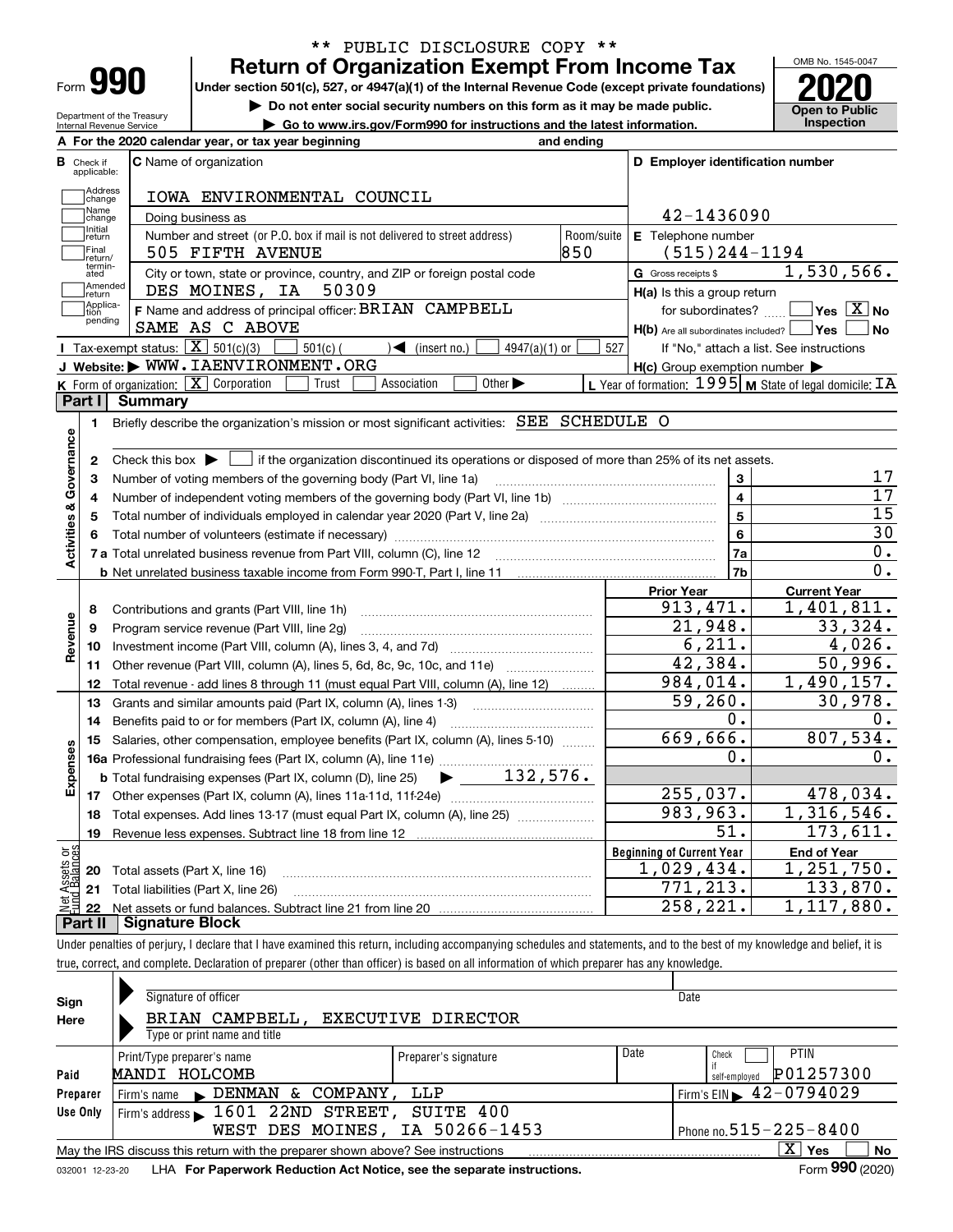|              | IOWA ENVIRONMENTAL COUNCIL<br>Form 990 (2020)                                                                                                | 42-1436090                             | Page 2 |
|--------------|----------------------------------------------------------------------------------------------------------------------------------------------|----------------------------------------|--------|
|              | <b>Statement of Program Service Accomplishments</b><br>Part III                                                                              |                                        |        |
|              | Check if Schedule O contains a response or note to any line in this Part III                                                                 |                                        |        |
| 1            | Briefly describe the organization's mission:                                                                                                 |                                        |        |
|              | TO PROVIDE A SAFE, HEALTHY ENVIRONMENT AND SUSTAINABLE FUTURE FOR IOWA                                                                       |                                        |        |
|              |                                                                                                                                              |                                        |        |
|              |                                                                                                                                              |                                        |        |
|              |                                                                                                                                              |                                        |        |
| $\mathbf{2}$ | Did the organization undertake any significant program services during the year which were not listed on the                                 |                                        |        |
|              | prior Form 990 or 990-EZ?                                                                                                                    | $\sqrt{\ }$ Yes $\sqrt{\ \text{X}}$ No |        |
|              | If "Yes," describe these new services on Schedule O.                                                                                         |                                        |        |
| 3            | Did the organization cease conducting, or make significant changes in how it conducts, any program services?                                 | $\sqrt{}$ Yes $\sqrt{}$ X $\sqrt{}$ No |        |
|              | If "Yes," describe these changes on Schedule O.                                                                                              |                                        |        |
| 4            | Describe the organization's program service accomplishments for each of its three largest program services, as measured by expenses.         |                                        |        |
|              | Section 501(c)(3) and 501(c)(4) organizations are required to report the amount of grants and allocations to others, the total expenses, and |                                        |        |
|              | revenue, if any, for each program service reported.                                                                                          |                                        |        |
|              | $302$ , $210$ . including grants of \$<br>(Expenses \$<br>) (Revenue \$                                                                      |                                        |        |
| 4a           | (Code:<br>WATER PROGRAM- TO PROTECT AND IMPROVE WATER QUALITY OF IOWA'S RIVERS,                                                              |                                        |        |
|              | STREAMS AND LAKES.                                                                                                                           |                                        |        |
|              |                                                                                                                                              |                                        |        |
|              |                                                                                                                                              |                                        |        |
|              |                                                                                                                                              |                                        |        |
|              |                                                                                                                                              |                                        |        |
|              |                                                                                                                                              |                                        |        |
|              |                                                                                                                                              |                                        |        |
|              |                                                                                                                                              |                                        |        |
|              |                                                                                                                                              |                                        |        |
|              |                                                                                                                                              |                                        |        |
|              |                                                                                                                                              |                                        |        |
|              |                                                                                                                                              |                                        |        |
| 4b           | 764, 496. including grants of \$ 30, 978. $($ Revenue \$<br>) (Expenses \$<br>(Code:                                                         | 31, 128.                               |        |
|              | TO PROMOTE POLICY IMPROVEMENTS ON RENEWABLE ENERGY,<br>ENERGY PROGRAM-                                                                       |                                        |        |
|              | AND CLEAN ENERGY, INCLUDING REDUCTION OF GREENHOUSE<br>ENERGY EFFICIENCY,                                                                    |                                        |        |
|              | GAS EMISSIONS.                                                                                                                               |                                        |        |
|              |                                                                                                                                              |                                        |        |
|              |                                                                                                                                              |                                        |        |
|              |                                                                                                                                              |                                        |        |
|              |                                                                                                                                              |                                        |        |
|              |                                                                                                                                              |                                        |        |
|              |                                                                                                                                              |                                        |        |
|              |                                                                                                                                              |                                        |        |
|              |                                                                                                                                              |                                        |        |
|              |                                                                                                                                              |                                        |        |
|              |                                                                                                                                              |                                        |        |
| 4с           | $\left(\text{Code:}\right)$ $\left(\text{Expenses $}\right)$<br>$\frac{1}{2}$ including grants of \$                                         |                                        |        |
|              |                                                                                                                                              |                                        |        |
|              |                                                                                                                                              |                                        |        |
|              |                                                                                                                                              |                                        |        |
|              |                                                                                                                                              |                                        |        |
|              |                                                                                                                                              |                                        |        |
|              |                                                                                                                                              |                                        |        |
|              |                                                                                                                                              |                                        |        |
|              |                                                                                                                                              |                                        |        |
|              |                                                                                                                                              |                                        |        |
|              |                                                                                                                                              |                                        |        |
|              |                                                                                                                                              |                                        |        |
|              |                                                                                                                                              |                                        |        |
|              |                                                                                                                                              |                                        |        |
| 4d           | Other program services (Describe on Schedule O.)                                                                                             |                                        |        |
|              | (Expenses \$<br>) (Revenue \$<br>including grants of \$                                                                                      |                                        |        |
| 4e           | 1,066,706.<br>Total program service expenses                                                                                                 |                                        |        |
|              |                                                                                                                                              | Form 990 (2020)                        |        |
|              | 032002 12-23-20                                                                                                                              |                                        |        |
|              |                                                                                                                                              |                                        |        |

3 09070830 758194 29-4734-001 2020.04020 IOWA ENVIRONMENTAL COUNCI 29-47341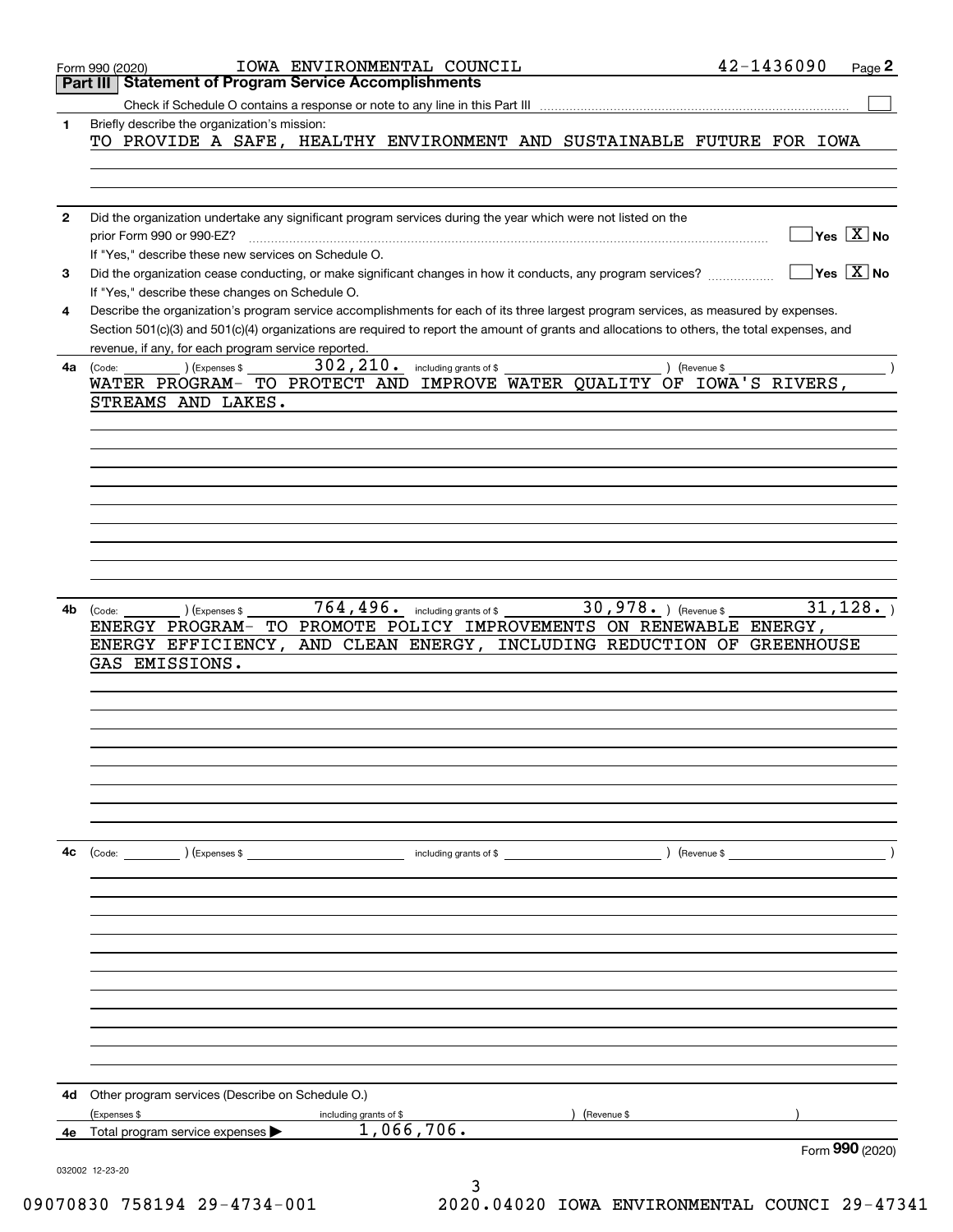Form 990 (2020) Page **3Part IV Checklist of Required Schedules** IOWA ENVIRONMENTAL COUNCIL 42-1436090

|     |                                                                                                                                       |                 | <b>Yes</b>              | No                      |
|-----|---------------------------------------------------------------------------------------------------------------------------------------|-----------------|-------------------------|-------------------------|
| 1.  | Is the organization described in section $501(c)(3)$ or $4947(a)(1)$ (other than a private foundation)?                               |                 |                         |                         |
|     |                                                                                                                                       | 1               | х                       |                         |
| 2   |                                                                                                                                       | $\mathbf 2$     | $\overline{\mathbf{x}}$ |                         |
| 3   | Did the organization engage in direct or indirect political campaign activities on behalf of or in opposition to candidates for       |                 |                         |                         |
|     |                                                                                                                                       | 3               |                         | X                       |
| 4   | Section 501(c)(3) organizations. Did the organization engage in lobbying activities, or have a section 501(h) election in effect      |                 |                         |                         |
|     |                                                                                                                                       | 4               | X                       |                         |
| 5   | Is the organization a section 501(c)(4), 501(c)(5), or 501(c)(6) organization that receives membership dues, assessments, or          |                 |                         |                         |
|     |                                                                                                                                       | 5               |                         | х                       |
| 6   | Did the organization maintain any donor advised funds or any similar funds or accounts for which donors have the right to             |                 |                         |                         |
|     | provide advice on the distribution or investment of amounts in such funds or accounts? If "Yes," complete Schedule D, Part I          | 6               |                         | х                       |
| 7   | Did the organization receive or hold a conservation easement, including easements to preserve open space,                             |                 |                         |                         |
|     |                                                                                                                                       | $\overline{7}$  |                         | x                       |
| 8   | Did the organization maintain collections of works of art, historical treasures, or other similar assets? If "Yes," complete          |                 |                         |                         |
|     |                                                                                                                                       | 8               |                         | x                       |
| 9   | Did the organization report an amount in Part X, line 21, for escrow or custodial account liability, serve as a custodian for         |                 |                         |                         |
|     | amounts not listed in Part X; or provide credit counseling, debt management, credit repair, or debt negotiation services?             | 9               |                         | х                       |
| 10  | Did the organization, directly or through a related organization, hold assets in donor-restricted endowments                          |                 |                         |                         |
|     |                                                                                                                                       | 10              | х                       |                         |
| 11  | If the organization's answer to any of the following questions is "Yes," then complete Schedule D, Parts VI, VII, VIII, IX, or X      |                 |                         |                         |
|     | as applicable.                                                                                                                        |                 |                         |                         |
|     | a Did the organization report an amount for land, buildings, and equipment in Part X, line 10? If "Yes," complete Schedule D,         |                 |                         |                         |
|     |                                                                                                                                       | <b>11a</b>      | X                       |                         |
|     | <b>b</b> Did the organization report an amount for investments - other securities in Part X, line 12, that is 5% or more of its total |                 |                         |                         |
|     |                                                                                                                                       | 11b             |                         | х                       |
|     | c Did the organization report an amount for investments - program related in Part X, line 13, that is 5% or more of its total         |                 |                         |                         |
|     |                                                                                                                                       | 11c             |                         | х                       |
|     | d Did the organization report an amount for other assets in Part X, line 15, that is 5% or more of its total assets reported in       |                 |                         |                         |
|     |                                                                                                                                       | 11d             |                         | x                       |
|     |                                                                                                                                       | <b>11e</b>      |                         | $\overline{\mathbf{x}}$ |
| f   | Did the organization's separate or consolidated financial statements for the tax year include a footnote that addresses               |                 |                         |                         |
|     | the organization's liability for uncertain tax positions under FIN 48 (ASC 740)? If "Yes," complete Schedule D, Part X                | 11f             | х                       |                         |
|     | 12a Did the organization obtain separate, independent audited financial statements for the tax year? If "Yes," complete               |                 |                         |                         |
|     |                                                                                                                                       | 12a             | х                       |                         |
|     | <b>b</b> Was the organization included in consolidated, independent audited financial statements for the tax year?                    |                 |                         |                         |
|     | If "Yes," and if the organization answered "No" to line 12a, then completing Schedule D, Parts XI and XII is optional                 | <b>12b</b>      |                         | Y,                      |
| 13  |                                                                                                                                       | 13              |                         | X                       |
| 14a | Did the organization maintain an office, employees, or agents outside of the United States?                                           | 14a             |                         | $\mathbf x$             |
|     | b Did the organization have aggregate revenues or expenses of more than \$10,000 from grantmaking, fundraising, business,             |                 |                         |                         |
|     | investment, and program service activities outside the United States, or aggregate foreign investments valued at \$100,000            |                 |                         |                         |
|     | Did the organization report on Part IX, column (A), line 3, more than \$5,000 of grants or other assistance to or for any             | 14b             |                         | x                       |
| 15  |                                                                                                                                       |                 |                         | x                       |
| 16  | Did the organization report on Part IX, column (A), line 3, more than \$5,000 of aggregate grants or other assistance to              | 15              |                         |                         |
|     |                                                                                                                                       | 16              |                         | x                       |
| 17  | Did the organization report a total of more than \$15,000 of expenses for professional fundraising services on Part IX,               |                 |                         |                         |
|     |                                                                                                                                       | 17              |                         | x                       |
| 18  | Did the organization report more than \$15,000 total of fundraising event gross income and contributions on Part VIII, lines          |                 |                         |                         |
|     |                                                                                                                                       | 18              | х                       |                         |
| 19  | Did the organization report more than \$15,000 of gross income from gaming activities on Part VIII, line 9a? If "Yes."                |                 |                         |                         |
|     |                                                                                                                                       | 19              |                         | x                       |
| 20a |                                                                                                                                       | <b>20a</b>      |                         | X                       |
|     | b If "Yes" to line 20a, did the organization attach a copy of its audited financial statements to this return?                        | 20 <sub>b</sub> |                         |                         |
| 21  | Did the organization report more than \$5,000 of grants or other assistance to any domestic organization or                           |                 |                         |                         |
|     |                                                                                                                                       | 21              | х                       |                         |
|     | 032003 12-23-20                                                                                                                       |                 |                         | Form 990 (2020)         |

4

032003 12-23-20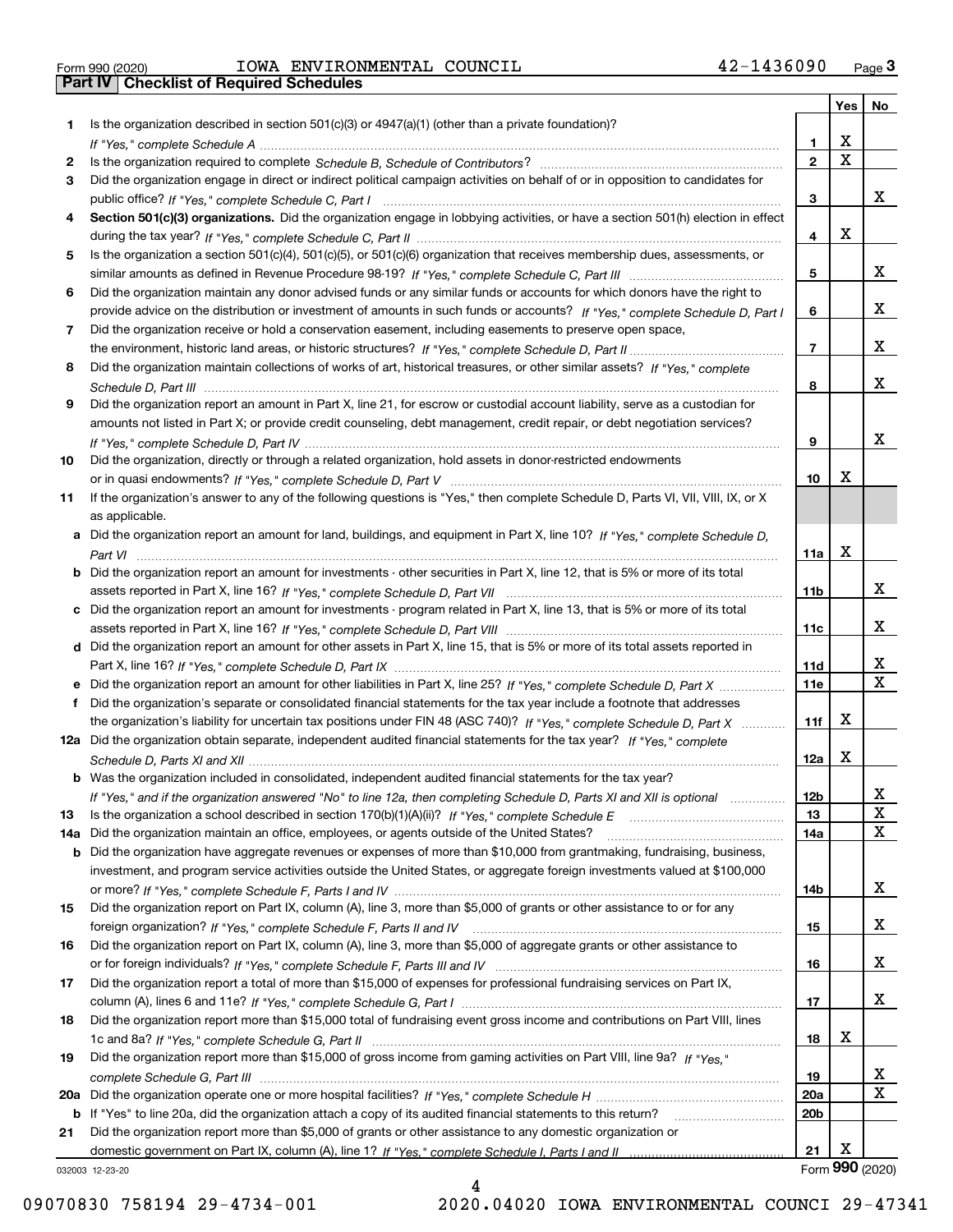|  | Form 990 (2020) |
|--|-----------------|
|  |                 |

# Form 990 (2020) IOWA ENVIRONMENTAL COUNCIL 4 2-1436090 <sub>Page</sub> 4<br>**Part IV | Checklist of Required Schedules** <sub>(continued)</sub>

*(continued)*

|               |                                                                                                                              |                 | Yes        | No              |  |  |  |
|---------------|------------------------------------------------------------------------------------------------------------------------------|-----------------|------------|-----------------|--|--|--|
| 22            | Did the organization report more than \$5,000 of grants or other assistance to or for domestic individuals on                |                 |            |                 |  |  |  |
|               |                                                                                                                              | 22              |            | x               |  |  |  |
| 23            | Did the organization answer "Yes" to Part VII, Section A, line 3, 4, or 5 about compensation of the organization's current   |                 |            |                 |  |  |  |
|               | and former officers, directors, trustees, key employees, and highest compensated employees? If "Yes," complete               |                 |            |                 |  |  |  |
|               |                                                                                                                              | 23              |            | x               |  |  |  |
|               | 24a Did the organization have a tax-exempt bond issue with an outstanding principal amount of more than \$100,000 as of the  |                 |            |                 |  |  |  |
|               | last day of the year, that was issued after December 31, 2002? If "Yes," answer lines 24b through 24d and complete           |                 |            |                 |  |  |  |
|               |                                                                                                                              | 24a             |            | x               |  |  |  |
|               | b Did the organization invest any proceeds of tax-exempt bonds beyond a temporary period exception?                          | 24b             |            |                 |  |  |  |
|               | c Did the organization maintain an escrow account other than a refunding escrow at any time during the year to defease       |                 |            |                 |  |  |  |
|               | any tax-exempt bonds?                                                                                                        | 24c             |            |                 |  |  |  |
|               | d Did the organization act as an "on behalf of" issuer for bonds outstanding at any time during the year?                    | 24d             |            |                 |  |  |  |
|               | 25a Section 501(c)(3), 501(c)(4), and 501(c)(29) organizations. Did the organization engage in an excess benefit             |                 |            |                 |  |  |  |
|               |                                                                                                                              | 25a             |            | x               |  |  |  |
|               | b Is the organization aware that it engaged in an excess benefit transaction with a disqualified person in a prior year, and |                 |            |                 |  |  |  |
|               | that the transaction has not been reported on any of the organization's prior Forms 990 or 990-EZ? If "Yes," complete        |                 |            |                 |  |  |  |
|               |                                                                                                                              | 25b             |            | x               |  |  |  |
|               | Schedule L, Part I                                                                                                           |                 |            |                 |  |  |  |
| 26            | Did the organization report any amount on Part X, line 5 or 22, for receivables from or payables to any current              |                 |            |                 |  |  |  |
|               | or former officer, director, trustee, key employee, creator or founder, substantial contributor, or 35%                      |                 |            |                 |  |  |  |
|               |                                                                                                                              | 26              |            | x               |  |  |  |
| 27            | Did the organization provide a grant or other assistance to any current or former officer, director, trustee, key employee,  |                 |            |                 |  |  |  |
|               | creator or founder, substantial contributor or employee thereof, a grant selection committee member, or to a 35% controlled  | 27              |            | х               |  |  |  |
|               | entity (including an employee thereof) or family member of any of these persons? If "Yes," complete Schedule L, Part III     |                 |            |                 |  |  |  |
| 28            | Was the organization a party to a business transaction with one of the following parties (see Schedule L, Part IV            |                 |            |                 |  |  |  |
|               | instructions, for applicable filing thresholds, conditions, and exceptions):                                                 |                 |            |                 |  |  |  |
|               | a A current or former officer, director, trustee, key employee, creator or founder, or substantial contributor? If           |                 |            |                 |  |  |  |
|               |                                                                                                                              | 28a             |            | x               |  |  |  |
|               |                                                                                                                              | 28 <sub>b</sub> |            | $\mathbf X$     |  |  |  |
|               | c A 35% controlled entity of one or more individuals and/or organizations described in lines 28a or 28b? If                  |                 |            |                 |  |  |  |
|               |                                                                                                                              | 28c             |            | х               |  |  |  |
| 29            |                                                                                                                              | 29              |            | $\mathbf X$     |  |  |  |
| 30            | Did the organization receive contributions of art, historical treasures, or other similar assets, or qualified conservation  |                 |            |                 |  |  |  |
|               |                                                                                                                              | 30              |            | x               |  |  |  |
| 31            | Did the organization liquidate, terminate, or dissolve and cease operations? If "Yes," complete Schedule N, Part I           | 31              |            | $\mathbf x$     |  |  |  |
| 32            | Did the organization sell, exchange, dispose of, or transfer more than 25% of its net assets? If "Yes," complete             |                 |            |                 |  |  |  |
|               |                                                                                                                              | 32              |            | х               |  |  |  |
| 33            | Did the organization own 100% of an entity disregarded as separate from the organization under Regulations                   |                 |            |                 |  |  |  |
|               |                                                                                                                              | 33              |            | х               |  |  |  |
| 34            | Was the organization related to any tax-exempt or taxable entity? If "Yes," complete Schedule R, Part II, III, or IV, and    |                 |            |                 |  |  |  |
|               |                                                                                                                              | 34              |            | X               |  |  |  |
|               | 35a Did the organization have a controlled entity within the meaning of section 512(b)(13)?                                  | 35a             |            | X               |  |  |  |
|               | b If "Yes" to line 35a, did the organization receive any payment from or engage in any transaction with a controlled entity  |                 |            |                 |  |  |  |
|               |                                                                                                                              | 35b             |            |                 |  |  |  |
| 36            | Section 501(c)(3) organizations. Did the organization make any transfers to an exempt non-charitable related organization?   |                 |            |                 |  |  |  |
|               |                                                                                                                              | 36              |            | x               |  |  |  |
| 37            | Did the organization conduct more than 5% of its activities through an entity that is not a related organization             |                 |            |                 |  |  |  |
|               | and that is treated as a partnership for federal income tax purposes? If "Yes," complete Schedule R, Part VI                 | 37              |            | x               |  |  |  |
| 38            | Did the organization complete Schedule O and provide explanations in Schedule O for Part VI, lines 11b and 19?               |                 |            |                 |  |  |  |
|               | Note: All Form 990 filers are required to complete Schedule O                                                                | 38              | х          |                 |  |  |  |
| <b>Part V</b> | <b>Statements Regarding Other IRS Filings and Tax Compliance</b>                                                             |                 |            |                 |  |  |  |
|               | Check if Schedule O contains a response or note to any line in this Part V                                                   |                 |            |                 |  |  |  |
|               |                                                                                                                              |                 | <b>Yes</b> | No              |  |  |  |
|               | <b>1a</b> Enter the number reported in Box 3 of Form 1096. Enter -0- if not applicable <i>manumumumum</i><br>1a              |                 |            |                 |  |  |  |
|               | 0<br><b>b</b> Enter the number of Forms W-2G included in line 1a. Enter -0- if not applicable <i>manumumumum</i><br>1b       |                 |            |                 |  |  |  |
|               | c Did the organization comply with backup withholding rules for reportable payments to vendors and reportable gaming         |                 |            |                 |  |  |  |
|               | (gambling) winnings to prize winners?                                                                                        | 1c              | х          |                 |  |  |  |
|               | 032004 12-23-20                                                                                                              |                 |            | Form 990 (2020) |  |  |  |
|               | 5                                                                                                                            |                 |            |                 |  |  |  |

 <sup>09070830 758194 29-4734-001 2020.04020</sup> IOWA ENVIRONMENTAL COUNCI 29-47341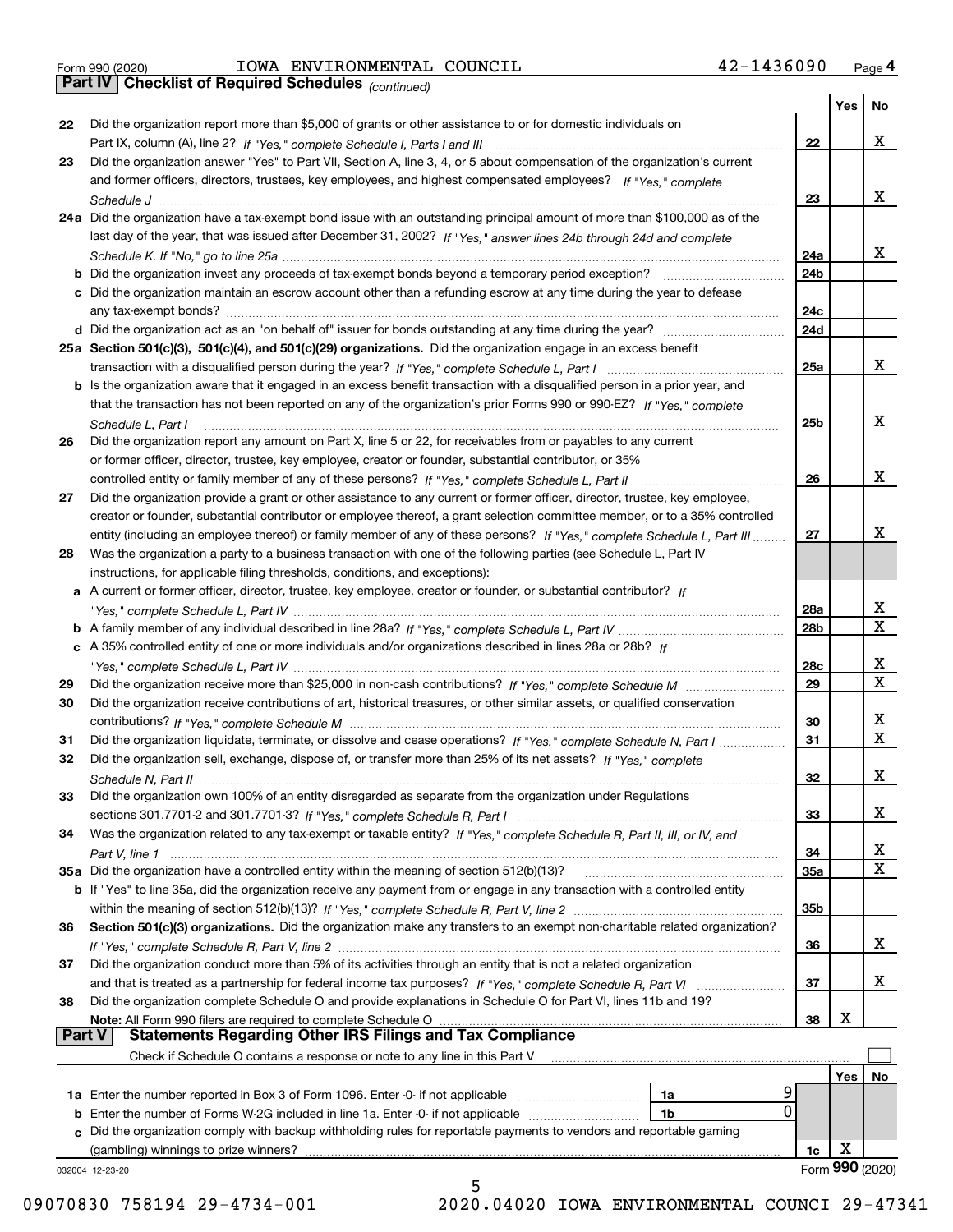|        | 42-1436090<br>IOWA ENVIRONMENTAL COUNCIL<br>Form 990 (2020)                                                                                                                                      |                |     | Page $5$    |  |  |  |
|--------|--------------------------------------------------------------------------------------------------------------------------------------------------------------------------------------------------|----------------|-----|-------------|--|--|--|
| Part V | Statements Regarding Other IRS Filings and Tax Compliance (continued)                                                                                                                            |                |     |             |  |  |  |
|        |                                                                                                                                                                                                  |                | Yes | No          |  |  |  |
|        | 2a Enter the number of employees reported on Form W-3, Transmittal of Wage and Tax Statements,                                                                                                   |                |     |             |  |  |  |
|        | 15<br>filed for the calendar year ending with or within the year covered by this return<br>2a                                                                                                    |                |     |             |  |  |  |
|        | <b>b</b> If at least one is reported on line 2a, did the organization file all required federal employment tax returns?                                                                          | 2 <sub>b</sub> | X   |             |  |  |  |
|        |                                                                                                                                                                                                  |                |     |             |  |  |  |
|        | 3a Did the organization have unrelated business gross income of \$1,000 or more during the year?                                                                                                 | 3a             |     | х           |  |  |  |
|        |                                                                                                                                                                                                  | 3b             |     |             |  |  |  |
|        | 4a At any time during the calendar year, did the organization have an interest in, or a signature or other authority over, a                                                                     |                |     | x           |  |  |  |
|        |                                                                                                                                                                                                  | 4a             |     |             |  |  |  |
|        | <b>b</b> If "Yes," enter the name of the foreign country $\triangleright$<br>See instructions for filing requirements for FinCEN Form 114, Report of Foreign Bank and Financial Accounts (FBAR). |                |     |             |  |  |  |
|        | 5a Was the organization a party to a prohibited tax shelter transaction at any time during the tax year?                                                                                         | 5a             |     | х           |  |  |  |
|        |                                                                                                                                                                                                  | 5 <sub>b</sub> |     | $\mathbf X$ |  |  |  |
|        |                                                                                                                                                                                                  | 5c             |     |             |  |  |  |
|        | 6a Does the organization have annual gross receipts that are normally greater than \$100,000, and did the organization solicit                                                                   |                |     |             |  |  |  |
|        | any contributions that were not tax deductible as charitable contributions?                                                                                                                      | 6a             |     | x           |  |  |  |
|        | <b>b</b> If "Yes," did the organization include with every solicitation an express statement that such contributions or gifts                                                                    |                |     |             |  |  |  |
|        | were not tax deductible?                                                                                                                                                                         | 6b             |     |             |  |  |  |
| 7      | Organizations that may receive deductible contributions under section 170(c).                                                                                                                    |                |     |             |  |  |  |
| a      | Did the organization receive a payment in excess of \$75 made partly as a contribution and partly for goods and services provided to the payor?                                                  | 7a             | X   |             |  |  |  |
|        | <b>b</b> If "Yes," did the organization notify the donor of the value of the goods or services provided?                                                                                         | 7b             | X   |             |  |  |  |
|        | c Did the organization sell, exchange, or otherwise dispose of tangible personal property for which it was required                                                                              |                |     |             |  |  |  |
|        | to file Form 8282?                                                                                                                                                                               | 7c             |     | x           |  |  |  |
|        | 7d<br>d If "Yes," indicate the number of Forms 8282 filed during the year                                                                                                                        |                |     |             |  |  |  |
| е      | Did the organization receive any funds, directly or indirectly, to pay premiums on a personal benefit contract?                                                                                  |                |     |             |  |  |  |
| Ť      | Did the organization, during the year, pay premiums, directly or indirectly, on a personal benefit contract?                                                                                     |                |     |             |  |  |  |
| g      | If the organization received a contribution of qualified intellectual property, did the organization file Form 8899 as required?                                                                 |                |     |             |  |  |  |
|        | h If the organization received a contribution of cars, boats, airplanes, or other vehicles, did the organization file a Form 1098-C?                                                             |                |     |             |  |  |  |
| 8      | Sponsoring organizations maintaining donor advised funds. Did a donor advised fund maintained by the                                                                                             |                |     |             |  |  |  |
|        | sponsoring organization have excess business holdings at any time during the year?                                                                                                               | 8              |     |             |  |  |  |
| 9      | Sponsoring organizations maintaining donor advised funds.                                                                                                                                        |                |     |             |  |  |  |
| а      | Did the sponsoring organization make any taxable distributions under section 4966?                                                                                                               | 9а<br>9b       |     |             |  |  |  |
| 10     | <b>b</b> Did the sponsoring organization make a distribution to a donor, donor advisor, or related person?<br>Section 501(c)(7) organizations. Enter:                                            |                |     |             |  |  |  |
|        | 10a                                                                                                                                                                                              |                |     |             |  |  |  |
|        | <b>b</b> Gross receipts, included on Form 990, Part VIII, line 12, for public use of club facilities <i>managerecipts</i> ,<br>10b                                                               |                |     |             |  |  |  |
| 11     | Section 501(c)(12) organizations. Enter:                                                                                                                                                         |                |     |             |  |  |  |
| а      | 11a                                                                                                                                                                                              |                |     |             |  |  |  |
|        | b Gross income from other sources (Do not net amounts due or paid to other sources against                                                                                                       |                |     |             |  |  |  |
|        | amounts due or received from them.)<br>11b                                                                                                                                                       |                |     |             |  |  |  |
|        | 12a Section 4947(a)(1) non-exempt charitable trusts. Is the organization filing Form 990 in lieu of Form 1041?                                                                                   | 12a            |     |             |  |  |  |
|        | <b>b</b> If "Yes," enter the amount of tax-exempt interest received or accrued during the year<br>12b                                                                                            |                |     |             |  |  |  |
| 13     | Section 501(c)(29) qualified nonprofit health insurance issuers.                                                                                                                                 |                |     |             |  |  |  |
|        | a Is the organization licensed to issue qualified health plans in more than one state?                                                                                                           | 13а            |     |             |  |  |  |
|        | <b>Note:</b> See the instructions for additional information the organization must report on Schedule O.                                                                                         |                |     |             |  |  |  |
|        | <b>b</b> Enter the amount of reserves the organization is required to maintain by the states in which the                                                                                        |                |     |             |  |  |  |
|        | 13b                                                                                                                                                                                              |                |     |             |  |  |  |
|        | 13c                                                                                                                                                                                              |                |     |             |  |  |  |
| 14a    | Did the organization receive any payments for indoor tanning services during the tax year?                                                                                                       | 14a            |     | X           |  |  |  |
|        |                                                                                                                                                                                                  | 14b            |     |             |  |  |  |
| 15     | Is the organization subject to the section 4960 tax on payment(s) of more than \$1,000,000 in remuneration or                                                                                    |                |     | х           |  |  |  |
|        |                                                                                                                                                                                                  | 15             |     |             |  |  |  |
|        | If "Yes," see instructions and file Form 4720, Schedule N.                                                                                                                                       |                |     | х           |  |  |  |
| 16     | Is the organization an educational institution subject to the section 4968 excise tax on net investment income?<br>.<br>If "Yes," complete Form 4720, Schedule O.                                | 16             |     |             |  |  |  |
|        |                                                                                                                                                                                                  |                |     |             |  |  |  |

Form (2020) **990**

032005 12-23-20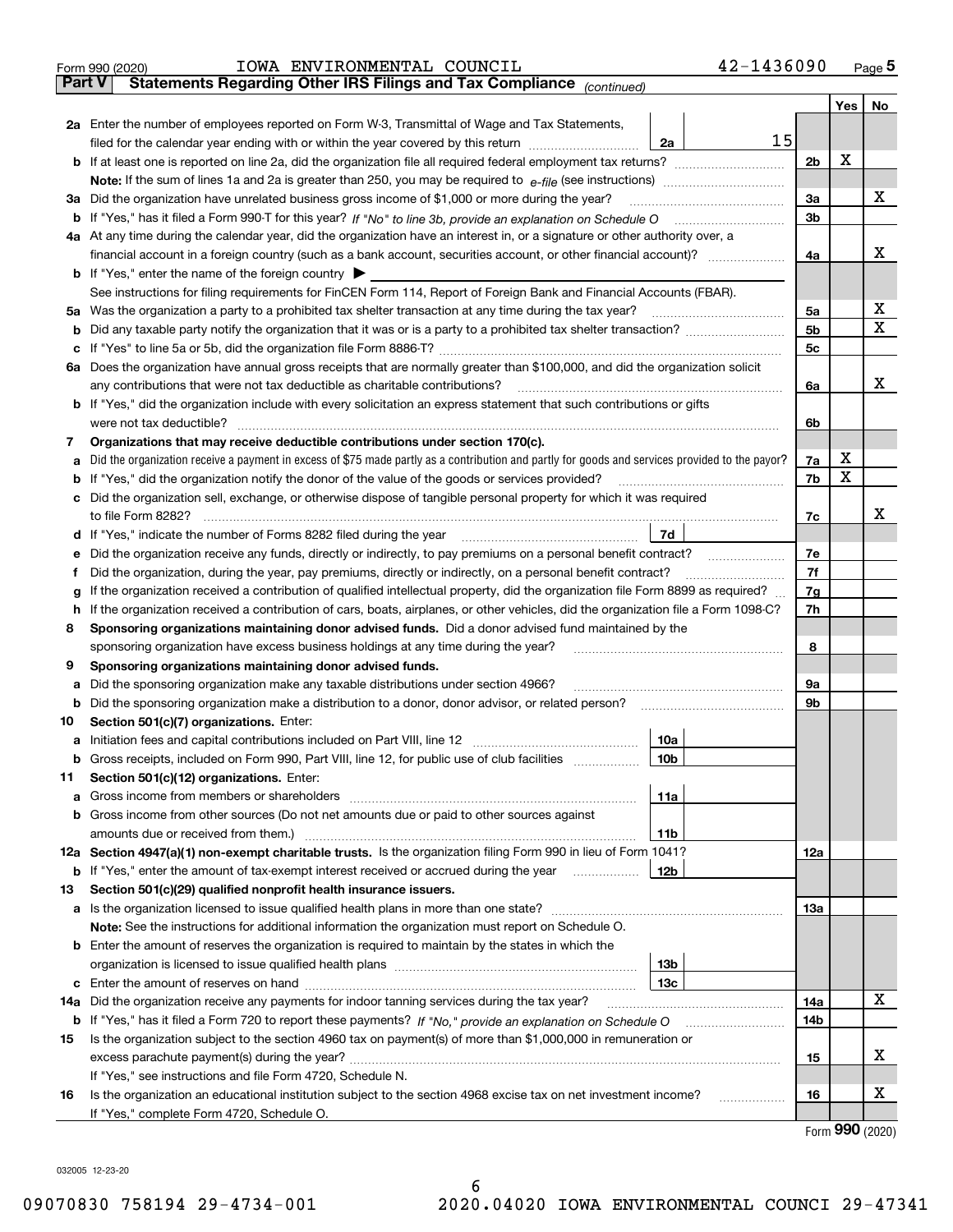|  | Form 990 (2020) |
|--|-----------------|
|  |                 |

#### IOWA ENVIRONMENTAL COUNCIL 42-1436090

*For each "Yes" response to lines 2 through 7b below, and for a "No" response to line 8a, 8b, or 10b below, describe the circumstances, processes, or changes on Schedule O. See instructions.* Form 990 (2020) **10WA ENVIRONMENTAL COUNCIL**<br>**Part VI Governance, Management, and Disclosure** For each "Yes" response to lines 2 through 7b below, and for a "No" response

|     |                                                                                                                                                                                                                               |    |    |                 | Yes   No        |             |
|-----|-------------------------------------------------------------------------------------------------------------------------------------------------------------------------------------------------------------------------------|----|----|-----------------|-----------------|-------------|
|     | <b>1a</b> Enter the number of voting members of the governing body at the end of the tax year <i>manumum</i>                                                                                                                  | 1a | 17 |                 |                 |             |
|     | If there are material differences in voting rights among members of the governing body, or if the governing                                                                                                                   |    |    |                 |                 |             |
|     | body delegated broad authority to an executive committee or similar committee, explain on Schedule O.                                                                                                                         |    |    |                 |                 |             |
|     | Enter the number of voting members included on line 1a, above, who are independent                                                                                                                                            | 1b | 17 |                 |                 |             |
| 2   | Did any officer, director, trustee, or key employee have a family relationship or a business relationship with any other                                                                                                      |    |    |                 |                 |             |
|     | officer, director, trustee, or key employee?                                                                                                                                                                                  |    |    | $\mathbf{2}$    | X               |             |
| 3   | Did the organization delegate control over management duties customarily performed by or under the direct supervision                                                                                                         |    |    |                 |                 |             |
|     |                                                                                                                                                                                                                               |    |    | 3               |                 | х           |
| 4   | Did the organization make any significant changes to its governing documents since the prior Form 990 was filed?                                                                                                              |    |    | 4               |                 | $\mathbf X$ |
| 5   |                                                                                                                                                                                                                               |    |    | 5               |                 | $\mathbf X$ |
| 6   | Did the organization have members or stockholders?                                                                                                                                                                            |    |    | 6               | $\mathbf X$     |             |
| 7a  | Did the organization have members, stockholders, or other persons who had the power to elect or appoint one or                                                                                                                |    |    |                 |                 |             |
|     |                                                                                                                                                                                                                               |    |    | 7a              | X               |             |
|     | <b>b</b> Are any governance decisions of the organization reserved to (or subject to approval by) members, stockholders, or                                                                                                   |    |    |                 |                 |             |
|     | persons other than the governing body?                                                                                                                                                                                        |    |    | 7b              |                 | х           |
| 8   | Did the organization contemporaneously document the meetings held or written actions undertaken during the year by the following:                                                                                             |    |    |                 |                 |             |
| a   |                                                                                                                                                                                                                               |    |    | 8а              | х               |             |
|     |                                                                                                                                                                                                                               |    |    | 8b              | $\mathbf X$     |             |
| 9   | Is there any officer, director, trustee, or key employee listed in Part VII, Section A, who cannot be reached at the                                                                                                          |    |    |                 |                 |             |
|     |                                                                                                                                                                                                                               |    |    | 9               |                 | х           |
|     | Section B. Policies (This Section B requests information about policies not required by the Internal Revenue Code.)                                                                                                           |    |    |                 |                 |             |
|     |                                                                                                                                                                                                                               |    |    |                 | Yes             | No          |
|     |                                                                                                                                                                                                                               |    |    | <b>10a</b>      |                 | X           |
|     | b If "Yes," did the organization have written policies and procedures governing the activities of such chapters, affiliates,                                                                                                  |    |    |                 |                 |             |
|     |                                                                                                                                                                                                                               |    |    | 10 <sub>b</sub> |                 |             |
|     | 11a Has the organization provided a complete copy of this Form 990 to all members of its governing body before filing the form?                                                                                               |    |    | 11a             | X               |             |
|     | <b>b</b> Describe in Schedule O the process, if any, used by the organization to review this Form 990.                                                                                                                        |    |    |                 |                 |             |
| 12a |                                                                                                                                                                                                                               |    |    | 12a             | х               |             |
| b   |                                                                                                                                                                                                                               |    |    | 12 <sub>b</sub> | $\mathbf X$     |             |
|     | c Did the organization regularly and consistently monitor and enforce compliance with the policy? If "Yes," describe                                                                                                          |    |    |                 |                 |             |
|     | in Schedule O how this was done encourance and an international control of the state of the state of the state o                                                                                                              |    |    | 12c             | х               |             |
| 13  | Did the organization have a written whistleblower policy?                                                                                                                                                                     |    |    | 13              | $\mathbf X$     |             |
|     |                                                                                                                                                                                                                               |    |    | 14              | $\mathbf X$     |             |
| 14  | Did the organization have a written document retention and destruction policy? manufactured and the organization have a written document retention and destruction policy?                                                    |    |    |                 |                 |             |
| 15  | Did the process for determining compensation of the following persons include a review and approval by independent                                                                                                            |    |    |                 |                 |             |
|     | persons, comparability data, and contemporaneous substantiation of the deliberation and decision?                                                                                                                             |    |    |                 | Х               |             |
|     | a The organization's CEO, Executive Director, or top management official manufactured content content of the organization's content of the content of the content of the content of the content of the content of the content |    |    | 15a             |                 |             |
|     | <b>b</b> Other officers or key employees of the organization                                                                                                                                                                  |    |    | <b>15b</b>      |                 | х           |
|     | If "Yes" to line 15a or 15b, describe the process in Schedule O (see instructions).                                                                                                                                           |    |    |                 |                 |             |
|     | 16a Did the organization invest in, contribute assets to, or participate in a joint venture or similar arrangement with a                                                                                                     |    |    |                 |                 |             |
|     | taxable entity during the year?                                                                                                                                                                                               |    |    | 16a             |                 | x           |
|     | b If "Yes," did the organization follow a written policy or procedure requiring the organization to evaluate its participation                                                                                                |    |    |                 |                 |             |
|     | in joint venture arrangements under applicable federal tax law, and take steps to safeguard the organization's                                                                                                                |    |    |                 |                 |             |
|     | exempt status with respect to such arrangements?                                                                                                                                                                              |    |    | <b>16b</b>      |                 |             |
|     | <b>Section C. Disclosure</b>                                                                                                                                                                                                  |    |    |                 |                 |             |
| 17  | <b>NONE</b><br>List the states with which a copy of this Form 990 is required to be filed $\blacktriangleright$                                                                                                               |    |    |                 |                 |             |
| 18  | Section 6104 requires an organization to make its Forms 1023 (1024 or 1024-A, if applicable), 990, and 990-T (Section 501(c)(3)s only) available                                                                              |    |    |                 |                 |             |
|     | for public inspection. Indicate how you made these available. Check all that apply.                                                                                                                                           |    |    |                 |                 |             |
|     | $X$ Upon request<br>Own website<br>Another's website<br>Other (explain on Schedule O)                                                                                                                                         |    |    |                 |                 |             |
| 19  | Describe on Schedule O whether (and if so, how) the organization made its governing documents, conflict of interest policy, and financial                                                                                     |    |    |                 |                 |             |
|     | statements available to the public during the tax year.                                                                                                                                                                       |    |    |                 |                 |             |
| 20  | State the name, address, and telephone number of the person who possesses the organization's books and records                                                                                                                |    |    |                 |                 |             |
|     | BRIAN CAMPBELL - 515-244-1194                                                                                                                                                                                                 |    |    |                 |                 |             |
|     | 50309<br>505 FIFTH AVENUE, SUITE 850, DES MOINES,<br>IA                                                                                                                                                                       |    |    |                 |                 |             |
|     |                                                                                                                                                                                                                               |    |    |                 | Form 990 (2020) |             |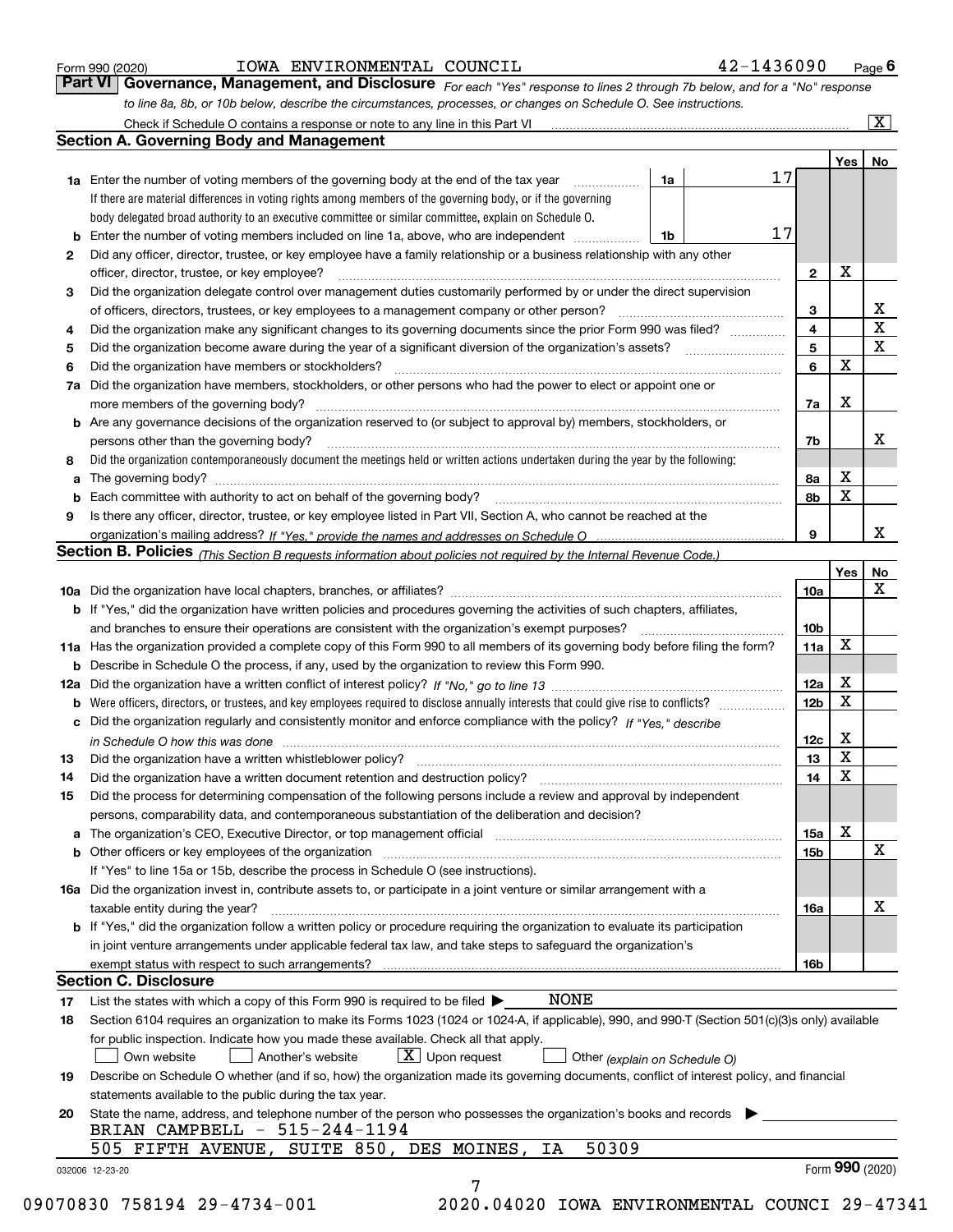$\mathcal{L}^{\text{max}}$ 

### **7Part VII Compensation of Officers, Directors, Trustees, Key Employees, Highest Compensated Employees, and Independent Contractors**

Check if Schedule O contains a response or note to any line in this Part VII

**Section A. Officers, Directors, Trustees, Key Employees, and Highest Compensated Employees**

**1a**  Complete this table for all persons required to be listed. Report compensation for the calendar year ending with or within the organization's tax year. **•** List all of the organization's current officers, directors, trustees (whether individuals or organizations), regardless of amount of compensation.

Enter -0- in columns (D), (E), and (F) if no compensation was paid.

 $\bullet$  List all of the organization's  $\,$ current key employees, if any. See instructions for definition of "key employee."

**•** List the organization's five current highest compensated employees (other than an officer, director, trustee, or key employee) who received reportable compensation (Box 5 of Form W-2 and/or Box 7 of Form 1099-MISC) of more than \$100,000 from the organization and any related organizations.

**•** List all of the organization's former officers, key employees, and highest compensated employees who received more than \$100,000 of reportable compensation from the organization and any related organizations.

**former directors or trustees**  ¥ List all of the organization's that received, in the capacity as a former director or trustee of the organization, more than \$10,000 of reportable compensation from the organization and any related organizations.

See instructions for the order in which to list the persons above.

Check this box if neither the organization nor any related organization compensated any current officer, director, or trustee.  $\mathcal{L}^{\text{max}}$ 

| (A)                             | (B)                  | (C)                            |                                                              |                         |              |                                   |        | (D)                        | (E)                        | (F)                    |
|---------------------------------|----------------------|--------------------------------|--------------------------------------------------------------|-------------------------|--------------|-----------------------------------|--------|----------------------------|----------------------------|------------------------|
| Name and title                  | Average<br>hours per |                                | (do not check more than one<br>box, unless person is both an |                         | Position     |                                   |        | Reportable<br>compensation | Reportable<br>compensation | Estimated<br>amount of |
|                                 | week                 |                                | officer and a director/trustee)                              |                         |              |                                   |        | from                       | from related               | other                  |
|                                 | (list any            |                                |                                                              |                         |              |                                   |        | the                        | organizations              | compensation           |
|                                 | hours for            |                                |                                                              |                         |              |                                   |        | organization               | (W-2/1099-MISC)            | from the               |
|                                 | related              |                                |                                                              |                         |              |                                   |        | (W-2/1099-MISC)            |                            | organization           |
|                                 | organizations        |                                |                                                              |                         |              |                                   |        |                            |                            | and related            |
|                                 | below                | Individual trustee or director | Institutional trustee                                        | Officer                 | Key employee | Highest compensated<br>  employee | Former |                            |                            | organizations          |
|                                 | line)                |                                |                                                              |                         |              |                                   |        |                            |                            |                        |
| MONTE MARTI<br>(1)              | 5.00                 |                                |                                                              |                         |              |                                   |        |                            |                            |                        |
| PRESIDENT                       |                      | X                              |                                                              | $\overline{\mathbf{X}}$ |              |                                   |        | 0.                         | $\mathbf 0$ .              | $\mathbf 0$ .          |
| KATIE COWNIE<br>(2)             | 3.00                 |                                |                                                              |                         |              |                                   |        |                            |                            |                        |
| VICE-PRESIDENT                  |                      | X                              |                                                              | $\overline{\textbf{X}}$ |              |                                   |        | $\mathbf{0}$ .             | $\mathbf{0}$ .             | $\mathbf 0$ .          |
| (3)<br>JOHN SCHMIDT             | 3.00                 |                                |                                                              |                         |              |                                   |        |                            |                            |                        |
| <b>TREASURER</b>                |                      | $\overline{\textbf{X}}$        |                                                              | $\overline{\textbf{X}}$ |              |                                   |        | 0.                         | $\mathbf 0$ .              | $0_{.}$                |
| JONATHAN GANO<br>(4)            | 1.00                 |                                |                                                              |                         |              |                                   |        |                            |                            |                        |
| <b>SECRETARY</b>                |                      | $\mathbf x$                    |                                                              | X                       |              |                                   |        | $\mathbf 0$ .              | 0.                         | $\mathbf 0$ .          |
| SARAH LOHMEIER<br>(5)           | 1.50                 |                                |                                                              |                         |              |                                   |        |                            |                            |                        |
| IMM. PAST PRESIDENT             |                      | $\mathbf x$                    |                                                              | X                       |              |                                   |        | 0.                         | 0.                         | $\mathbf 0$ .          |
| CRAIG MILLER<br>(6)             | 4.00                 |                                |                                                              |                         |              |                                   |        |                            |                            |                        |
| <b>MEMBER</b>                   |                      | $\overline{\text{X}}$          |                                                              |                         |              |                                   |        | $\mathbf{0}$ .             | 0.                         | $\mathbf 0$ .          |
| (7)<br>DAVID COURARD-HAURI      | 2.00                 |                                |                                                              |                         |              |                                   |        |                            |                            |                        |
| <b>MEMBER</b>                   |                      | $\mathbf X$                    |                                                              |                         |              |                                   |        | 0.                         | 0.                         | $\mathbf 0$ .          |
| (8)<br>BRINDHA NARASIMHAMOORTHY | 1.00                 |                                |                                                              |                         |              |                                   |        |                            |                            |                        |
| <b>MEMBER</b>                   |                      | $\mathbf x$                    |                                                              |                         |              |                                   |        | 0.                         | 0.                         | $\mathbf 0$ .          |
| (9)<br>JENNIFER CHAMBERS        | 1.00                 |                                |                                                              |                         |              |                                   |        |                            |                            |                        |
| <b>MEMBER</b>                   |                      | X                              |                                                              |                         |              |                                   |        | 0.                         | 0.                         | $\mathbf 0$ .          |
| (10) KEVIN GRIGGS               | 0.50                 |                                |                                                              |                         |              |                                   |        |                            |                            |                        |
| <b>MEMBER</b>                   |                      | X                              |                                                              |                         |              |                                   |        | $\mathbf{0}$ .             | 0.                         | $\mathbf 0$ .          |
| (11) NATHAN UNSWORTH            | 1.00                 |                                |                                                              |                         |              |                                   |        |                            |                            |                        |
| <b>MEMBER</b>                   |                      | $\rm X$                        |                                                              |                         |              |                                   |        | 0.                         | 0.                         | $\mathbf 0$ .          |
| (12) JENNIFER HERMSEN           | 1.50                 |                                |                                                              |                         |              |                                   |        | $\mathbf 0$ .              | 0.                         |                        |
| MEMBER<br>(13) KURT JOHNSON     | 1.50                 | X                              |                                                              |                         |              |                                   |        |                            |                            | $\mathbf 0$ .          |
| <b>MEMBER</b>                   |                      | X                              |                                                              |                         |              |                                   |        | 0.                         | 0.                         | $\mathbf 0$ .          |
| (14) LAURA SARCONE              | 0.50                 |                                |                                                              |                         |              |                                   |        |                            |                            |                        |
| <b>MEMBER</b>                   |                      | $\overline{\text{X}}$          |                                                              |                         |              |                                   |        | 0.                         | $\mathbf{0}$ .             | 0.                     |
| (15) KEVIN TECHAU               | 1.00                 |                                |                                                              |                         |              |                                   |        |                            |                            |                        |
| <b>MEMBER</b>                   |                      | X                              |                                                              |                         |              |                                   |        | 0.                         | $\mathbf 0$ .              | $\mathbf 0$ .          |
| (16) NAURA HEIMAN GODAR         | 1.00                 |                                |                                                              |                         |              |                                   |        |                            |                            |                        |
| <b>MEMBER</b>                   |                      | $\mathbf x$                    |                                                              |                         |              |                                   |        | $\mathbf 0$ .              | $\mathbf 0$ .              | 0.                     |
| (17) GENEVIEVE DEAN             | 1.00                 |                                |                                                              |                         |              |                                   |        |                            |                            |                        |
| <b>MEMBER</b>                   |                      | X                              |                                                              |                         |              |                                   |        | 0.                         | 0.                         | 0.                     |
|                                 |                      |                                |                                                              |                         |              |                                   |        |                            |                            | Form 990 (2020)        |
| 032007 12-23-20                 |                      |                                |                                                              |                         |              |                                   |        |                            |                            |                        |

032007 12-23-20

09070830 758194 29-4734-001 2020.04020 IOWA ENVIRONMENTAL COUNCI 29-47341

8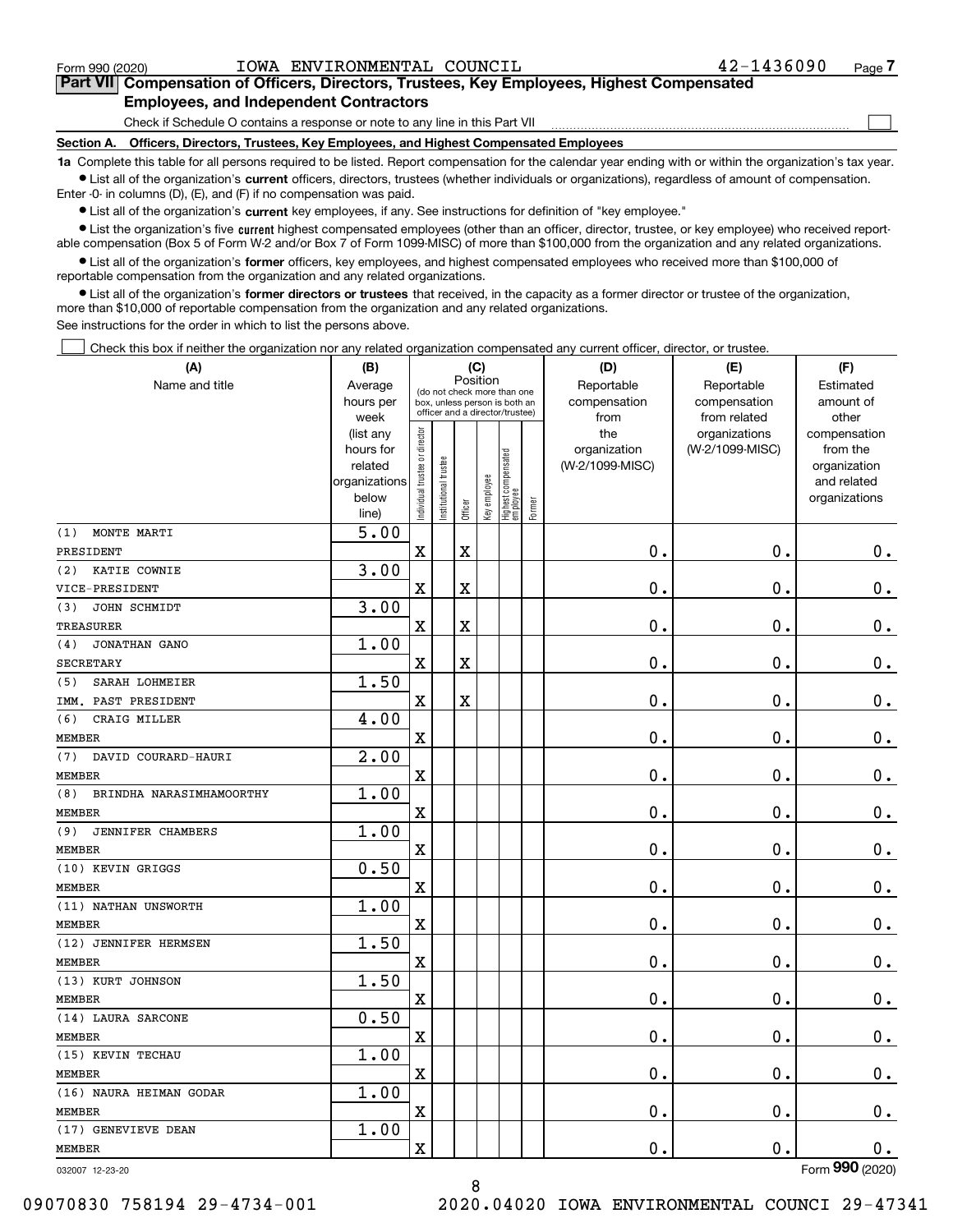| IOWA ENVIRONMENTAL COUNCIL<br>Form 990 (2020)                                                                                                                                                                                                                                  |                                                                                                                                                                                                        |                                |                       |         |                                                   |                                        |        |                                        | 42-1436090                       |                        |   |                                                                          | Page 8           |
|--------------------------------------------------------------------------------------------------------------------------------------------------------------------------------------------------------------------------------------------------------------------------------|--------------------------------------------------------------------------------------------------------------------------------------------------------------------------------------------------------|--------------------------------|-----------------------|---------|---------------------------------------------------|----------------------------------------|--------|----------------------------------------|----------------------------------|------------------------|---|--------------------------------------------------------------------------|------------------|
| <b>Part VII</b><br>Section A. Officers, Directors, Trustees, Key Employees, and Highest Compensated Employees (continued)                                                                                                                                                      |                                                                                                                                                                                                        |                                |                       |         |                                                   |                                        |        |                                        |                                  |                        |   |                                                                          |                  |
| (A)<br>Name and title                                                                                                                                                                                                                                                          | (B)<br>(C)<br>(D)<br>Position<br>Average<br>Reportable<br>(do not check more than one<br>hours per<br>compensation<br>box, unless person is both an<br>officer and a director/trustee)<br>week<br>from |                                |                       |         | (E)<br>Reportable<br>compensation<br>from related | (F)<br>Estimated<br>amount of<br>other |        |                                        |                                  |                        |   |                                                                          |                  |
|                                                                                                                                                                                                                                                                                | (list any<br>hours for<br>related<br>organizations<br>below<br>line)                                                                                                                                   | Individual trustee or director | Institutional trustee | Officer | Key employee                                      | Highest compensated<br> employee       | Former | the<br>organization<br>(W-2/1099-MISC) | organizations<br>(W-2/1099-MISC) |                        |   | compensation<br>from the<br>organization<br>and related<br>organizations |                  |
| (18) JENNIFER TERRY<br>FORMER EXEC. DIRECTOR                                                                                                                                                                                                                                   | 40.00                                                                                                                                                                                                  |                                |                       | X       |                                                   |                                        |        | 69,490.                                |                                  | $\mathbf 0$ .          |   | 2,415.                                                                   |                  |
|                                                                                                                                                                                                                                                                                |                                                                                                                                                                                                        |                                |                       |         |                                                   |                                        |        |                                        |                                  |                        |   |                                                                          |                  |
|                                                                                                                                                                                                                                                                                |                                                                                                                                                                                                        |                                |                       |         |                                                   |                                        |        |                                        |                                  |                        |   |                                                                          |                  |
|                                                                                                                                                                                                                                                                                |                                                                                                                                                                                                        |                                |                       |         |                                                   |                                        |        |                                        |                                  |                        |   |                                                                          |                  |
|                                                                                                                                                                                                                                                                                |                                                                                                                                                                                                        |                                |                       |         |                                                   |                                        |        |                                        |                                  |                        |   |                                                                          |                  |
|                                                                                                                                                                                                                                                                                |                                                                                                                                                                                                        |                                |                       |         |                                                   |                                        |        |                                        |                                  |                        |   |                                                                          |                  |
|                                                                                                                                                                                                                                                                                |                                                                                                                                                                                                        |                                |                       |         |                                                   |                                        |        |                                        |                                  |                        |   |                                                                          |                  |
|                                                                                                                                                                                                                                                                                |                                                                                                                                                                                                        |                                |                       |         |                                                   |                                        |        |                                        |                                  |                        |   |                                                                          |                  |
| c Total from continuation sheets to Part VII, Section A                                                                                                                                                                                                                        |                                                                                                                                                                                                        |                                |                       |         |                                                   |                                        |        | 69,490.<br>0.                          |                                  | 0.<br>$\overline{0}$ . |   | 2,415.                                                                   | $\overline{0}$ . |
| Total number of individuals (including but not limited to those listed above) who received more than \$100,000 of reportable<br>$\mathbf{2}$                                                                                                                                   |                                                                                                                                                                                                        |                                |                       |         |                                                   |                                        |        | 69,490.                                |                                  | 0.                     |   | 2,415.                                                                   |                  |
| compensation from the organization $\blacktriangleright$                                                                                                                                                                                                                       |                                                                                                                                                                                                        |                                |                       |         |                                                   |                                        |        |                                        |                                  |                        |   | Yes                                                                      | 0<br>No          |
| 3<br>Did the organization list any former officer, director, trustee, key employee, or highest compensated employee on<br>line 1a? If "Yes," complete Schedule J for such individual manufactured contained and the line 1a? If "Yes," complete Schedule J for such individual |                                                                                                                                                                                                        |                                |                       |         |                                                   |                                        |        |                                        |                                  |                        | 3 |                                                                          | х                |
| For any individual listed on line 1a, is the sum of reportable compensation and other compensation from the organization                                                                                                                                                       |                                                                                                                                                                                                        |                                |                       |         |                                                   |                                        |        |                                        |                                  |                        | 4 |                                                                          | х                |
| Did any person listed on line 1a receive or accrue compensation from any unrelated organization or individual for services<br>5                                                                                                                                                |                                                                                                                                                                                                        |                                |                       |         |                                                   |                                        |        |                                        |                                  |                        | 5 |                                                                          | х                |
| <b>Section B. Independent Contractors</b>                                                                                                                                                                                                                                      |                                                                                                                                                                                                        |                                |                       |         |                                                   |                                        |        |                                        |                                  |                        |   |                                                                          |                  |
| Complete this table for your five highest compensated independent contractors that received more than \$100,000 of compensation from<br>1<br>the organization. Report compensation for the calendar year ending with or within the organization's tax year.                    |                                                                                                                                                                                                        |                                |                       |         |                                                   |                                        |        |                                        |                                  |                        |   |                                                                          |                  |
| (B)<br>(A)<br>Name and business address<br>Description of services<br><b>NONE</b>                                                                                                                                                                                              |                                                                                                                                                                                                        |                                |                       |         |                                                   |                                        |        | (C)<br>Compensation                    |                                  |                        |   |                                                                          |                  |
|                                                                                                                                                                                                                                                                                |                                                                                                                                                                                                        |                                |                       |         |                                                   |                                        |        |                                        |                                  |                        |   |                                                                          |                  |
|                                                                                                                                                                                                                                                                                |                                                                                                                                                                                                        |                                |                       |         |                                                   |                                        |        |                                        |                                  |                        |   |                                                                          |                  |
|                                                                                                                                                                                                                                                                                |                                                                                                                                                                                                        |                                |                       |         |                                                   |                                        |        |                                        |                                  |                        |   |                                                                          |                  |
|                                                                                                                                                                                                                                                                                |                                                                                                                                                                                                        |                                |                       |         |                                                   |                                        |        |                                        |                                  |                        |   |                                                                          |                  |
| Total number of independent contractors (including but not limited to those listed above) who received more than<br>2                                                                                                                                                          |                                                                                                                                                                                                        |                                |                       |         |                                                   |                                        |        |                                        |                                  |                        |   |                                                                          |                  |
| \$100,000 of compensation from the organization                                                                                                                                                                                                                                |                                                                                                                                                                                                        |                                |                       |         | U                                                 |                                        |        |                                        |                                  |                        |   | מהה                                                                      |                  |

Form (2020) **990**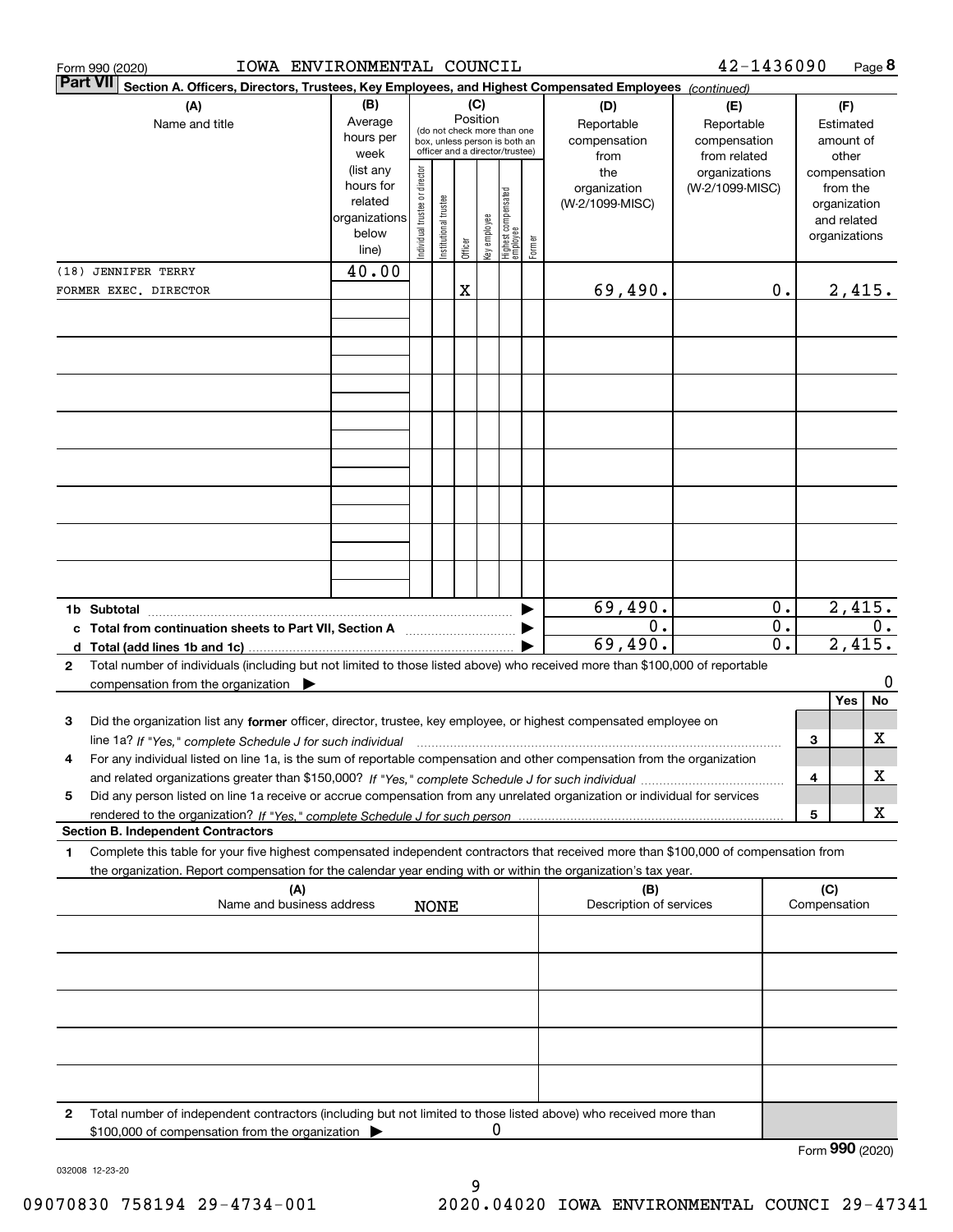|                                                           | <b>Part VIII</b> | <b>Statement of Revenue</b>                                                                                               |                      |                                  |                                       |                                                 |                                                                 |
|-----------------------------------------------------------|------------------|---------------------------------------------------------------------------------------------------------------------------|----------------------|----------------------------------|---------------------------------------|-------------------------------------------------|-----------------------------------------------------------------|
|                                                           |                  | Check if Schedule O contains a response or note to any line in this Part VIII                                             |                      |                                  | (B)                                   |                                                 |                                                                 |
|                                                           |                  |                                                                                                                           |                      | Total revenue                    | Related or exempt<br>function revenue | $\overline{C}$<br>Unrelated<br>business revenue | (D)<br>Revenue excluded<br>from tax under<br>sections 512 - 514 |
|                                                           |                  | 1a<br><b>1 a</b> Federated campaigns                                                                                      |                      |                                  |                                       |                                                 |                                                                 |
|                                                           |                  | 1 <sub>b</sub><br>Membership dues<br>b                                                                                    | 110,493.             |                                  |                                       |                                                 |                                                                 |
|                                                           |                  | 1 <sub>c</sub><br>Fundraising events<br>с                                                                                 |                      |                                  |                                       |                                                 |                                                                 |
|                                                           |                  | 1 <sub>d</sub><br>Related organizations<br>d<br>$\overline{\phantom{a}}$                                                  |                      |                                  |                                       |                                                 |                                                                 |
|                                                           |                  | 1e<br>Government grants (contributions)                                                                                   | 137, 204.            |                                  |                                       |                                                 |                                                                 |
|                                                           |                  | All other contributions, gifts, grants, and                                                                               |                      |                                  |                                       |                                                 |                                                                 |
|                                                           |                  | similar amounts not included above<br>1f                                                                                  | 1, 154, 114.         |                                  |                                       |                                                 |                                                                 |
| Contributions, Gifts, Grants<br>and Other Similar Amounts |                  | 1g  \$<br>Noncash contributions included in lines 1a-1f<br>a                                                              |                      |                                  |                                       |                                                 |                                                                 |
|                                                           |                  | h.                                                                                                                        |                      | 1,401,811.                       |                                       |                                                 |                                                                 |
|                                                           |                  |                                                                                                                           | <b>Business Code</b> |                                  |                                       |                                                 |                                                                 |
|                                                           | 2a               | CONTRACT INCOME                                                                                                           | 900099               | 31,128.                          | 31,128.                               |                                                 |                                                                 |
|                                                           |                  | MARKETING INCOME<br>b                                                                                                     | 900099               | 2,196.                           | 2,196.                                |                                                 |                                                                 |
|                                                           |                  | c                                                                                                                         |                      |                                  |                                       |                                                 |                                                                 |
|                                                           |                  | d<br><u> 1989 - Johann Stein, mars an deus an deus Amerikaanse komme</u>                                                  |                      |                                  |                                       |                                                 |                                                                 |
| Program Service<br>Revenue                                |                  | е<br>All other program service revenue<br>f                                                                               |                      |                                  |                                       |                                                 |                                                                 |
|                                                           |                  |                                                                                                                           |                      | 33,324.                          |                                       |                                                 |                                                                 |
|                                                           | 3                | Investment income (including dividends, interest, and                                                                     |                      |                                  |                                       |                                                 |                                                                 |
|                                                           |                  |                                                                                                                           |                      | 3,705.                           |                                       |                                                 | 3,705.                                                          |
|                                                           | 4                | Income from investment of tax-exempt bond proceeds                                                                        |                      |                                  |                                       |                                                 |                                                                 |
|                                                           | 5                |                                                                                                                           |                      |                                  |                                       |                                                 |                                                                 |
|                                                           |                  | (i) Real                                                                                                                  | (ii) Personal        |                                  |                                       |                                                 |                                                                 |
|                                                           | 6а               | Gross rents<br>6a                                                                                                         |                      |                                  |                                       |                                                 |                                                                 |
|                                                           |                  | 6 <sub>b</sub><br>Less: rental expenses<br>b                                                                              |                      |                                  |                                       |                                                 |                                                                 |
|                                                           |                  | Rental income or (loss)<br>6c<br>c                                                                                        |                      |                                  |                                       |                                                 |                                                                 |
|                                                           |                  | Net rental income or (loss)<br>d<br>(i) Securities                                                                        |                      |                                  |                                       |                                                 |                                                                 |
|                                                           |                  | 7 a Gross amount from sales of<br>$\overline{321}$ .                                                                      | (ii) Other           |                                  |                                       |                                                 |                                                                 |
|                                                           |                  | assets other than inventory<br>7a<br><b>b</b> Less: cost or other basis                                                   |                      |                                  |                                       |                                                 |                                                                 |
|                                                           |                  | 0.<br>and sales expenses<br>  7b                                                                                          |                      |                                  |                                       |                                                 |                                                                 |
| Revenue                                                   |                  | 321.<br>7c<br><b>c</b> Gain or (loss) $\ldots$                                                                            |                      |                                  |                                       |                                                 |                                                                 |
|                                                           |                  |                                                                                                                           |                      | 321.                             |                                       |                                                 | 321.                                                            |
|                                                           |                  | 8 a Gross income from fundraising events (not                                                                             |                      |                                  |                                       |                                                 |                                                                 |
| <b>Other</b>                                              |                  | including \$                                                                                                              |                      |                                  |                                       |                                                 |                                                                 |
|                                                           |                  | contributions reported on line 1c). See                                                                                   |                      |                                  |                                       |                                                 |                                                                 |
|                                                           |                  | 8a l                                                                                                                      | 91,405.              |                                  |                                       |                                                 |                                                                 |
|                                                           |                  | 8 <sub>b</sub><br><b>b</b> Less: direct expenses                                                                          | 40,409.              |                                  |                                       |                                                 |                                                                 |
|                                                           |                  | c Net income or (loss) from fundraising events                                                                            | .                    | 50,996.                          |                                       |                                                 | 50,996.                                                         |
|                                                           |                  | 9 a Gross income from gaming activities. See                                                                              |                      |                                  |                                       |                                                 |                                                                 |
|                                                           |                  | 9а                                                                                                                        |                      |                                  |                                       |                                                 |                                                                 |
|                                                           |                  | 9 <sub>b</sub><br><b>b</b> Less: direct expenses <b>manually</b>                                                          |                      |                                  |                                       |                                                 |                                                                 |
|                                                           |                  | c Net income or (loss) from gaming activities                                                                             |                      |                                  |                                       |                                                 |                                                                 |
|                                                           |                  | 10 a Gross sales of inventory, less returns                                                                               |                      |                                  |                                       |                                                 |                                                                 |
|                                                           |                  | 10a<br>10 <sub>b</sub><br><b>b</b> Less: cost of goods sold                                                               |                      |                                  |                                       |                                                 |                                                                 |
|                                                           |                  | c Net income or (loss) from sales of inventory                                                                            |                      |                                  |                                       |                                                 |                                                                 |
|                                                           |                  |                                                                                                                           | <b>Business Code</b> |                                  |                                       |                                                 |                                                                 |
|                                                           | 11 a             | <u> 1989 - Johann Stein, marwolaethau a bhann an t-Amhainn an t-Amhainn an t-Amhainn an t-Amhainn an t-Amhainn an</u>     |                      |                                  |                                       |                                                 |                                                                 |
|                                                           |                  | b                                                                                                                         |                      |                                  |                                       |                                                 |                                                                 |
| evenue                                                    |                  | с<br><u> 1980 - John Stein, mars and de Britain Born Stein, mars and de Britain Born Stein Born Stein Born Stein Born</u> |                      |                                  |                                       |                                                 |                                                                 |
| Miscellaneous                                             |                  |                                                                                                                           |                      |                                  |                                       |                                                 |                                                                 |
|                                                           |                  |                                                                                                                           |                      |                                  |                                       |                                                 |                                                                 |
|                                                           | 12               |                                                                                                                           |                      | $\blacktriangleright$ 1,490,157. | 33,324.                               | 0.                                              | 55,022.                                                         |
|                                                           | 032009 12-23-20  |                                                                                                                           |                      |                                  |                                       |                                                 | Form 990 (2020)                                                 |

Form 990 (2020) IOWA ENVIRONMENTAL COUNCIL 42-1436090 Page

**9**

032009 12-23-20

10 09070830 758194 29-4734-001 2020.04020 IOWA ENVIRONMENTAL COUNCI 29-47341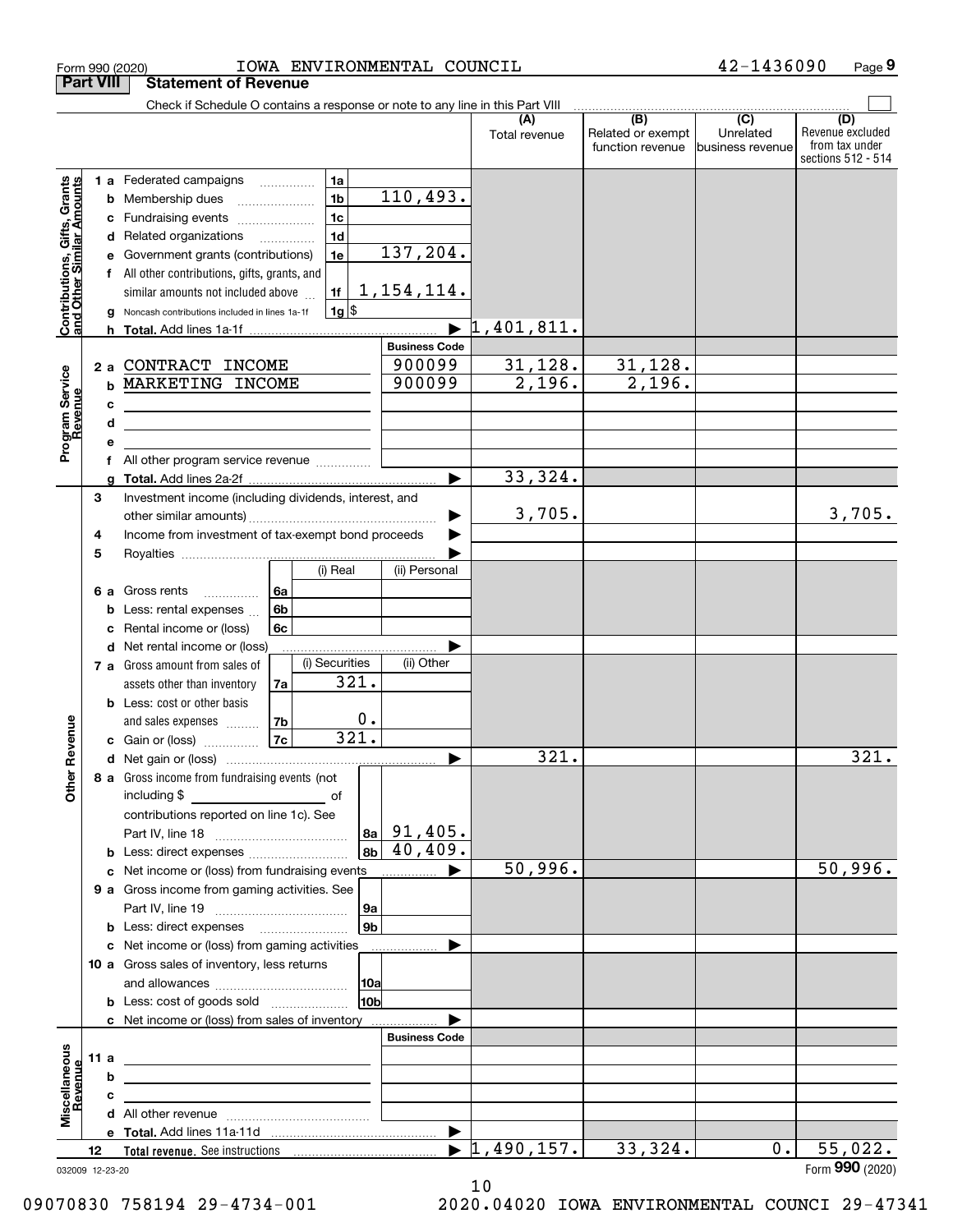$_{\rm Form}$   $_{990}$  (2020)  $_{\rm ^{20}$   $_{\rm 20}$   $_{\rm 200}$   $_{\rm 200}$   $_{\rm 200}$   $_{\rm 200}$   $_{\rm 200}$   $_{\rm 200}$   $_{\rm 200}$   $_{\rm 200}$ **Part IX Statement of Functional Expenses**

*Section 501(c)(3) and 501(c)(4) organizations must complete all columns. All other organizations must complete column (A).*

| $\lfloor x \rfloor$ |                                                                                                       |                       |                                    |                                                      |                                |  |  |  |
|---------------------|-------------------------------------------------------------------------------------------------------|-----------------------|------------------------------------|------------------------------------------------------|--------------------------------|--|--|--|
|                     | Do not include amounts reported on lines 6b,<br>7b, 8b, 9b, and 10b of Part VIII.                     | (A)<br>Total expenses | (B)<br>Program service<br>expenses | $\overline{C}$<br>Management and<br>general expenses | (D)<br>Fundraising<br>expenses |  |  |  |
| 1                   | Grants and other assistance to domestic organizations                                                 |                       |                                    |                                                      |                                |  |  |  |
|                     | and domestic governments. See Part IV, line 21                                                        | 30,978.               | 30,978.                            |                                                      |                                |  |  |  |
| $\mathbf{2}$        | Grants and other assistance to domestic                                                               |                       |                                    |                                                      |                                |  |  |  |
|                     | individuals. See Part IV, line 22                                                                     |                       |                                    |                                                      |                                |  |  |  |
| 3                   | Grants and other assistance to foreign                                                                |                       |                                    |                                                      |                                |  |  |  |
|                     | organizations, foreign governments, and foreign                                                       |                       |                                    |                                                      |                                |  |  |  |
|                     | individuals. See Part IV, lines 15 and 16                                                             |                       |                                    |                                                      |                                |  |  |  |
| 4                   | Benefits paid to or for members                                                                       |                       |                                    |                                                      |                                |  |  |  |
| 5                   | Compensation of current officers, directors,                                                          |                       |                                    |                                                      |                                |  |  |  |
|                     | trustees, and key employees                                                                           | 71,905.               | 54,289.                            | 10,527.                                              | 7,089.                         |  |  |  |
| 6                   | Compensation not included above to disqualified                                                       |                       |                                    |                                                      |                                |  |  |  |
|                     | persons (as defined under section 4958(f)(1)) and                                                     |                       |                                    |                                                      |                                |  |  |  |
|                     | persons described in section 4958(c)(3)(B)                                                            | 642, 411.             | 482, 105.                          | 74,461.                                              | 85,845.                        |  |  |  |
| 7<br>8              |                                                                                                       |                       |                                    |                                                      |                                |  |  |  |
|                     | Pension plan accruals and contributions (include<br>section 401(k) and 403(b) employer contributions) | 11,700.               | 10,532.                            | 462.                                                 | 706.                           |  |  |  |
| 9                   |                                                                                                       | $\overline{25,765}$ . | 18,393.                            | 1,987.                                               | $\overline{5,385.}$            |  |  |  |
| 10                  |                                                                                                       | $\overline{55,753}$ . | 41,759.                            | 6,866.                                               | 7,128.                         |  |  |  |
| 11                  | Fees for services (nonemployees):                                                                     |                       |                                    |                                                      |                                |  |  |  |
| a                   |                                                                                                       |                       |                                    |                                                      |                                |  |  |  |
| b                   |                                                                                                       |                       |                                    |                                                      |                                |  |  |  |
| с                   |                                                                                                       | 5,350.                | 4,280.                             | 535.                                                 | $\overline{535.}$              |  |  |  |
| d                   |                                                                                                       |                       |                                    |                                                      |                                |  |  |  |
| е                   | Professional fundraising services. See Part IV, line 17                                               |                       |                                    |                                                      |                                |  |  |  |
| f                   | Investment management fees                                                                            |                       |                                    |                                                      |                                |  |  |  |
| g                   | Other. (If line 11g amount exceeds 10% of line 25,                                                    |                       |                                    |                                                      |                                |  |  |  |
|                     | column (A) amount, list line 11g expenses on Sch O.)                                                  | 269,499.              | 266,323.                           | 1,588.                                               | 1,588.                         |  |  |  |
| 12                  |                                                                                                       |                       |                                    |                                                      |                                |  |  |  |
| 13                  |                                                                                                       | 5,324.                | 3,783.                             | 955.                                                 | 586.                           |  |  |  |
| 14                  |                                                                                                       | 21,986.               | 17,869.                            | 1,956.                                               | 2,161.                         |  |  |  |
| 15                  |                                                                                                       |                       |                                    |                                                      |                                |  |  |  |
| 16                  |                                                                                                       | 59,525.               | 49,875.                            | 4,825.                                               | 4,825.                         |  |  |  |
| 17                  | Travel                                                                                                | 6,730.                | 4,864.                             | 1,142.                                               | $\overline{724}$ .             |  |  |  |
| 18                  | Payments of travel or entertainment expenses                                                          |                       |                                    |                                                      |                                |  |  |  |
|                     | for any federal, state, or local public officials                                                     |                       |                                    |                                                      |                                |  |  |  |
| 19                  | Conferences, conventions, and meetings                                                                |                       |                                    |                                                      |                                |  |  |  |
| 20<br>21            | Interest                                                                                              |                       |                                    |                                                      |                                |  |  |  |
| 22                  | Depreciation, depletion, and amortization                                                             | 10,626.               | 8,500.                             | 1,063.                                               | 1,063.                         |  |  |  |
| 23                  | Insurance                                                                                             | 10,687.               | 8,549.                             | 1,069.                                               | 1,069.                         |  |  |  |
| 24                  | Other expenses. Itemize expenses not covered                                                          |                       |                                    |                                                      |                                |  |  |  |
|                     | above (List miscellaneous expenses on line 24e. If                                                    |                       |                                    |                                                      |                                |  |  |  |
|                     | line 24e amount exceeds 10% of line 25, column (A)<br>amount, list line 24e expenses on Schedule 0.)  |                       |                                    |                                                      |                                |  |  |  |
|                     | a MARKETING & PROMOTION                                                                               | 40,420.               | 33,688.                            | 113.                                                 | 6,619.                         |  |  |  |
| b                   | <b>MISCELLANEOUS</b>                                                                                  | 24, 404.              | 12,456.                            | 6,873.                                               | 5,075.                         |  |  |  |
| C.                  | <b>TELEPHONE</b>                                                                                      | 7,521.                | 6, 214.                            | 756.                                                 | $\overline{551}$ .             |  |  |  |
| d                   | PRINTING                                                                                              | $\overline{5,549}$ .  | 4,431.                             | $\overline{564}$ .                                   | $\overline{554}$ .             |  |  |  |
|                     | e All other expenses                                                                                  | 10,413.               | 7,818.                             | 1,522.                                               | 1,073.                         |  |  |  |
| 25                  | Total functional expenses. Add lines 1 through 24e                                                    | 1,316,546.            | 1,066,706.                         | 117, 264.                                            | 132,576.                       |  |  |  |
| 26                  | <b>Joint costs.</b> Complete this line only if the organization                                       |                       |                                    |                                                      |                                |  |  |  |
|                     | reported in column (B) joint costs from a combined                                                    |                       |                                    |                                                      |                                |  |  |  |
|                     | educational campaign and fundraising solicitation.                                                    |                       |                                    |                                                      |                                |  |  |  |
|                     | Check here $\blacktriangleright$<br>if following SOP 98-2 (ASC 958-720)                               |                       |                                    |                                                      |                                |  |  |  |

11

032010 12-23-20

Form (2020) **990**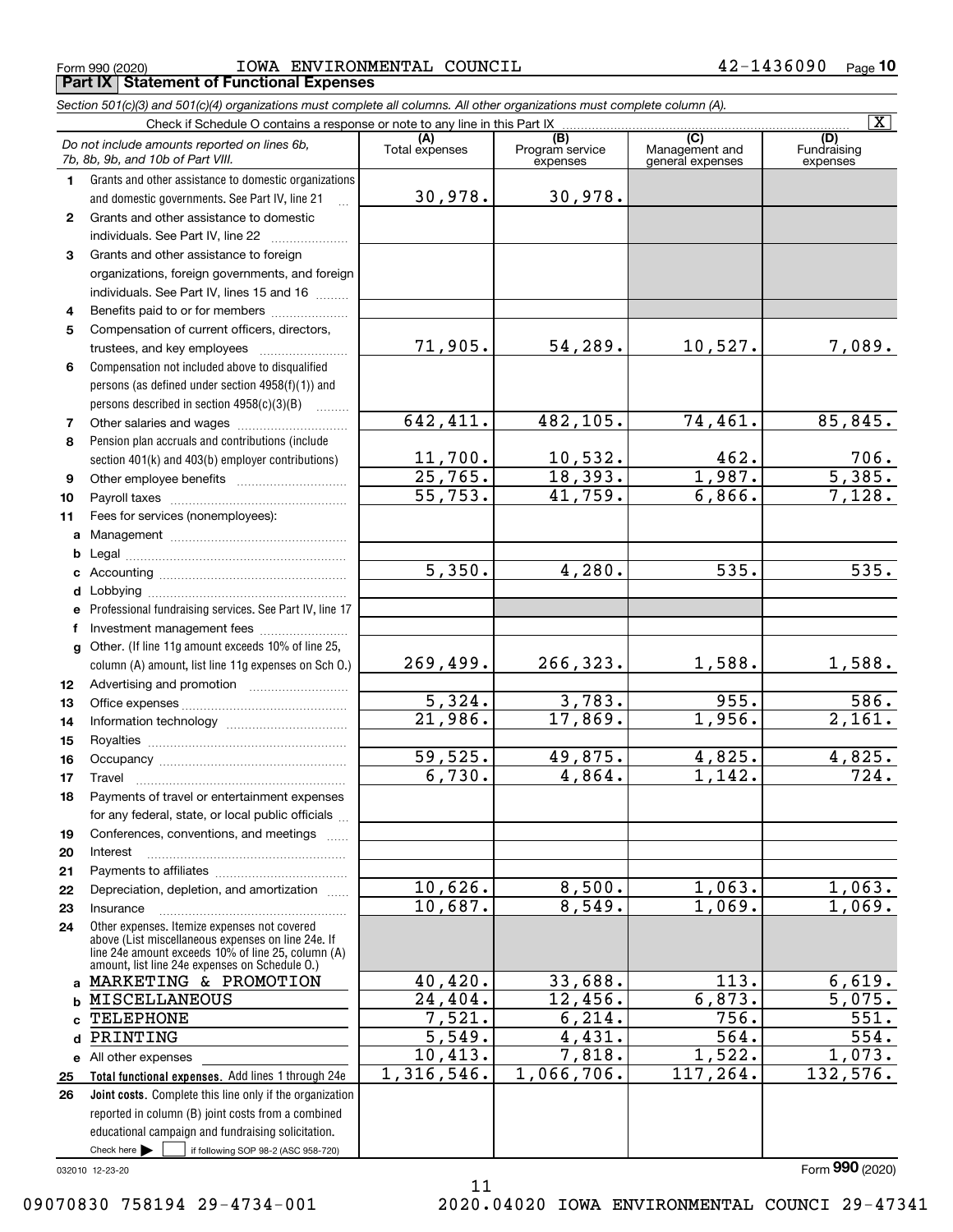| Form 990 (2020) | <b>IOWA</b><br>ENVIRONMENTAL<br>COUNCIL | $\sqrt{ }$<br>Page<br>~∠ |
|-----------------|-----------------------------------------|--------------------------|
|                 |                                         |                          |

|                             |    | Check if Schedule O contains a response or note to any line in this Part X                                                                                                                                                     |  |                         |                          |                 |                         |
|-----------------------------|----|--------------------------------------------------------------------------------------------------------------------------------------------------------------------------------------------------------------------------------|--|-------------------------|--------------------------|-----------------|-------------------------|
|                             |    |                                                                                                                                                                                                                                |  |                         | (A)<br>Beginning of year |                 | (B)<br>End of year      |
|                             | 1. |                                                                                                                                                                                                                                |  |                         | 809,615.                 | $\blacksquare$  | $\overline{972}$ , 912. |
|                             | 2  |                                                                                                                                                                                                                                |  |                         | 157,000.                 | $\mathbf{2}$    | 211,000.                |
|                             | з  |                                                                                                                                                                                                                                |  |                         |                          | 3               |                         |
|                             | 4  |                                                                                                                                                                                                                                |  |                         |                          | 4               | 1,327.                  |
|                             | 5  | Loans and other receivables from any current or former officer, director,                                                                                                                                                      |  |                         |                          |                 |                         |
|                             |    | trustee, key employee, creator or founder, substantial contributor, or 35%                                                                                                                                                     |  |                         |                          |                 |                         |
|                             |    | controlled entity or family member of any of these persons                                                                                                                                                                     |  |                         |                          | 5               |                         |
|                             | 6  | Loans and other receivables from other disqualified persons (as defined                                                                                                                                                        |  |                         |                          |                 |                         |
|                             |    | under section 4958(f)(1)), and persons described in section 4958(c)(3)(B)                                                                                                                                                      |  | $\ldots$                |                          | 6               |                         |
|                             | 7  |                                                                                                                                                                                                                                |  |                         |                          | 7               |                         |
| Assets                      | 8  |                                                                                                                                                                                                                                |  |                         |                          | 8               |                         |
|                             | 9  |                                                                                                                                                                                                                                |  |                         | 3,759.                   | 9               | 8,518.                  |
|                             |    | <b>10a</b> Land, buildings, and equipment: cost or other                                                                                                                                                                       |  |                         |                          |                 |                         |
|                             |    | basis. Complete Part VI of Schedule D  10a                                                                                                                                                                                     |  |                         |                          |                 |                         |
|                             |    |                                                                                                                                                                                                                                |  | $\frac{69,990}{45,937}$ | 28,484.                  | 10 <sub>c</sub> | 24,053.                 |
|                             | 11 |                                                                                                                                                                                                                                |  |                         |                          | 11              |                         |
|                             | 12 |                                                                                                                                                                                                                                |  |                         |                          | 12              |                         |
|                             | 13 |                                                                                                                                                                                                                                |  |                         |                          | 13              |                         |
|                             | 14 |                                                                                                                                                                                                                                |  |                         |                          | 14              |                         |
|                             | 15 |                                                                                                                                                                                                                                |  | 30,576.                 | 15                       | 33,940.         |                         |
|                             | 16 |                                                                                                                                                                                                                                |  |                         | 1,029,434.               | 16              | 1,251,750.              |
|                             | 17 |                                                                                                                                                                                                                                |  |                         | $\overline{9}$ , 887.    | 17              | 82,342.                 |
|                             | 18 |                                                                                                                                                                                                                                |  |                         | 18                       |                 |                         |
|                             | 19 | Deferred revenue manual contracts and contracts are all the manual contracts and contracts are contracted and contracts are contracted and contract are contracted and contract are contracted and contract are contracted and |  | 761, 326.               | 19                       | 51,528.         |                         |
|                             | 20 |                                                                                                                                                                                                                                |  |                         |                          | 20              |                         |
|                             | 21 | Escrow or custodial account liability. Complete Part IV of Schedule D                                                                                                                                                          |  |                         |                          | 21              |                         |
|                             | 22 | Loans and other payables to any current or former officer, director,                                                                                                                                                           |  |                         |                          |                 |                         |
| Liabilities                 |    | trustee, key employee, creator or founder, substantial contributor, or 35%                                                                                                                                                     |  |                         |                          |                 |                         |
|                             |    | controlled entity or family member of any of these persons                                                                                                                                                                     |  |                         |                          | 22              |                         |
|                             | 23 |                                                                                                                                                                                                                                |  |                         |                          | 23              |                         |
|                             | 24 |                                                                                                                                                                                                                                |  |                         |                          | 24              |                         |
|                             | 25 | Other liabilities (including federal income tax, payables to related third                                                                                                                                                     |  |                         |                          |                 |                         |
|                             |    | parties, and other liabilities not included on lines 17-24). Complete Part X                                                                                                                                                   |  |                         |                          |                 |                         |
|                             |    | of Schedule D                                                                                                                                                                                                                  |  |                         |                          | 25              |                         |
|                             | 26 | Total liabilities. Add lines 17 through 25                                                                                                                                                                                     |  |                         | 771, 213.                | 26              | 133,870.                |
|                             |    | Organizations that follow FASB ASC 958, check here $\blacktriangleright \boxed{X}$                                                                                                                                             |  |                         |                          |                 |                         |
|                             |    | and complete lines 27, 28, 32, and 33.                                                                                                                                                                                         |  |                         |                          |                 |                         |
|                             | 27 |                                                                                                                                                                                                                                |  |                         | 241,150.                 | 27              | <u>700,104.</u>         |
|                             | 28 |                                                                                                                                                                                                                                |  |                         | 17,071.                  | 28              | 417,776.                |
|                             |    | Organizations that do not follow FASB ASC 958, check here $\blacktriangleright$                                                                                                                                                |  |                         |                          |                 |                         |
|                             |    | and complete lines 29 through 33.                                                                                                                                                                                              |  |                         |                          |                 |                         |
|                             | 29 |                                                                                                                                                                                                                                |  |                         |                          | 29              |                         |
|                             | 30 | Paid-in or capital surplus, or land, building, or equipment fund                                                                                                                                                               |  |                         |                          | 30              |                         |
| Net Assets or Fund Balances | 31 | Retained earnings, endowment, accumulated income, or other funds                                                                                                                                                               |  |                         |                          | 31              |                         |
|                             | 32 | Total net assets or fund balances                                                                                                                                                                                              |  |                         | 258,221.                 | 32              | $1,117,880$ .           |
|                             | 33 |                                                                                                                                                                                                                                |  |                         | 1,029,434.               | 33              | $\overline{1,251},750.$ |
|                             |    |                                                                                                                                                                                                                                |  |                         |                          |                 | Form 990 (2020)         |

**Part X Balance Sheet**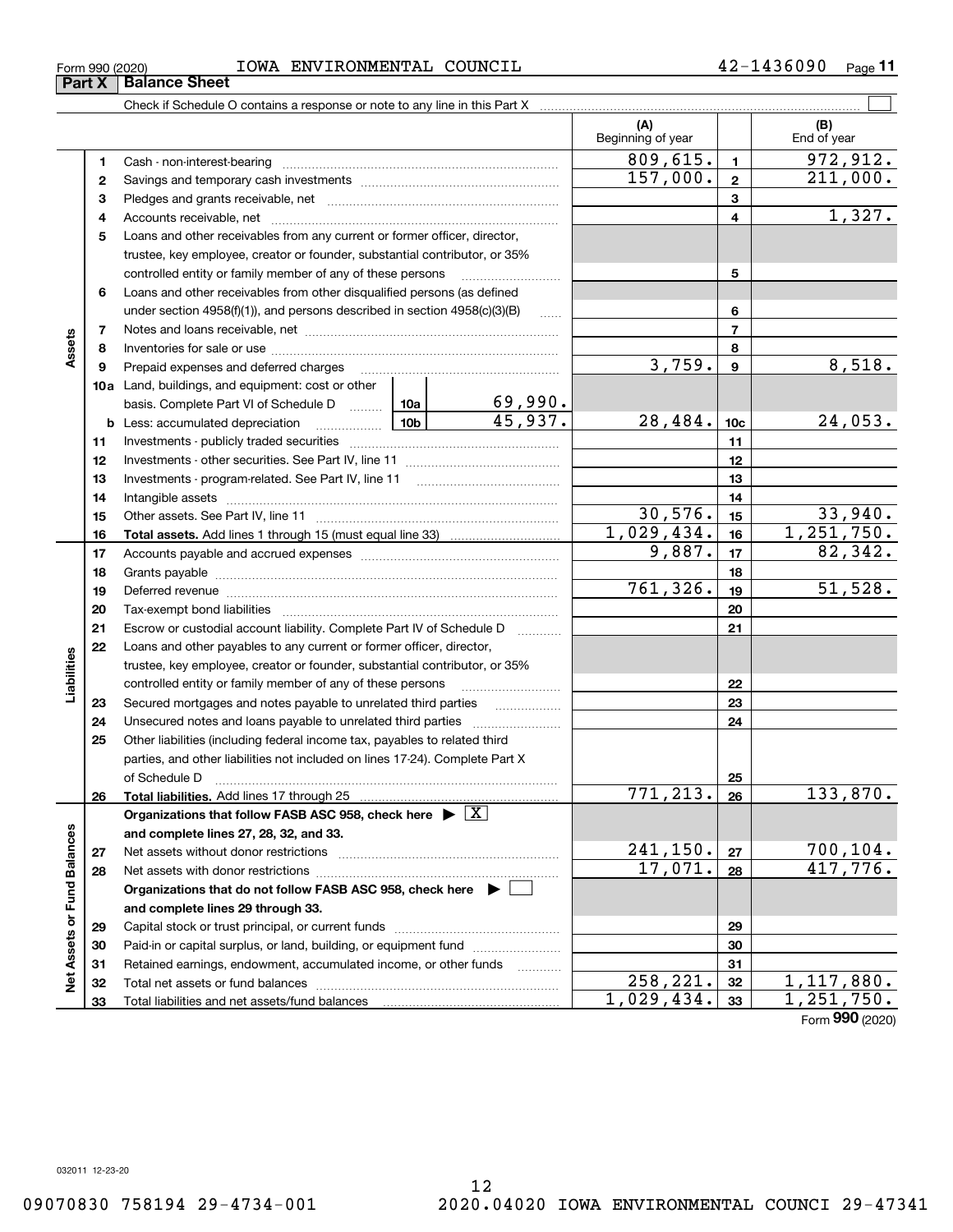|    | IOWA ENVIRONMENTAL COUNCIL<br>Form 990 (2020)                                                                                        |                | 42-1436090     |     | Page 12            |
|----|--------------------------------------------------------------------------------------------------------------------------------------|----------------|----------------|-----|--------------------|
|    | Part XI<br><b>Reconciliation of Net Assets</b>                                                                                       |                |                |     |                    |
|    |                                                                                                                                      |                |                |     |                    |
|    |                                                                                                                                      |                |                |     |                    |
| 1  |                                                                                                                                      | 1.             | 1,490,157.     |     |                    |
| 2  | Total expenses (must equal Part IX, column (A), line 25)                                                                             | $\mathbf{2}$   | 1,316,546.     |     |                    |
| 3  | Revenue less expenses. Subtract line 2 from line 1                                                                                   | 3              |                |     | 173,611.           |
| 4  |                                                                                                                                      | 4              |                |     | 258, 221.          |
| 5  | Net unrealized gains (losses) on investments                                                                                         | 5              |                |     | 2,414.             |
| 6  |                                                                                                                                      | 6              |                |     |                    |
| 7  | Investment expenses                                                                                                                  | $\overline{7}$ |                |     |                    |
| 8  | Prior period adjustments                                                                                                             | 8              |                |     | 683,634.           |
| 9  | Other changes in net assets or fund balances (explain on Schedule O)                                                                 | $\mathbf{9}$   |                |     | 0.                 |
| 10 | Net assets or fund balances at end of year. Combine lines 3 through 9 (must equal Part X, line 32,                                   |                |                |     |                    |
|    |                                                                                                                                      | 10             | 1,117,880.     |     |                    |
|    | Part XII Financial Statements and Reporting                                                                                          |                |                |     |                    |
|    |                                                                                                                                      |                |                |     | $\boxed{\text{X}}$ |
|    |                                                                                                                                      |                |                | Yes | <b>No</b>          |
| 1  | $\boxed{\text{X}}$ Accrual<br>Accounting method used to prepare the Form 990: <u>[</u> Cash<br>Other                                 |                |                |     |                    |
|    | If the organization changed its method of accounting from a prior year or checked "Other," explain in Schedule O.                    |                |                |     |                    |
|    | 2a Were the organization's financial statements compiled or reviewed by an independent accountant?                                   |                | 2a             |     | X                  |
|    | If "Yes," check a box below to indicate whether the financial statements for the year were compiled or reviewed on a                 |                |                |     |                    |
|    | separate basis, consolidated basis, or both:                                                                                         |                |                |     |                    |
|    | Both consolidated and separate basis<br>Separate basis<br>Consolidated basis                                                         |                |                |     |                    |
|    | <b>b</b> Were the organization's financial statements audited by an independent accountant?                                          |                | 2 <sub>b</sub> | х   |                    |
|    | If "Yes," check a box below to indicate whether the financial statements for the year were audited on a separate basis,              |                |                |     |                    |
|    | consolidated basis, or both:                                                                                                         |                |                |     |                    |
|    | $\lfloor x \rfloor$ Separate basis<br><b>Consolidated basis</b><br>Both consolidated and separate basis                              |                |                |     |                    |
|    | c If "Yes" to line 2a or 2b, does the organization have a committee that assumes responsibility for oversight of the audit,          |                |                |     |                    |
|    |                                                                                                                                      |                | 2c             | x   |                    |
|    | If the organization changed either its oversight process or selection process during the tax year, explain on Schedule O.            |                |                |     |                    |
|    | 3a As a result of a federal award, was the organization required to undergo an audit or audits as set forth in the Single Audit      |                |                |     |                    |
|    |                                                                                                                                      |                | 3a             |     | Χ                  |
|    | <b>b</b> If "Yes," did the organization undergo the required audit or audits? If the organization did not undergo the required audit |                |                |     |                    |
|    |                                                                                                                                      |                | 3b             |     |                    |

Form (2020) **990**

032012 12-23-20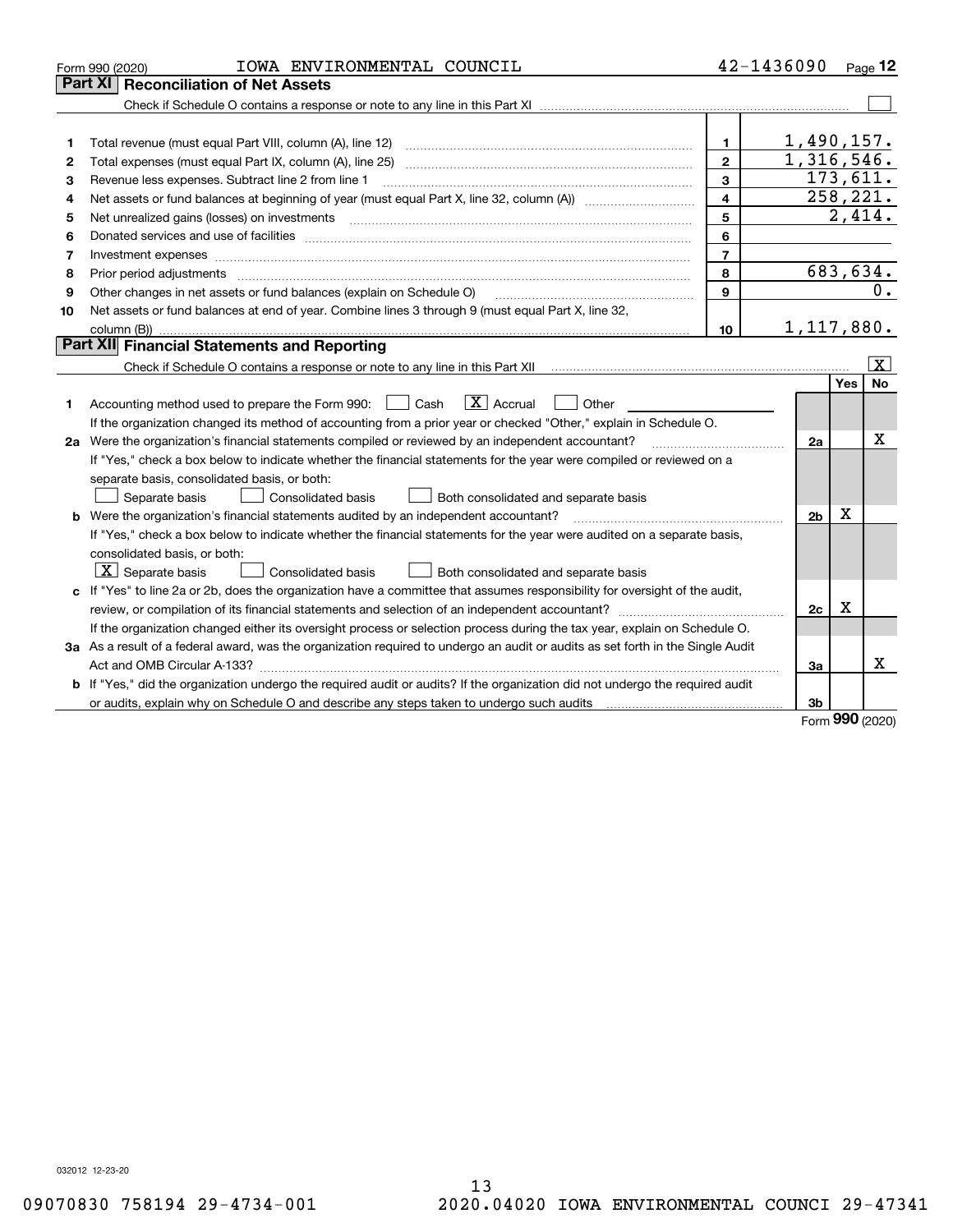| <b>SCHEDULE A</b> |
|-------------------|
|-------------------|

Department of the Treasury Internal Revenue Service

**(Form 990 or 990-EZ)**

### **Public Charity Status and Public Support**

**Complete if the organization is a section 501(c)(3) organization or a section 4947(a)(1) nonexempt charitable trust.**

| Attach to Form 990 or Form 990-EZ.                                       |  |
|--------------------------------------------------------------------------|--|
| ► Go to www.irs.gov/Form990 for instructions and the latest information. |  |

| OMB No. 1545-0047                   |
|-------------------------------------|
| 2020                                |
| <b>Open to Public</b><br>Inspection |

| Name of the organization | Employer identification number |
|--------------------------|--------------------------------|
|--------------------------|--------------------------------|

| bloyer identification numb |  |            |  |
|----------------------------|--|------------|--|
|                            |  | 12-1136090 |  |

|        |            |                                                                                                                                              |          | IOWA ENVIRONMENTAL COUNCIL |     |                                   |                            |  | 42-1436090                 |  |
|--------|------------|----------------------------------------------------------------------------------------------------------------------------------------------|----------|----------------------------|-----|-----------------------------------|----------------------------|--|----------------------------|--|
| Part I |            | Reason for Public Charity Status. (All organizations must complete this part.) See instructions.                                             |          |                            |     |                                   |                            |  |                            |  |
|        |            | The organization is not a private foundation because it is: (For lines 1 through 12, check only one box.)                                    |          |                            |     |                                   |                            |  |                            |  |
| 1.     |            | A church, convention of churches, or association of churches described in section 170(b)(1)(A)(i).                                           |          |                            |     |                                   |                            |  |                            |  |
| 2      |            | A school described in section 170(b)(1)(A)(ii). (Attach Schedule E (Form 990 or 990-EZ).)                                                    |          |                            |     |                                   |                            |  |                            |  |
| 3      |            | A hospital or a cooperative hospital service organization described in section 170(b)(1)(A)(iii).                                            |          |                            |     |                                   |                            |  |                            |  |
| 4      |            | A medical research organization operated in conjunction with a hospital described in section 170(b)(1)(A)(iii). Enter the hospital's name,   |          |                            |     |                                   |                            |  |                            |  |
|        |            | city, and state:                                                                                                                             |          |                            |     |                                   |                            |  |                            |  |
| 5      |            | An organization operated for the benefit of a college or university owned or operated by a governmental unit described in                    |          |                            |     |                                   |                            |  |                            |  |
|        |            | section 170(b)(1)(A)(iv). (Complete Part II.)                                                                                                |          |                            |     |                                   |                            |  |                            |  |
| 6      |            | A federal, state, or local government or governmental unit described in section 170(b)(1)(A)(v).                                             |          |                            |     |                                   |                            |  |                            |  |
|        | $7 \times$ | An organization that normally receives a substantial part of its support from a governmental unit or from the general public described in    |          |                            |     |                                   |                            |  |                            |  |
|        |            | section 170(b)(1)(A)(vi). (Complete Part II.)                                                                                                |          |                            |     |                                   |                            |  |                            |  |
| 8      |            | A community trust described in section 170(b)(1)(A)(vi). (Complete Part II.)                                                                 |          |                            |     |                                   |                            |  |                            |  |
| 9      |            | An agricultural research organization described in section 170(b)(1)(A)(ix) operated in conjunction with a land-grant college                |          |                            |     |                                   |                            |  |                            |  |
|        |            | or university or a non-land-grant college of agriculture (see instructions). Enter the name, city, and state of the college or               |          |                            |     |                                   |                            |  |                            |  |
|        |            | university:                                                                                                                                  |          |                            |     |                                   |                            |  |                            |  |
| 10     |            | An organization that normally receives (1) more than 33 1/3% of its support from contributions, membership fees, and gross receipts from     |          |                            |     |                                   |                            |  |                            |  |
|        |            | activities related to its exempt functions, subject to certain exceptions; and (2) no more than 33 1/3% of its support from gross investment |          |                            |     |                                   |                            |  |                            |  |
|        |            | income and unrelated business taxable income (less section 511 tax) from businesses acquired by the organization after June 30, 1975.        |          |                            |     |                                   |                            |  |                            |  |
|        |            | See section 509(a)(2). (Complete Part III.)                                                                                                  |          |                            |     |                                   |                            |  |                            |  |
| 11     |            | An organization organized and operated exclusively to test for public safety. See section 509(a)(4).                                         |          |                            |     |                                   |                            |  |                            |  |
| 12     |            | An organization organized and operated exclusively for the benefit of, to perform the functions of, or to carry out the purposes of one or   |          |                            |     |                                   |                            |  |                            |  |
|        |            | more publicly supported organizations described in section 509(a)(1) or section 509(a)(2). See section 509(a)(3). Check the box in           |          |                            |     |                                   |                            |  |                            |  |
|        |            | lines 12a through 12d that describes the type of supporting organization and complete lines 12e, 12f, and 12g.                               |          |                            |     |                                   |                            |  |                            |  |
| а      |            | Type I. A supporting organization operated, supervised, or controlled by its supported organization(s), typically by giving                  |          |                            |     |                                   |                            |  |                            |  |
|        |            | the supported organization(s) the power to regularly appoint or elect a majority of the directors or trustees of the supporting              |          |                            |     |                                   |                            |  |                            |  |
|        |            | organization. You must complete Part IV, Sections A and B.                                                                                   |          |                            |     |                                   |                            |  |                            |  |
| b      |            | Type II. A supporting organization supervised or controlled in connection with its supported organization(s), by having                      |          |                            |     |                                   |                            |  |                            |  |
|        |            | control or management of the supporting organization vested in the same persons that control or manage the supported                         |          |                            |     |                                   |                            |  |                            |  |
|        |            | organization(s). You must complete Part IV, Sections A and C.                                                                                |          |                            |     |                                   |                            |  |                            |  |
| с      |            | Type III functionally integrated. A supporting organization operated in connection with, and functionally integrated with,                   |          |                            |     |                                   |                            |  |                            |  |
|        |            | its supported organization(s) (see instructions). You must complete Part IV, Sections A, D, and E.                                           |          |                            |     |                                   |                            |  |                            |  |
| d      |            | Type III non-functionally integrated. A supporting organization operated in connection with its supported organization(s)                    |          |                            |     |                                   |                            |  |                            |  |
|        |            | that is not functionally integrated. The organization generally must satisfy a distribution requirement and an attentiveness                 |          |                            |     |                                   |                            |  |                            |  |
|        |            | requirement (see instructions). You must complete Part IV, Sections A and D, and Part V.                                                     |          |                            |     |                                   |                            |  |                            |  |
| е      |            | Check this box if the organization received a written determination from the IRS that it is a Type I, Type II, Type III                      |          |                            |     |                                   |                            |  |                            |  |
|        |            | functionally integrated, or Type III non-functionally integrated supporting organization.<br>f Enter the number of supported organizations   |          |                            |     |                                   |                            |  |                            |  |
|        |            | Provide the following information about the supported organization(s).                                                                       |          |                            |     |                                   |                            |  |                            |  |
|        |            | (i) Name of supported                                                                                                                        | (ii) EIN | (iii) Type of organization |     | (iv) Is the organization listed   | (v) Amount of monetary     |  | (vi) Amount of other       |  |
|        |            | organization                                                                                                                                 |          | (described on lines 1-10   | Yes | in your governing document?<br>No | support (see instructions) |  | support (see instructions) |  |
|        |            |                                                                                                                                              |          | above (see instructions))  |     |                                   |                            |  |                            |  |
|        |            |                                                                                                                                              |          |                            |     |                                   |                            |  |                            |  |
|        |            |                                                                                                                                              |          |                            |     |                                   |                            |  |                            |  |
|        |            |                                                                                                                                              |          |                            |     |                                   |                            |  |                            |  |
|        |            |                                                                                                                                              |          |                            |     |                                   |                            |  |                            |  |
|        |            |                                                                                                                                              |          |                            |     |                                   |                            |  |                            |  |
|        |            |                                                                                                                                              |          |                            |     |                                   |                            |  |                            |  |
|        |            |                                                                                                                                              |          |                            |     |                                   |                            |  |                            |  |
|        |            |                                                                                                                                              |          |                            |     |                                   |                            |  |                            |  |
|        |            |                                                                                                                                              |          |                            |     |                                   |                            |  |                            |  |
| Total  |            |                                                                                                                                              |          |                            |     |                                   |                            |  |                            |  |

LHA For Paperwork Reduction Act Notice, see the Instructions for Form 990 or 990-EZ. <sub>032021</sub> o1-25-21 Schedule A (Form 990 or 990-EZ) 2020 14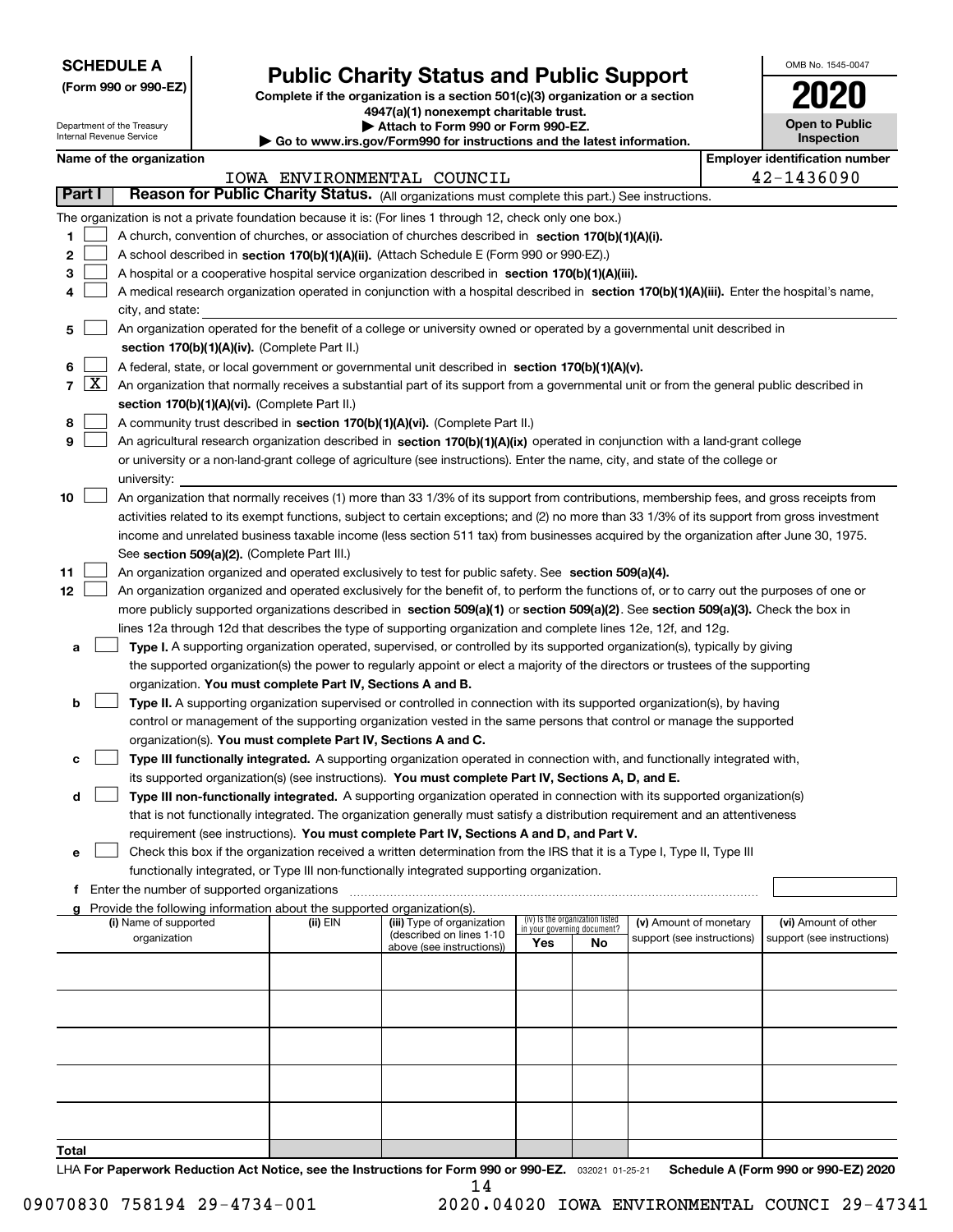#### Schedule A (Form 990 or 990-EZ) 2020 Page IOWA ENVIRONMENTAL COUNCIL 42-1436090

 $42 - 1436090$  Page 2

(Complete only if you checked the box on line 5, 7, or 8 of Part I or if the organization failed to qualify under Part III. If the organization fails to qualify under the tests listed below, please complete Part III.) **Part II** Support Schedule for Organizations Described in Sections 170(b)(1)(A)(iv) and 170(b)(1)(A)(vi)

| Calendar year (or fiscal year beginning in)<br>(a) 2016<br>$(d)$ 2019<br>(b) 2017<br>$(c)$ 2018<br>(e) 2020<br>(f) Total<br>1 Gifts, grants, contributions, and<br>membership fees received. (Do not<br>935, 937.<br>807,598.<br>913, 471.<br>1264607.<br>4707735.<br>786, 122.<br>include any "unusual grants.")<br>2 Tax revenues levied for the organ-<br>ization's benefit and either paid to<br>or expended on its behalf<br>3 The value of services or facilities<br>furnished by a governmental unit to<br>the organization without charge<br>786, 122.<br>935,937.<br>807,598.<br>913,471.<br>1264607.<br>4707735.<br>4 Total. Add lines 1 through 3<br>The portion of total contributions<br>5.<br>by each person (other than a<br>governmental unit or publicly<br>supported organization) included<br>on line 1 that exceeds 2% of the<br>amount shown on line 11,<br>2865960.<br>column (f)<br>1841775.<br>6 Public support. Subtract line 5 from line 4.<br><b>Section B. Total Support</b><br>Calendar year (or fiscal year beginning in)<br>(a) 2016<br>$(c)$ 2018<br>$(d)$ 2019<br>(e) 2020<br>(b) 2017<br>(f) Total<br>$\overline{935,937}$ .<br>807,598.<br>913,471.<br>1264607.<br>$\overline{786}$ , 122.<br>4707735.<br><b>7</b> Amounts from line 4<br>8 Gross income from interest,<br>dividends, payments received on<br>securities loans, rents, royalties,<br>1,403.<br>6,090.<br>3,705.<br>16,941.<br>3,231.<br>2,512.<br>and income from similar sources<br>9 Net income from unrelated business<br>activities, whether or not the<br>business is regularly carried on<br>10 Other income. Do not include gain<br>or loss from the sale of capital<br>24,763.<br>21,948.<br>31, 128.<br>77,839.<br>assets (Explain in Part VI.)<br>4802515.<br>11 Total support. Add lines 7 through 10<br>341,420.<br>12<br>12 Gross receipts from related activities, etc. (see instructions)<br>13 First 5 years. If the Form 990 is for the organization's first, second, third, fourth, or fifth tax year as a section 501(c)(3)<br>organization, check this box and stop here<br><b>Section C. Computation of Public Support Percentage</b><br>38.35<br>14<br>%<br>48.09<br>15<br>$\%$<br>16a 33 1/3% support test - 2020. If the organization did not check the box on line 13, and line 14 is 33 1/3% or more, check this box and<br>$\blacktriangleright$ $\boxed{\text{X}}$<br>stop here. The organization qualifies as a publicly supported organization<br>b 33 1/3% support test - 2019. If the organization did not check a box on line 13 or 16a, and line 15 is 33 1/3% or more, check this box<br>and stop here. The organization qualifies as a publicly supported organization<br>17a 10% -facts-and-circumstances test - 2020. If the organization did not check a box on line 13, 16a, or 16b, and line 14 is 10% or more,<br>and if the organization meets the facts-and-circumstances test, check this box and stop here. Explain in Part VI how the organization<br>meets the facts-and-circumstances test. The organization qualifies as a publicly supported organization<br><b>b 10% -facts-and-circumstances test - 2019.</b> If the organization did not check a box on line 13, 16a, 16b, or 17a, and line 15 is 10% or<br>more, and if the organization meets the facts-and-circumstances test, check this box and stop here. Explain in Part VI how the | <b>Section A. Public Support</b> |  |  |  |
|-----------------------------------------------------------------------------------------------------------------------------------------------------------------------------------------------------------------------------------------------------------------------------------------------------------------------------------------------------------------------------------------------------------------------------------------------------------------------------------------------------------------------------------------------------------------------------------------------------------------------------------------------------------------------------------------------------------------------------------------------------------------------------------------------------------------------------------------------------------------------------------------------------------------------------------------------------------------------------------------------------------------------------------------------------------------------------------------------------------------------------------------------------------------------------------------------------------------------------------------------------------------------------------------------------------------------------------------------------------------------------------------------------------------------------------------------------------------------------------------------------------------------------------------------------------------------------------------------------------------------------------------------------------------------------------------------------------------------------------------------------------------------------------------------------------------------------------------------------------------------------------------------------------------------------------------------------------------------------------------------------------------------------------------------------------------------------------------------------------------------------------------------------------------------------------------------------------------------------------------------------------------------------------------------------------------------------------------------------------------------------------------------------------------------------------------------------------------------------------------------------------------------------------------------------------------------------------------------------------------------------------------------------------------------------------------------------------------------------------------------------------------------------------------------------------------------------------------------------------------------------------------------------------------------------------------------------------------------------------------------------------------------------------------------------------------------------------------------------------------------------------------------------------------------------------------------------------------------------------------------------------------------------------------------------------------------------------------------------------------------------------------------------|----------------------------------|--|--|--|
|                                                                                                                                                                                                                                                                                                                                                                                                                                                                                                                                                                                                                                                                                                                                                                                                                                                                                                                                                                                                                                                                                                                                                                                                                                                                                                                                                                                                                                                                                                                                                                                                                                                                                                                                                                                                                                                                                                                                                                                                                                                                                                                                                                                                                                                                                                                                                                                                                                                                                                                                                                                                                                                                                                                                                                                                                                                                                                                                                                                                                                                                                                                                                                                                                                                                                                                                                                                                     |                                  |  |  |  |
|                                                                                                                                                                                                                                                                                                                                                                                                                                                                                                                                                                                                                                                                                                                                                                                                                                                                                                                                                                                                                                                                                                                                                                                                                                                                                                                                                                                                                                                                                                                                                                                                                                                                                                                                                                                                                                                                                                                                                                                                                                                                                                                                                                                                                                                                                                                                                                                                                                                                                                                                                                                                                                                                                                                                                                                                                                                                                                                                                                                                                                                                                                                                                                                                                                                                                                                                                                                                     |                                  |  |  |  |
|                                                                                                                                                                                                                                                                                                                                                                                                                                                                                                                                                                                                                                                                                                                                                                                                                                                                                                                                                                                                                                                                                                                                                                                                                                                                                                                                                                                                                                                                                                                                                                                                                                                                                                                                                                                                                                                                                                                                                                                                                                                                                                                                                                                                                                                                                                                                                                                                                                                                                                                                                                                                                                                                                                                                                                                                                                                                                                                                                                                                                                                                                                                                                                                                                                                                                                                                                                                                     |                                  |  |  |  |
|                                                                                                                                                                                                                                                                                                                                                                                                                                                                                                                                                                                                                                                                                                                                                                                                                                                                                                                                                                                                                                                                                                                                                                                                                                                                                                                                                                                                                                                                                                                                                                                                                                                                                                                                                                                                                                                                                                                                                                                                                                                                                                                                                                                                                                                                                                                                                                                                                                                                                                                                                                                                                                                                                                                                                                                                                                                                                                                                                                                                                                                                                                                                                                                                                                                                                                                                                                                                     |                                  |  |  |  |
|                                                                                                                                                                                                                                                                                                                                                                                                                                                                                                                                                                                                                                                                                                                                                                                                                                                                                                                                                                                                                                                                                                                                                                                                                                                                                                                                                                                                                                                                                                                                                                                                                                                                                                                                                                                                                                                                                                                                                                                                                                                                                                                                                                                                                                                                                                                                                                                                                                                                                                                                                                                                                                                                                                                                                                                                                                                                                                                                                                                                                                                                                                                                                                                                                                                                                                                                                                                                     |                                  |  |  |  |
|                                                                                                                                                                                                                                                                                                                                                                                                                                                                                                                                                                                                                                                                                                                                                                                                                                                                                                                                                                                                                                                                                                                                                                                                                                                                                                                                                                                                                                                                                                                                                                                                                                                                                                                                                                                                                                                                                                                                                                                                                                                                                                                                                                                                                                                                                                                                                                                                                                                                                                                                                                                                                                                                                                                                                                                                                                                                                                                                                                                                                                                                                                                                                                                                                                                                                                                                                                                                     |                                  |  |  |  |
|                                                                                                                                                                                                                                                                                                                                                                                                                                                                                                                                                                                                                                                                                                                                                                                                                                                                                                                                                                                                                                                                                                                                                                                                                                                                                                                                                                                                                                                                                                                                                                                                                                                                                                                                                                                                                                                                                                                                                                                                                                                                                                                                                                                                                                                                                                                                                                                                                                                                                                                                                                                                                                                                                                                                                                                                                                                                                                                                                                                                                                                                                                                                                                                                                                                                                                                                                                                                     |                                  |  |  |  |
|                                                                                                                                                                                                                                                                                                                                                                                                                                                                                                                                                                                                                                                                                                                                                                                                                                                                                                                                                                                                                                                                                                                                                                                                                                                                                                                                                                                                                                                                                                                                                                                                                                                                                                                                                                                                                                                                                                                                                                                                                                                                                                                                                                                                                                                                                                                                                                                                                                                                                                                                                                                                                                                                                                                                                                                                                                                                                                                                                                                                                                                                                                                                                                                                                                                                                                                                                                                                     |                                  |  |  |  |
|                                                                                                                                                                                                                                                                                                                                                                                                                                                                                                                                                                                                                                                                                                                                                                                                                                                                                                                                                                                                                                                                                                                                                                                                                                                                                                                                                                                                                                                                                                                                                                                                                                                                                                                                                                                                                                                                                                                                                                                                                                                                                                                                                                                                                                                                                                                                                                                                                                                                                                                                                                                                                                                                                                                                                                                                                                                                                                                                                                                                                                                                                                                                                                                                                                                                                                                                                                                                     |                                  |  |  |  |
|                                                                                                                                                                                                                                                                                                                                                                                                                                                                                                                                                                                                                                                                                                                                                                                                                                                                                                                                                                                                                                                                                                                                                                                                                                                                                                                                                                                                                                                                                                                                                                                                                                                                                                                                                                                                                                                                                                                                                                                                                                                                                                                                                                                                                                                                                                                                                                                                                                                                                                                                                                                                                                                                                                                                                                                                                                                                                                                                                                                                                                                                                                                                                                                                                                                                                                                                                                                                     |                                  |  |  |  |
|                                                                                                                                                                                                                                                                                                                                                                                                                                                                                                                                                                                                                                                                                                                                                                                                                                                                                                                                                                                                                                                                                                                                                                                                                                                                                                                                                                                                                                                                                                                                                                                                                                                                                                                                                                                                                                                                                                                                                                                                                                                                                                                                                                                                                                                                                                                                                                                                                                                                                                                                                                                                                                                                                                                                                                                                                                                                                                                                                                                                                                                                                                                                                                                                                                                                                                                                                                                                     |                                  |  |  |  |
|                                                                                                                                                                                                                                                                                                                                                                                                                                                                                                                                                                                                                                                                                                                                                                                                                                                                                                                                                                                                                                                                                                                                                                                                                                                                                                                                                                                                                                                                                                                                                                                                                                                                                                                                                                                                                                                                                                                                                                                                                                                                                                                                                                                                                                                                                                                                                                                                                                                                                                                                                                                                                                                                                                                                                                                                                                                                                                                                                                                                                                                                                                                                                                                                                                                                                                                                                                                                     |                                  |  |  |  |
|                                                                                                                                                                                                                                                                                                                                                                                                                                                                                                                                                                                                                                                                                                                                                                                                                                                                                                                                                                                                                                                                                                                                                                                                                                                                                                                                                                                                                                                                                                                                                                                                                                                                                                                                                                                                                                                                                                                                                                                                                                                                                                                                                                                                                                                                                                                                                                                                                                                                                                                                                                                                                                                                                                                                                                                                                                                                                                                                                                                                                                                                                                                                                                                                                                                                                                                                                                                                     |                                  |  |  |  |
|                                                                                                                                                                                                                                                                                                                                                                                                                                                                                                                                                                                                                                                                                                                                                                                                                                                                                                                                                                                                                                                                                                                                                                                                                                                                                                                                                                                                                                                                                                                                                                                                                                                                                                                                                                                                                                                                                                                                                                                                                                                                                                                                                                                                                                                                                                                                                                                                                                                                                                                                                                                                                                                                                                                                                                                                                                                                                                                                                                                                                                                                                                                                                                                                                                                                                                                                                                                                     |                                  |  |  |  |
|                                                                                                                                                                                                                                                                                                                                                                                                                                                                                                                                                                                                                                                                                                                                                                                                                                                                                                                                                                                                                                                                                                                                                                                                                                                                                                                                                                                                                                                                                                                                                                                                                                                                                                                                                                                                                                                                                                                                                                                                                                                                                                                                                                                                                                                                                                                                                                                                                                                                                                                                                                                                                                                                                                                                                                                                                                                                                                                                                                                                                                                                                                                                                                                                                                                                                                                                                                                                     |                                  |  |  |  |
|                                                                                                                                                                                                                                                                                                                                                                                                                                                                                                                                                                                                                                                                                                                                                                                                                                                                                                                                                                                                                                                                                                                                                                                                                                                                                                                                                                                                                                                                                                                                                                                                                                                                                                                                                                                                                                                                                                                                                                                                                                                                                                                                                                                                                                                                                                                                                                                                                                                                                                                                                                                                                                                                                                                                                                                                                                                                                                                                                                                                                                                                                                                                                                                                                                                                                                                                                                                                     |                                  |  |  |  |
|                                                                                                                                                                                                                                                                                                                                                                                                                                                                                                                                                                                                                                                                                                                                                                                                                                                                                                                                                                                                                                                                                                                                                                                                                                                                                                                                                                                                                                                                                                                                                                                                                                                                                                                                                                                                                                                                                                                                                                                                                                                                                                                                                                                                                                                                                                                                                                                                                                                                                                                                                                                                                                                                                                                                                                                                                                                                                                                                                                                                                                                                                                                                                                                                                                                                                                                                                                                                     |                                  |  |  |  |
|                                                                                                                                                                                                                                                                                                                                                                                                                                                                                                                                                                                                                                                                                                                                                                                                                                                                                                                                                                                                                                                                                                                                                                                                                                                                                                                                                                                                                                                                                                                                                                                                                                                                                                                                                                                                                                                                                                                                                                                                                                                                                                                                                                                                                                                                                                                                                                                                                                                                                                                                                                                                                                                                                                                                                                                                                                                                                                                                                                                                                                                                                                                                                                                                                                                                                                                                                                                                     |                                  |  |  |  |
|                                                                                                                                                                                                                                                                                                                                                                                                                                                                                                                                                                                                                                                                                                                                                                                                                                                                                                                                                                                                                                                                                                                                                                                                                                                                                                                                                                                                                                                                                                                                                                                                                                                                                                                                                                                                                                                                                                                                                                                                                                                                                                                                                                                                                                                                                                                                                                                                                                                                                                                                                                                                                                                                                                                                                                                                                                                                                                                                                                                                                                                                                                                                                                                                                                                                                                                                                                                                     |                                  |  |  |  |
|                                                                                                                                                                                                                                                                                                                                                                                                                                                                                                                                                                                                                                                                                                                                                                                                                                                                                                                                                                                                                                                                                                                                                                                                                                                                                                                                                                                                                                                                                                                                                                                                                                                                                                                                                                                                                                                                                                                                                                                                                                                                                                                                                                                                                                                                                                                                                                                                                                                                                                                                                                                                                                                                                                                                                                                                                                                                                                                                                                                                                                                                                                                                                                                                                                                                                                                                                                                                     |                                  |  |  |  |
|                                                                                                                                                                                                                                                                                                                                                                                                                                                                                                                                                                                                                                                                                                                                                                                                                                                                                                                                                                                                                                                                                                                                                                                                                                                                                                                                                                                                                                                                                                                                                                                                                                                                                                                                                                                                                                                                                                                                                                                                                                                                                                                                                                                                                                                                                                                                                                                                                                                                                                                                                                                                                                                                                                                                                                                                                                                                                                                                                                                                                                                                                                                                                                                                                                                                                                                                                                                                     |                                  |  |  |  |
|                                                                                                                                                                                                                                                                                                                                                                                                                                                                                                                                                                                                                                                                                                                                                                                                                                                                                                                                                                                                                                                                                                                                                                                                                                                                                                                                                                                                                                                                                                                                                                                                                                                                                                                                                                                                                                                                                                                                                                                                                                                                                                                                                                                                                                                                                                                                                                                                                                                                                                                                                                                                                                                                                                                                                                                                                                                                                                                                                                                                                                                                                                                                                                                                                                                                                                                                                                                                     |                                  |  |  |  |
|                                                                                                                                                                                                                                                                                                                                                                                                                                                                                                                                                                                                                                                                                                                                                                                                                                                                                                                                                                                                                                                                                                                                                                                                                                                                                                                                                                                                                                                                                                                                                                                                                                                                                                                                                                                                                                                                                                                                                                                                                                                                                                                                                                                                                                                                                                                                                                                                                                                                                                                                                                                                                                                                                                                                                                                                                                                                                                                                                                                                                                                                                                                                                                                                                                                                                                                                                                                                     |                                  |  |  |  |
|                                                                                                                                                                                                                                                                                                                                                                                                                                                                                                                                                                                                                                                                                                                                                                                                                                                                                                                                                                                                                                                                                                                                                                                                                                                                                                                                                                                                                                                                                                                                                                                                                                                                                                                                                                                                                                                                                                                                                                                                                                                                                                                                                                                                                                                                                                                                                                                                                                                                                                                                                                                                                                                                                                                                                                                                                                                                                                                                                                                                                                                                                                                                                                                                                                                                                                                                                                                                     |                                  |  |  |  |
|                                                                                                                                                                                                                                                                                                                                                                                                                                                                                                                                                                                                                                                                                                                                                                                                                                                                                                                                                                                                                                                                                                                                                                                                                                                                                                                                                                                                                                                                                                                                                                                                                                                                                                                                                                                                                                                                                                                                                                                                                                                                                                                                                                                                                                                                                                                                                                                                                                                                                                                                                                                                                                                                                                                                                                                                                                                                                                                                                                                                                                                                                                                                                                                                                                                                                                                                                                                                     |                                  |  |  |  |
|                                                                                                                                                                                                                                                                                                                                                                                                                                                                                                                                                                                                                                                                                                                                                                                                                                                                                                                                                                                                                                                                                                                                                                                                                                                                                                                                                                                                                                                                                                                                                                                                                                                                                                                                                                                                                                                                                                                                                                                                                                                                                                                                                                                                                                                                                                                                                                                                                                                                                                                                                                                                                                                                                                                                                                                                                                                                                                                                                                                                                                                                                                                                                                                                                                                                                                                                                                                                     |                                  |  |  |  |
|                                                                                                                                                                                                                                                                                                                                                                                                                                                                                                                                                                                                                                                                                                                                                                                                                                                                                                                                                                                                                                                                                                                                                                                                                                                                                                                                                                                                                                                                                                                                                                                                                                                                                                                                                                                                                                                                                                                                                                                                                                                                                                                                                                                                                                                                                                                                                                                                                                                                                                                                                                                                                                                                                                                                                                                                                                                                                                                                                                                                                                                                                                                                                                                                                                                                                                                                                                                                     |                                  |  |  |  |
|                                                                                                                                                                                                                                                                                                                                                                                                                                                                                                                                                                                                                                                                                                                                                                                                                                                                                                                                                                                                                                                                                                                                                                                                                                                                                                                                                                                                                                                                                                                                                                                                                                                                                                                                                                                                                                                                                                                                                                                                                                                                                                                                                                                                                                                                                                                                                                                                                                                                                                                                                                                                                                                                                                                                                                                                                                                                                                                                                                                                                                                                                                                                                                                                                                                                                                                                                                                                     |                                  |  |  |  |
|                                                                                                                                                                                                                                                                                                                                                                                                                                                                                                                                                                                                                                                                                                                                                                                                                                                                                                                                                                                                                                                                                                                                                                                                                                                                                                                                                                                                                                                                                                                                                                                                                                                                                                                                                                                                                                                                                                                                                                                                                                                                                                                                                                                                                                                                                                                                                                                                                                                                                                                                                                                                                                                                                                                                                                                                                                                                                                                                                                                                                                                                                                                                                                                                                                                                                                                                                                                                     |                                  |  |  |  |
|                                                                                                                                                                                                                                                                                                                                                                                                                                                                                                                                                                                                                                                                                                                                                                                                                                                                                                                                                                                                                                                                                                                                                                                                                                                                                                                                                                                                                                                                                                                                                                                                                                                                                                                                                                                                                                                                                                                                                                                                                                                                                                                                                                                                                                                                                                                                                                                                                                                                                                                                                                                                                                                                                                                                                                                                                                                                                                                                                                                                                                                                                                                                                                                                                                                                                                                                                                                                     |                                  |  |  |  |
|                                                                                                                                                                                                                                                                                                                                                                                                                                                                                                                                                                                                                                                                                                                                                                                                                                                                                                                                                                                                                                                                                                                                                                                                                                                                                                                                                                                                                                                                                                                                                                                                                                                                                                                                                                                                                                                                                                                                                                                                                                                                                                                                                                                                                                                                                                                                                                                                                                                                                                                                                                                                                                                                                                                                                                                                                                                                                                                                                                                                                                                                                                                                                                                                                                                                                                                                                                                                     |                                  |  |  |  |
|                                                                                                                                                                                                                                                                                                                                                                                                                                                                                                                                                                                                                                                                                                                                                                                                                                                                                                                                                                                                                                                                                                                                                                                                                                                                                                                                                                                                                                                                                                                                                                                                                                                                                                                                                                                                                                                                                                                                                                                                                                                                                                                                                                                                                                                                                                                                                                                                                                                                                                                                                                                                                                                                                                                                                                                                                                                                                                                                                                                                                                                                                                                                                                                                                                                                                                                                                                                                     |                                  |  |  |  |
|                                                                                                                                                                                                                                                                                                                                                                                                                                                                                                                                                                                                                                                                                                                                                                                                                                                                                                                                                                                                                                                                                                                                                                                                                                                                                                                                                                                                                                                                                                                                                                                                                                                                                                                                                                                                                                                                                                                                                                                                                                                                                                                                                                                                                                                                                                                                                                                                                                                                                                                                                                                                                                                                                                                                                                                                                                                                                                                                                                                                                                                                                                                                                                                                                                                                                                                                                                                                     |                                  |  |  |  |
|                                                                                                                                                                                                                                                                                                                                                                                                                                                                                                                                                                                                                                                                                                                                                                                                                                                                                                                                                                                                                                                                                                                                                                                                                                                                                                                                                                                                                                                                                                                                                                                                                                                                                                                                                                                                                                                                                                                                                                                                                                                                                                                                                                                                                                                                                                                                                                                                                                                                                                                                                                                                                                                                                                                                                                                                                                                                                                                                                                                                                                                                                                                                                                                                                                                                                                                                                                                                     |                                  |  |  |  |
|                                                                                                                                                                                                                                                                                                                                                                                                                                                                                                                                                                                                                                                                                                                                                                                                                                                                                                                                                                                                                                                                                                                                                                                                                                                                                                                                                                                                                                                                                                                                                                                                                                                                                                                                                                                                                                                                                                                                                                                                                                                                                                                                                                                                                                                                                                                                                                                                                                                                                                                                                                                                                                                                                                                                                                                                                                                                                                                                                                                                                                                                                                                                                                                                                                                                                                                                                                                                     |                                  |  |  |  |
|                                                                                                                                                                                                                                                                                                                                                                                                                                                                                                                                                                                                                                                                                                                                                                                                                                                                                                                                                                                                                                                                                                                                                                                                                                                                                                                                                                                                                                                                                                                                                                                                                                                                                                                                                                                                                                                                                                                                                                                                                                                                                                                                                                                                                                                                                                                                                                                                                                                                                                                                                                                                                                                                                                                                                                                                                                                                                                                                                                                                                                                                                                                                                                                                                                                                                                                                                                                                     |                                  |  |  |  |
|                                                                                                                                                                                                                                                                                                                                                                                                                                                                                                                                                                                                                                                                                                                                                                                                                                                                                                                                                                                                                                                                                                                                                                                                                                                                                                                                                                                                                                                                                                                                                                                                                                                                                                                                                                                                                                                                                                                                                                                                                                                                                                                                                                                                                                                                                                                                                                                                                                                                                                                                                                                                                                                                                                                                                                                                                                                                                                                                                                                                                                                                                                                                                                                                                                                                                                                                                                                                     |                                  |  |  |  |
|                                                                                                                                                                                                                                                                                                                                                                                                                                                                                                                                                                                                                                                                                                                                                                                                                                                                                                                                                                                                                                                                                                                                                                                                                                                                                                                                                                                                                                                                                                                                                                                                                                                                                                                                                                                                                                                                                                                                                                                                                                                                                                                                                                                                                                                                                                                                                                                                                                                                                                                                                                                                                                                                                                                                                                                                                                                                                                                                                                                                                                                                                                                                                                                                                                                                                                                                                                                                     |                                  |  |  |  |
|                                                                                                                                                                                                                                                                                                                                                                                                                                                                                                                                                                                                                                                                                                                                                                                                                                                                                                                                                                                                                                                                                                                                                                                                                                                                                                                                                                                                                                                                                                                                                                                                                                                                                                                                                                                                                                                                                                                                                                                                                                                                                                                                                                                                                                                                                                                                                                                                                                                                                                                                                                                                                                                                                                                                                                                                                                                                                                                                                                                                                                                                                                                                                                                                                                                                                                                                                                                                     |                                  |  |  |  |
|                                                                                                                                                                                                                                                                                                                                                                                                                                                                                                                                                                                                                                                                                                                                                                                                                                                                                                                                                                                                                                                                                                                                                                                                                                                                                                                                                                                                                                                                                                                                                                                                                                                                                                                                                                                                                                                                                                                                                                                                                                                                                                                                                                                                                                                                                                                                                                                                                                                                                                                                                                                                                                                                                                                                                                                                                                                                                                                                                                                                                                                                                                                                                                                                                                                                                                                                                                                                     |                                  |  |  |  |
|                                                                                                                                                                                                                                                                                                                                                                                                                                                                                                                                                                                                                                                                                                                                                                                                                                                                                                                                                                                                                                                                                                                                                                                                                                                                                                                                                                                                                                                                                                                                                                                                                                                                                                                                                                                                                                                                                                                                                                                                                                                                                                                                                                                                                                                                                                                                                                                                                                                                                                                                                                                                                                                                                                                                                                                                                                                                                                                                                                                                                                                                                                                                                                                                                                                                                                                                                                                                     |                                  |  |  |  |
|                                                                                                                                                                                                                                                                                                                                                                                                                                                                                                                                                                                                                                                                                                                                                                                                                                                                                                                                                                                                                                                                                                                                                                                                                                                                                                                                                                                                                                                                                                                                                                                                                                                                                                                                                                                                                                                                                                                                                                                                                                                                                                                                                                                                                                                                                                                                                                                                                                                                                                                                                                                                                                                                                                                                                                                                                                                                                                                                                                                                                                                                                                                                                                                                                                                                                                                                                                                                     |                                  |  |  |  |
|                                                                                                                                                                                                                                                                                                                                                                                                                                                                                                                                                                                                                                                                                                                                                                                                                                                                                                                                                                                                                                                                                                                                                                                                                                                                                                                                                                                                                                                                                                                                                                                                                                                                                                                                                                                                                                                                                                                                                                                                                                                                                                                                                                                                                                                                                                                                                                                                                                                                                                                                                                                                                                                                                                                                                                                                                                                                                                                                                                                                                                                                                                                                                                                                                                                                                                                                                                                                     |                                  |  |  |  |
|                                                                                                                                                                                                                                                                                                                                                                                                                                                                                                                                                                                                                                                                                                                                                                                                                                                                                                                                                                                                                                                                                                                                                                                                                                                                                                                                                                                                                                                                                                                                                                                                                                                                                                                                                                                                                                                                                                                                                                                                                                                                                                                                                                                                                                                                                                                                                                                                                                                                                                                                                                                                                                                                                                                                                                                                                                                                                                                                                                                                                                                                                                                                                                                                                                                                                                                                                                                                     |                                  |  |  |  |
|                                                                                                                                                                                                                                                                                                                                                                                                                                                                                                                                                                                                                                                                                                                                                                                                                                                                                                                                                                                                                                                                                                                                                                                                                                                                                                                                                                                                                                                                                                                                                                                                                                                                                                                                                                                                                                                                                                                                                                                                                                                                                                                                                                                                                                                                                                                                                                                                                                                                                                                                                                                                                                                                                                                                                                                                                                                                                                                                                                                                                                                                                                                                                                                                                                                                                                                                                                                                     |                                  |  |  |  |
|                                                                                                                                                                                                                                                                                                                                                                                                                                                                                                                                                                                                                                                                                                                                                                                                                                                                                                                                                                                                                                                                                                                                                                                                                                                                                                                                                                                                                                                                                                                                                                                                                                                                                                                                                                                                                                                                                                                                                                                                                                                                                                                                                                                                                                                                                                                                                                                                                                                                                                                                                                                                                                                                                                                                                                                                                                                                                                                                                                                                                                                                                                                                                                                                                                                                                                                                                                                                     |                                  |  |  |  |
|                                                                                                                                                                                                                                                                                                                                                                                                                                                                                                                                                                                                                                                                                                                                                                                                                                                                                                                                                                                                                                                                                                                                                                                                                                                                                                                                                                                                                                                                                                                                                                                                                                                                                                                                                                                                                                                                                                                                                                                                                                                                                                                                                                                                                                                                                                                                                                                                                                                                                                                                                                                                                                                                                                                                                                                                                                                                                                                                                                                                                                                                                                                                                                                                                                                                                                                                                                                                     |                                  |  |  |  |
|                                                                                                                                                                                                                                                                                                                                                                                                                                                                                                                                                                                                                                                                                                                                                                                                                                                                                                                                                                                                                                                                                                                                                                                                                                                                                                                                                                                                                                                                                                                                                                                                                                                                                                                                                                                                                                                                                                                                                                                                                                                                                                                                                                                                                                                                                                                                                                                                                                                                                                                                                                                                                                                                                                                                                                                                                                                                                                                                                                                                                                                                                                                                                                                                                                                                                                                                                                                                     |                                  |  |  |  |
|                                                                                                                                                                                                                                                                                                                                                                                                                                                                                                                                                                                                                                                                                                                                                                                                                                                                                                                                                                                                                                                                                                                                                                                                                                                                                                                                                                                                                                                                                                                                                                                                                                                                                                                                                                                                                                                                                                                                                                                                                                                                                                                                                                                                                                                                                                                                                                                                                                                                                                                                                                                                                                                                                                                                                                                                                                                                                                                                                                                                                                                                                                                                                                                                                                                                                                                                                                                                     |                                  |  |  |  |
| organization meets the facts-and-circumstances test. The organization qualifies as a publicly supported organization                                                                                                                                                                                                                                                                                                                                                                                                                                                                                                                                                                                                                                                                                                                                                                                                                                                                                                                                                                                                                                                                                                                                                                                                                                                                                                                                                                                                                                                                                                                                                                                                                                                                                                                                                                                                                                                                                                                                                                                                                                                                                                                                                                                                                                                                                                                                                                                                                                                                                                                                                                                                                                                                                                                                                                                                                                                                                                                                                                                                                                                                                                                                                                                                                                                                                |                                  |  |  |  |
| 18 Private foundation. If the organization did not check a box on line 13, 16a, 16b, 17a, or 17b, check this box and see instructions<br>Schodule A (Form 000 or 000 EZ) 2020                                                                                                                                                                                                                                                                                                                                                                                                                                                                                                                                                                                                                                                                                                                                                                                                                                                                                                                                                                                                                                                                                                                                                                                                                                                                                                                                                                                                                                                                                                                                                                                                                                                                                                                                                                                                                                                                                                                                                                                                                                                                                                                                                                                                                                                                                                                                                                                                                                                                                                                                                                                                                                                                                                                                                                                                                                                                                                                                                                                                                                                                                                                                                                                                                       |                                  |  |  |  |

**Schedule A (Form 990 or 990-EZ) 2020**

032022 01-25-21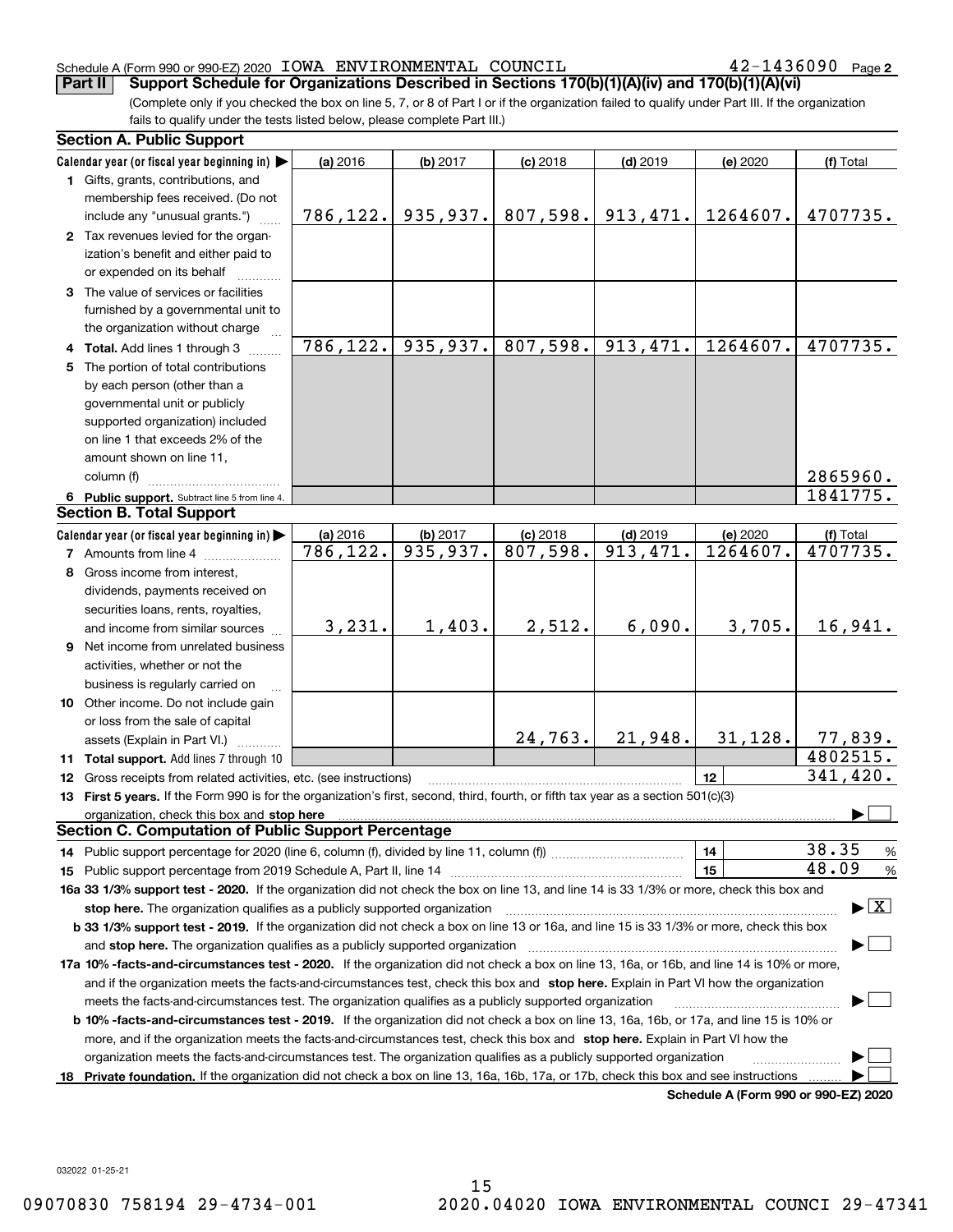#### Schedule A (Form 990 or 990-EZ) 2020 Page IOWA ENVIRONMENTAL COUNCIL 42-1436090 **Part III Support Schedule for Organizations Described in Section 509(a)(2)**

(Complete only if you checked the box on line 10 of Part I or if the organization failed to qualify under Part II. If the organization fails to qualify under the tests listed below, please complete Part II.)

|    | <b>Section A. Public Support</b>                                                                                                                                                                                              |          |          |            |            |          |                                      |
|----|-------------------------------------------------------------------------------------------------------------------------------------------------------------------------------------------------------------------------------|----------|----------|------------|------------|----------|--------------------------------------|
|    | Calendar year (or fiscal year beginning in) $\blacktriangleright$                                                                                                                                                             | (a) 2016 | (b) 2017 | $(c)$ 2018 | $(d)$ 2019 | (e) 2020 | (f) Total                            |
|    | 1 Gifts, grants, contributions, and                                                                                                                                                                                           |          |          |            |            |          |                                      |
|    | membership fees received. (Do not                                                                                                                                                                                             |          |          |            |            |          |                                      |
|    | include any "unusual grants.")                                                                                                                                                                                                |          |          |            |            |          |                                      |
|    | 2 Gross receipts from admissions,<br>merchandise sold or services per-<br>formed, or facilities furnished in<br>any activity that is related to the<br>organization's tax-exempt purpose                                      |          |          |            |            |          |                                      |
|    | 3 Gross receipts from activities that                                                                                                                                                                                         |          |          |            |            |          |                                      |
|    | are not an unrelated trade or bus-                                                                                                                                                                                            |          |          |            |            |          |                                      |
|    | iness under section 513                                                                                                                                                                                                       |          |          |            |            |          |                                      |
|    | 4 Tax revenues levied for the organ-                                                                                                                                                                                          |          |          |            |            |          |                                      |
|    | ization's benefit and either paid to<br>or expended on its behalf<br>.                                                                                                                                                        |          |          |            |            |          |                                      |
|    | 5 The value of services or facilities                                                                                                                                                                                         |          |          |            |            |          |                                      |
|    | furnished by a governmental unit to                                                                                                                                                                                           |          |          |            |            |          |                                      |
|    | the organization without charge                                                                                                                                                                                               |          |          |            |            |          |                                      |
|    | <b>6 Total.</b> Add lines 1 through 5                                                                                                                                                                                         |          |          |            |            |          |                                      |
|    | 7a Amounts included on lines 1, 2, and<br>3 received from disqualified persons                                                                                                                                                |          |          |            |            |          |                                      |
|    | <b>b</b> Amounts included on lines 2 and 3 received<br>from other than disqualified persons that<br>exceed the greater of \$5,000 or 1% of the<br>amount on line 13 for the year                                              |          |          |            |            |          |                                      |
|    | c Add lines 7a and 7b                                                                                                                                                                                                         |          |          |            |            |          |                                      |
|    | 8 Public support. (Subtract line 7c from line 6.)                                                                                                                                                                             |          |          |            |            |          |                                      |
|    | <b>Section B. Total Support</b>                                                                                                                                                                                               |          |          |            |            |          |                                      |
|    | Calendar year (or fiscal year beginning in) $\blacktriangleright$                                                                                                                                                             | (a) 2016 | (b) 2017 | $(c)$ 2018 | $(d)$ 2019 | (e) 2020 | (f) Total                            |
|    | 9 Amounts from line 6                                                                                                                                                                                                         |          |          |            |            |          |                                      |
|    | 10a Gross income from interest,<br>dividends, payments received on<br>securities loans, rents, royalties,<br>and income from similar sources                                                                                  |          |          |            |            |          |                                      |
|    | <b>b</b> Unrelated business taxable income                                                                                                                                                                                    |          |          |            |            |          |                                      |
|    | (less section 511 taxes) from businesses                                                                                                                                                                                      |          |          |            |            |          |                                      |
|    | acquired after June 30, 1975                                                                                                                                                                                                  |          |          |            |            |          |                                      |
|    | c Add lines 10a and 10b                                                                                                                                                                                                       |          |          |            |            |          |                                      |
|    | 11 Net income from unrelated business<br>activities not included in line 10b,<br>whether or not the business is<br>regularly carried on                                                                                       |          |          |            |            |          |                                      |
|    | 12 Other income. Do not include gain<br>or loss from the sale of capital<br>assets (Explain in Part VI.)                                                                                                                      |          |          |            |            |          |                                      |
|    | <b>13</b> Total support. (Add lines 9, 10c, 11, and 12.)                                                                                                                                                                      |          |          |            |            |          |                                      |
|    | 14 First 5 years. If the Form 990 is for the organization's first, second, third, fourth, or fifth tax year as a section 501(c)(3) organization,                                                                              |          |          |            |            |          |                                      |
|    | check this box and stop here with the continuum control to the control of the state of the state of the control of the state of the control of the control of the control of the control of the control of the control of the |          |          |            |            |          |                                      |
|    | Section C. Computation of Public Support Percentage                                                                                                                                                                           |          |          |            |            |          |                                      |
|    | 15 Public support percentage for 2020 (line 8, column (f), divided by line 13, column (f))                                                                                                                                    |          |          |            |            | 15       | %                                    |
|    | 16 Public support percentage from 2019 Schedule A, Part III, line 15                                                                                                                                                          |          |          |            |            | 16       | %                                    |
|    | <b>Section D. Computation of Investment Income Percentage</b>                                                                                                                                                                 |          |          |            |            |          |                                      |
|    | 17 Investment income percentage for 2020 (line 10c, column (f), divided by line 13, column (f))                                                                                                                               |          |          |            |            | 17       | %                                    |
|    | <b>18</b> Investment income percentage from <b>2019</b> Schedule A, Part III, line 17                                                                                                                                         |          |          |            |            | 18       | %                                    |
|    | 19a 33 1/3% support tests - 2020. If the organization did not check the box on line 14, and line 15 is more than 33 1/3%, and line 17 is not                                                                                  |          |          |            |            |          |                                      |
|    | more than 33 1/3%, check this box and stop here. The organization qualifies as a publicly supported organization                                                                                                              |          |          |            |            |          | ▶                                    |
|    | b 33 1/3% support tests - 2019. If the organization did not check a box on line 14 or line 19a, and line 16 is more than 33 1/3%, and                                                                                         |          |          |            |            |          |                                      |
|    | line 18 is not more than 33 1/3%, check this box and stop here. The organization qualifies as a publicly supported organization                                                                                               |          |          |            |            |          |                                      |
| 20 | <b>Private foundation.</b> If the organization did not check a box on line 14, 19a, or 19b, check this box and see instructions                                                                                               |          |          |            |            |          |                                      |
|    | 032023 01-25-21                                                                                                                                                                                                               |          | 16       |            |            |          | Schedule A (Form 990 or 990-EZ) 2020 |

09070830 758194 29-4734-001 2020.04020 IOWA ENVIRONMENTAL COUNCI 29-47341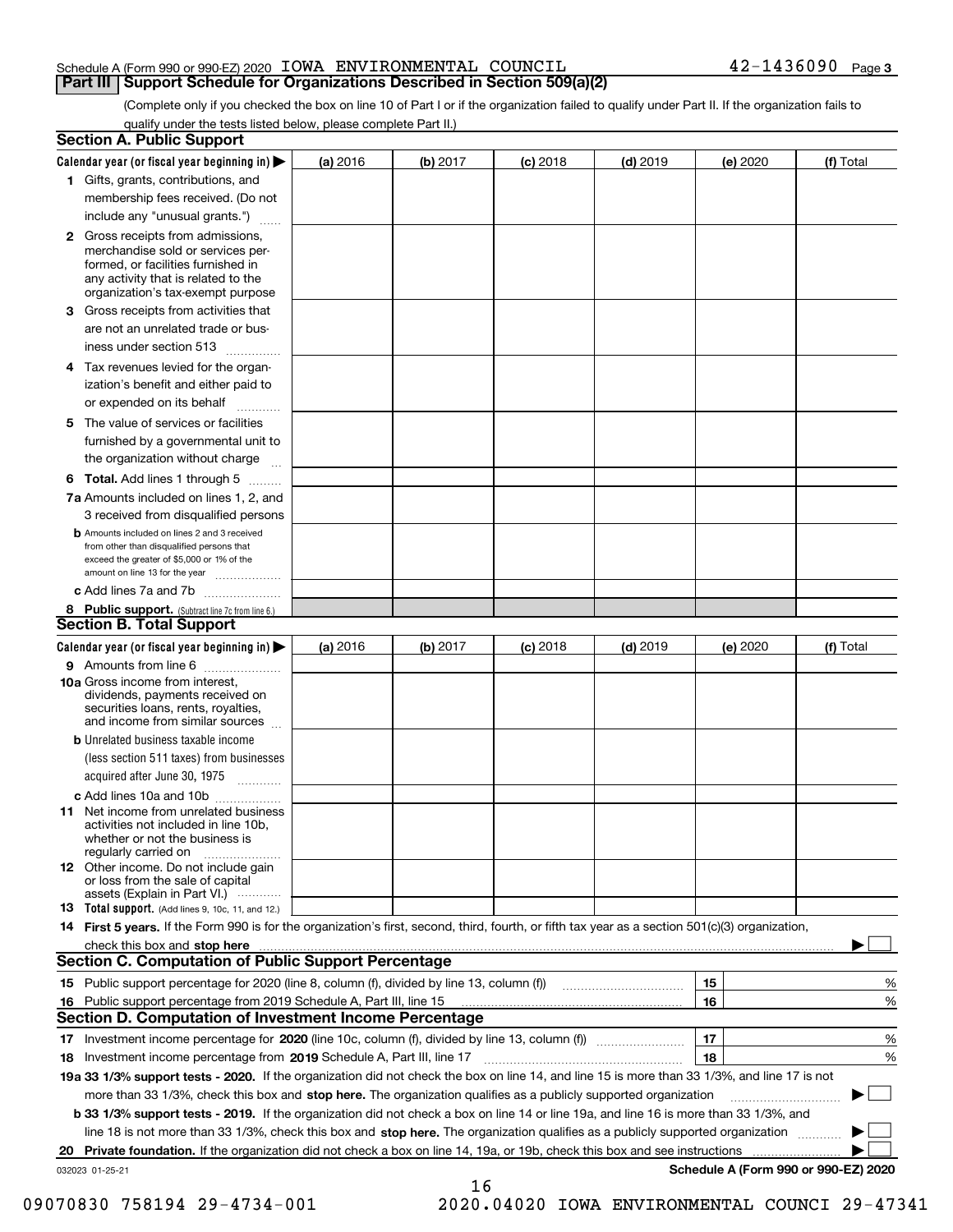#### Schedule A (Form 990 or 990-EZ) 2020 Page IOWA ENVIRONMENTAL COUNCIL 42-1436090

#### **Part IV Supporting Organizations**

(Complete only if you checked a box in line 12 on Part I. If you checked box 12a, Part I, complete Sections A and B. If you checked box 12b, Part I, complete Sections A and C. If you checked box 12c, Part I, complete Sections A, D, and E. If you checked box 12d, Part I, complete Sections A and D, and complete Part V.)

#### **Section A. All Supporting Organizations**

- **1** Are all of the organization's supported organizations listed by name in the organization's governing documents? If "No," describe in **Part VI** how the supported organizations are designated. If designated by *class or purpose, describe the designation. If historic and continuing relationship, explain.*
- **2** Did the organization have any supported organization that does not have an IRS determination of status under section 509(a)(1) or (2)? If "Yes," explain in Part VI how the organization determined that the supported *organization was described in section 509(a)(1) or (2).*
- **3a** Did the organization have a supported organization described in section 501(c)(4), (5), or (6)? If "Yes," answer *lines 3b and 3c below.*
- **b** Did the organization confirm that each supported organization qualified under section 501(c)(4), (5), or (6) and satisfied the public support tests under section 509(a)(2)? If "Yes," describe in **Part VI** when and how the *organization made the determination.*
- **c**Did the organization ensure that all support to such organizations was used exclusively for section 170(c)(2)(B) purposes? If "Yes," explain in **Part VI** what controls the organization put in place to ensure such use.
- **4a***If* Was any supported organization not organized in the United States ("foreign supported organization")? *"Yes," and if you checked box 12a or 12b in Part I, answer lines 4b and 4c below.*
- **b** Did the organization have ultimate control and discretion in deciding whether to make grants to the foreign supported organization? If "Yes," describe in **Part VI** how the organization had such control and discretion *despite being controlled or supervised by or in connection with its supported organizations.*
- **c** Did the organization support any foreign supported organization that does not have an IRS determination under sections 501(c)(3) and 509(a)(1) or (2)? If "Yes," explain in **Part VI** what controls the organization used *to ensure that all support to the foreign supported organization was used exclusively for section 170(c)(2)(B) purposes.*
- **5a** Did the organization add, substitute, or remove any supported organizations during the tax year? If "Yes," answer lines 5b and 5c below (if applicable). Also, provide detail in **Part VI,** including (i) the names and EIN *numbers of the supported organizations added, substituted, or removed; (ii) the reasons for each such action; (iii) the authority under the organization's organizing document authorizing such action; and (iv) how the action was accomplished (such as by amendment to the organizing document).*
- **b** Type I or Type II only. Was any added or substituted supported organization part of a class already designated in the organization's organizing document?
- **cSubstitutions only.**  Was the substitution the result of an event beyond the organization's control?
- **6** Did the organization provide support (whether in the form of grants or the provision of services or facilities) to **Part VI.** *If "Yes," provide detail in* support or benefit one or more of the filing organization's supported organizations? anyone other than (i) its supported organizations, (ii) individuals that are part of the charitable class benefited by one or more of its supported organizations, or (iii) other supporting organizations that also
- **7**Did the organization provide a grant, loan, compensation, or other similar payment to a substantial contributor *If "Yes," complete Part I of Schedule L (Form 990 or 990-EZ).* regard to a substantial contributor? (as defined in section 4958(c)(3)(C)), a family member of a substantial contributor, or a 35% controlled entity with
- **8** Did the organization make a loan to a disqualified person (as defined in section 4958) not described in line 7? *If "Yes," complete Part I of Schedule L (Form 990 or 990-EZ).*
- **9a** Was the organization controlled directly or indirectly at any time during the tax year by one or more in section 509(a)(1) or (2))? If "Yes," *provide detail in* <code>Part VI.</code> disqualified persons, as defined in section 4946 (other than foundation managers and organizations described
- **b** Did one or more disqualified persons (as defined in line 9a) hold a controlling interest in any entity in which the supporting organization had an interest? If "Yes," provide detail in P**art VI**.
- **c**Did a disqualified person (as defined in line 9a) have an ownership interest in, or derive any personal benefit from, assets in which the supporting organization also had an interest? If "Yes," provide detail in P**art VI.**
- **10a** Was the organization subject to the excess business holdings rules of section 4943 because of section supporting organizations)? If "Yes," answer line 10b below. 4943(f) (regarding certain Type II supporting organizations, and all Type III non-functionally integrated
- **b** Did the organization have any excess business holdings in the tax year? (Use Schedule C, Form 4720, to *determine whether the organization had excess business holdings.)*

032024 01-25-21

**123a3b3c4a4b**

**YesNo**

**4c5a 5b5c6789a 9b9c10a**

**Schedule A (Form 990 or 990-EZ) 2020**

**10b**

09070830 758194 29-4734-001 2020.04020 IOWA ENVIRONMENTAL COUNCI 29-47341

17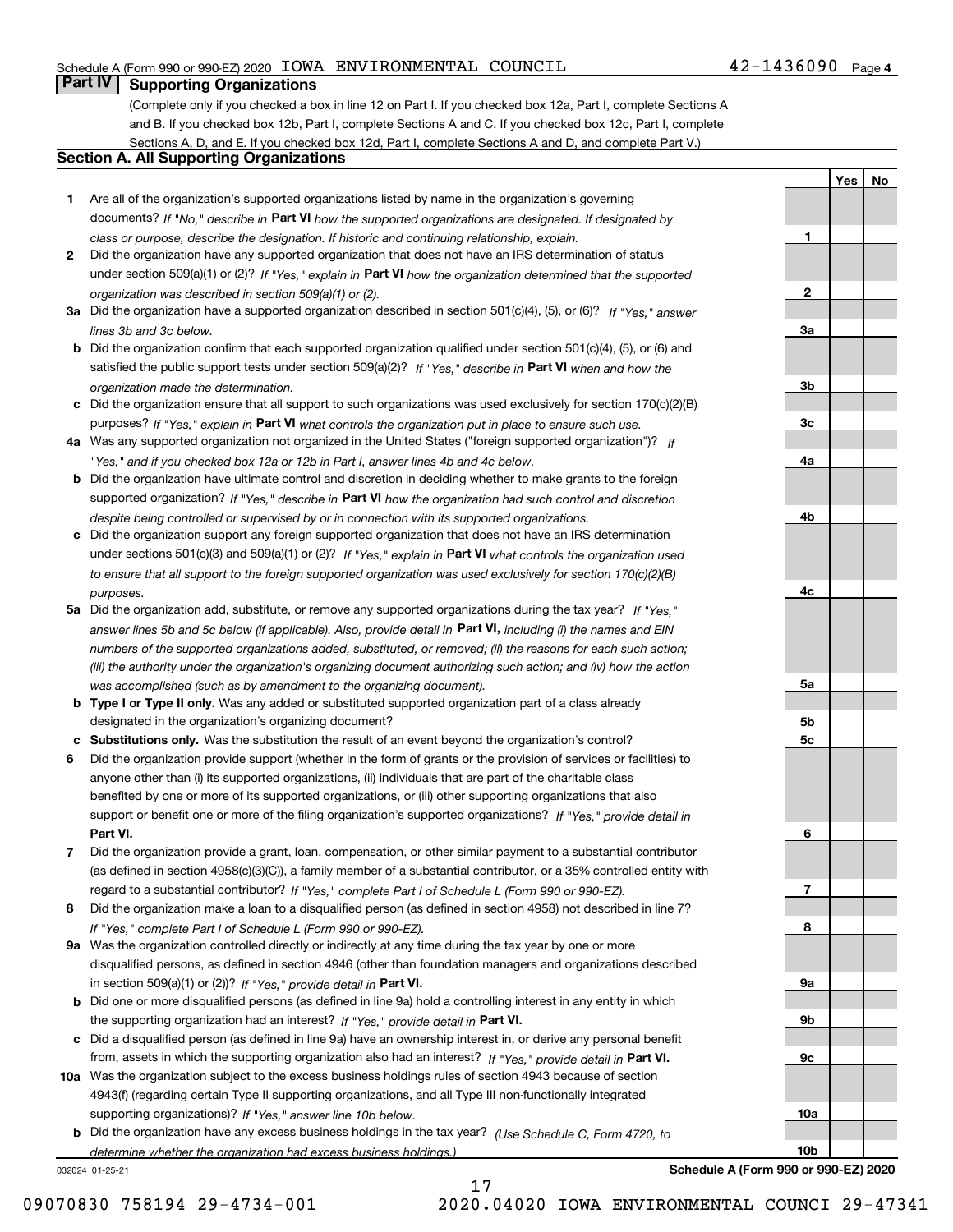#### Schedule A (Form 990 or 990-EZ) 2020 Page IOWA ENVIRONMENTAL COUNCIL 42-1436090

|    | <b>Supporting Organizations (continued)</b><br>Part IV                                                                                                                                                                                                                                                                                                                                 |                 |     |           |
|----|----------------------------------------------------------------------------------------------------------------------------------------------------------------------------------------------------------------------------------------------------------------------------------------------------------------------------------------------------------------------------------------|-----------------|-----|-----------|
|    |                                                                                                                                                                                                                                                                                                                                                                                        |                 | Yes | No        |
| 11 | Has the organization accepted a gift or contribution from any of the following persons?                                                                                                                                                                                                                                                                                                |                 |     |           |
|    | a A person who directly or indirectly controls, either alone or together with persons described in lines 11b and                                                                                                                                                                                                                                                                       |                 |     |           |
|    | 11c below, the governing body of a supported organization?                                                                                                                                                                                                                                                                                                                             | 11a             |     |           |
|    | <b>b</b> A family member of a person described in line 11a above?                                                                                                                                                                                                                                                                                                                      | 11 <sub>b</sub> |     |           |
|    | c A 35% controlled entity of a person described in line 11a or 11b above? If "Yes" to line 11a, 11b, or 11c, provide                                                                                                                                                                                                                                                                   |                 |     |           |
|    | detail in Part VI.                                                                                                                                                                                                                                                                                                                                                                     | 11c             |     |           |
|    | <b>Section B. Type I Supporting Organizations</b>                                                                                                                                                                                                                                                                                                                                      |                 |     |           |
|    |                                                                                                                                                                                                                                                                                                                                                                                        |                 | Yes | No        |
| 1  | Did the governing body, members of the governing body, officers acting in their official capacity, or membership of one or<br>more supported organizations have the power to regularly appoint or elect at least a majority of the organization's officers,<br>directors, or trustees at all times during the tax year? If "No," describe in Part VI how the supported organization(s) |                 |     |           |
|    | effectively operated, supervised, or controlled the organization's activities. If the organization had more than one supported<br>organization, describe how the powers to appoint and/or remove officers, directors, or trustees were allocated among the                                                                                                                             |                 |     |           |
|    | supported organizations and what conditions or restrictions, if any, applied to such powers during the tax year.                                                                                                                                                                                                                                                                       | 1               |     |           |
| 2  | Did the organization operate for the benefit of any supported organization other than the supported                                                                                                                                                                                                                                                                                    |                 |     |           |
|    | organization(s) that operated, supervised, or controlled the supporting organization? If "Yes," explain in                                                                                                                                                                                                                                                                             |                 |     |           |
|    | Part VI how providing such benefit carried out the purposes of the supported organization(s) that operated,                                                                                                                                                                                                                                                                            |                 |     |           |
|    | supervised, or controlled the supporting organization.                                                                                                                                                                                                                                                                                                                                 | $\overline{2}$  |     |           |
|    | <b>Section C. Type II Supporting Organizations</b>                                                                                                                                                                                                                                                                                                                                     |                 |     |           |
|    |                                                                                                                                                                                                                                                                                                                                                                                        |                 | Yes | No        |
| 1  | Were a majority of the organization's directors or trustees during the tax year also a majority of the directors                                                                                                                                                                                                                                                                       |                 |     |           |
|    | or trustees of each of the organization's supported organization(s)? If "No," describe in Part VI how control                                                                                                                                                                                                                                                                          |                 |     |           |
|    | or management of the supporting organization was vested in the same persons that controlled or managed                                                                                                                                                                                                                                                                                 |                 |     |           |
|    | the supported organization(s).                                                                                                                                                                                                                                                                                                                                                         | 1               |     |           |
|    | <b>Section D. All Type III Supporting Organizations</b>                                                                                                                                                                                                                                                                                                                                |                 |     |           |
|    |                                                                                                                                                                                                                                                                                                                                                                                        |                 | Yes | No        |
| 1  | Did the organization provide to each of its supported organizations, by the last day of the fifth month of the                                                                                                                                                                                                                                                                         |                 |     |           |
|    | organization's tax year, (i) a written notice describing the type and amount of support provided during the prior tax                                                                                                                                                                                                                                                                  |                 |     |           |
|    | year, (ii) a copy of the Form 990 that was most recently filed as of the date of notification, and (iii) copies of the                                                                                                                                                                                                                                                                 |                 |     |           |
|    | organization's governing documents in effect on the date of notification, to the extent not previously provided?                                                                                                                                                                                                                                                                       | 1               |     |           |
| 2  | Were any of the organization's officers, directors, or trustees either (i) appointed or elected by the supported                                                                                                                                                                                                                                                                       |                 |     |           |
|    | organization(s) or (ii) serving on the governing body of a supported organization? If "No." explain in Part VI how                                                                                                                                                                                                                                                                     |                 |     |           |
|    | the organization maintained a close and continuous working relationship with the supported organization(s).                                                                                                                                                                                                                                                                            | $\mathbf 2$     |     |           |
| 3  | By reason of the relationship described in line 2, above, did the organization's supported organizations have a                                                                                                                                                                                                                                                                        |                 |     |           |
|    | significant voice in the organization's investment policies and in directing the use of the organization's                                                                                                                                                                                                                                                                             |                 |     |           |
|    |                                                                                                                                                                                                                                                                                                                                                                                        |                 |     |           |
|    | income or assets at all times during the tax year? If "Yes," describe in Part VI the role the organization's                                                                                                                                                                                                                                                                           |                 |     |           |
|    | supported organizations played in this regard.                                                                                                                                                                                                                                                                                                                                         |                 |     |           |
|    | Section E. Type III Functionally Integrated Supporting Organizations                                                                                                                                                                                                                                                                                                                   |                 |     |           |
| 1  | Check the box next to the method that the organization used to satisfy the Integral Part Test during the year (see instructions).                                                                                                                                                                                                                                                      |                 |     |           |
| а  | The organization satisfied the Activities Test. Complete line 2 below.                                                                                                                                                                                                                                                                                                                 |                 |     |           |
| b  | The organization is the parent of each of its supported organizations. Complete line 3 below.                                                                                                                                                                                                                                                                                          |                 |     |           |
| c  | The organization supported a governmental entity. Describe in Part VI how you supported a governmental entity (see instructions).                                                                                                                                                                                                                                                      |                 |     |           |
| 2  | Activities Test. Answer lines 2a and 2b below.                                                                                                                                                                                                                                                                                                                                         |                 | Yes | <u>No</u> |
| а  | Did substantially all of the organization's activities during the tax year directly further the exempt purposes of                                                                                                                                                                                                                                                                     |                 |     |           |
|    | the supported organization(s) to which the organization was responsive? If "Yes," then in Part VI identify                                                                                                                                                                                                                                                                             |                 |     |           |
|    | those supported organizations and explain how these activities directly furthered their exempt purposes,                                                                                                                                                                                                                                                                               |                 |     |           |
|    | how the organization was responsive to those supported organizations, and how the organization determined                                                                                                                                                                                                                                                                              |                 |     |           |
|    | that these activities constituted substantially all of its activities.                                                                                                                                                                                                                                                                                                                 | 2a              |     |           |
| b  | Did the activities described in line 2a, above, constitute activities that, but for the organization's involvement,<br>one or more of the organization's supported organization(s) would have been engaged in? If "Yes," explain in                                                                                                                                                    |                 |     |           |

**Part VI**  *the reasons for the organization's position that its supported organization(s) would have engaged in these activities but for the organization's involvement.*

**3** Parent of Supported Organizations. Answer lines 3a and 3b below.

**a** Did the organization have the power to regularly appoint or elect a majority of the officers, directors, or trustees of each of the supported organizations? If "Yes" or "No" provide details in **Part VI.** 

032025 01-25-21 **b** Did the organization exercise a substantial degree of direction over the policies, programs, and activities of each of its supported organizations? If "Yes," describe in Part VI the role played by the organization in this regard.

18

**Schedule A (Form 990 or 990-EZ) 2020**

**2b**

**3a**

**3b**

09070830 758194 29-4734-001 2020.04020 IOWA ENVIRONMENTAL COUNCI 29-47341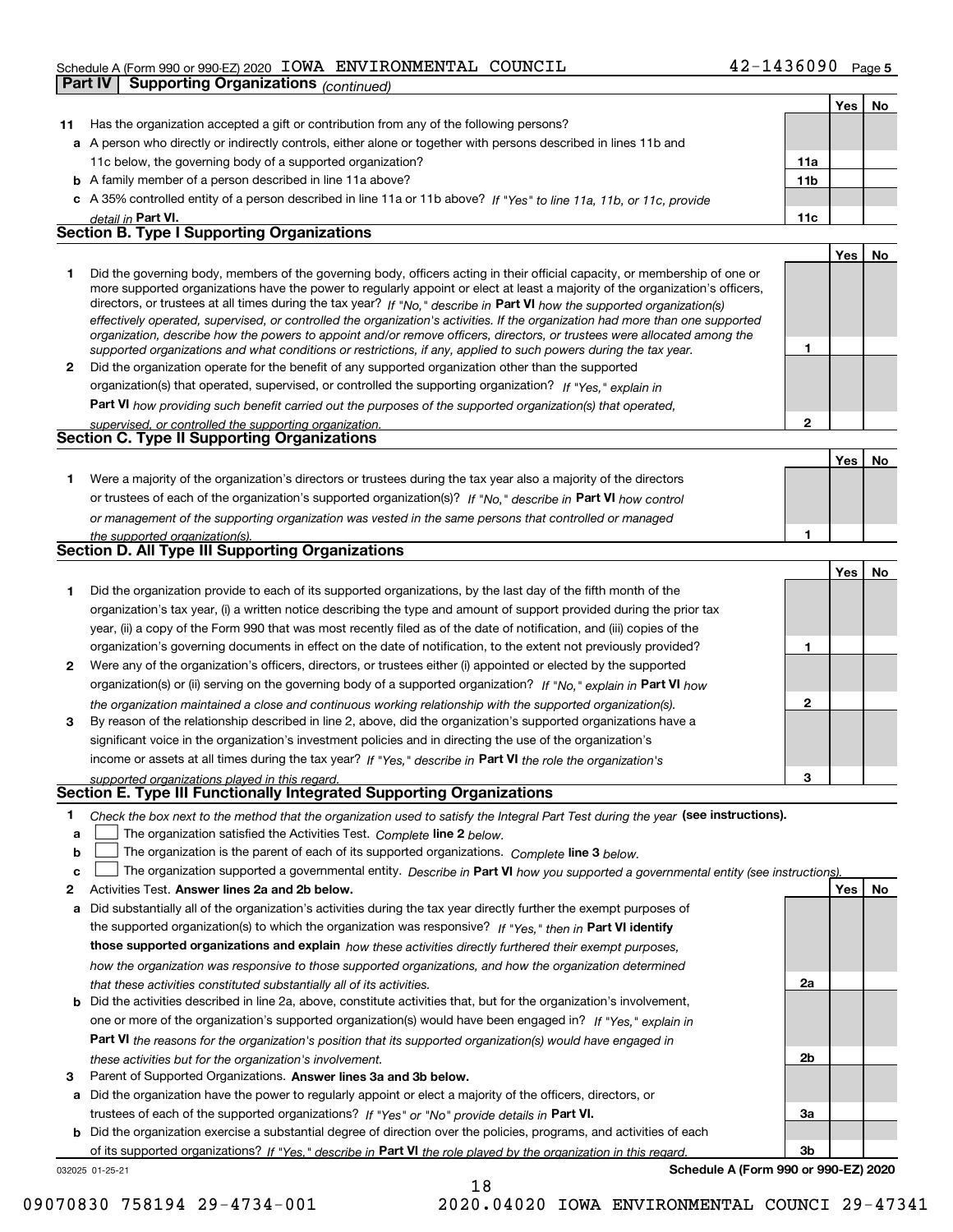| Schedule A (Form 990 or 990-EZ) 2020 IOWA ENVIRONMENTAL COUNCIL                       | $42 - 1436090$ Page 6 |  |
|---------------------------------------------------------------------------------------|-----------------------|--|
| <b>Part V</b> Type III Non-Functionally Integrated 509(a)(3) Supporting Organizations |                       |  |

1 Check here if the organization satisfied the Integral Part Test as a qualifying trust on Nov. 20, 1970 (explain in Part VI). See instructions. All other Type III non-functionally integrated supporting organizations must complete Sections A through E.

|   | Section A - Adjusted Net Income                                                                                                   |                | (A) Prior Year | (B) Current Year<br>(optional) |
|---|-----------------------------------------------------------------------------------------------------------------------------------|----------------|----------------|--------------------------------|
| 1 | Net short-term capital gain                                                                                                       | 1              |                |                                |
| 2 | Recoveries of prior-year distributions                                                                                            | $\overline{2}$ |                |                                |
| 3 | Other gross income (see instructions)                                                                                             | 3              |                |                                |
| 4 | Add lines 1 through 3.                                                                                                            | 4              |                |                                |
| 5 | Depreciation and depletion                                                                                                        | 5              |                |                                |
| 6 | Portion of operating expenses paid or incurred for production or                                                                  |                |                |                                |
|   | collection of gross income or for management, conservation, or                                                                    |                |                |                                |
|   | maintenance of property held for production of income (see instructions)                                                          | 6              |                |                                |
| 7 | Other expenses (see instructions)                                                                                                 | $\overline{7}$ |                |                                |
| 8 | Adjusted Net Income (subtract lines 5, 6, and 7 from line 4)                                                                      | 8              |                |                                |
|   | <b>Section B - Minimum Asset Amount</b>                                                                                           |                | (A) Prior Year | (B) Current Year<br>(optional) |
| 1 | Aggregate fair market value of all non-exempt-use assets (see                                                                     |                |                |                                |
|   | instructions for short tax year or assets held for part of year):                                                                 |                |                |                                |
|   | <b>a</b> Average monthly value of securities                                                                                      | 1a             |                |                                |
|   | <b>b</b> Average monthly cash balances                                                                                            | 1b             |                |                                |
|   | c Fair market value of other non-exempt-use assets                                                                                | 1c             |                |                                |
|   | <b>d</b> Total (add lines 1a, 1b, and 1c)                                                                                         | 1d             |                |                                |
|   | e Discount claimed for blockage or other factors                                                                                  |                |                |                                |
|   | (explain in detail in Part VI):                                                                                                   |                |                |                                |
| 2 | Acquisition indebtedness applicable to non-exempt-use assets                                                                      | 2              |                |                                |
| 3 | Subtract line 2 from line 1d.                                                                                                     | 3              |                |                                |
| 4 | Cash deemed held for exempt use. Enter 0.015 of line 3 (for greater amount,                                                       |                |                |                                |
|   | see instructions)                                                                                                                 | 4              |                |                                |
| 5 | Net value of non-exempt-use assets (subtract line 4 from line 3)                                                                  | 5              |                |                                |
| 6 | Multiply line 5 by 0.035.                                                                                                         | 6              |                |                                |
| 7 | Recoveries of prior-year distributions                                                                                            | 7              |                |                                |
| 8 | <b>Minimum Asset Amount</b> (add line 7 to line 6)                                                                                | 8              |                |                                |
|   | <b>Section C - Distributable Amount</b>                                                                                           |                |                | <b>Current Year</b>            |
| 1 | Adjusted net income for prior year (from Section A, line 8, column A)                                                             | 1              |                |                                |
| 2 | Enter 0.85 of line 1.                                                                                                             | $\overline{2}$ |                |                                |
| 3 | Minimum asset amount for prior year (from Section B, line 8, column A)                                                            | 3              |                |                                |
| 4 | Enter greater of line 2 or line 3.                                                                                                | 4              |                |                                |
| 5 | Income tax imposed in prior year                                                                                                  | 5              |                |                                |
| 6 | <b>Distributable Amount.</b> Subtract line 5 from line 4, unless subject to                                                       |                |                |                                |
|   | emergency temporary reduction (see instructions).                                                                                 | 6              |                |                                |
| 7 | Check here if the current year is the organization's first as a non-functionally integrated Type III supporting organization (see |                |                |                                |

instructions).

**1**

**Schedule A (Form 990 or 990-EZ) 2020**

032026 01-25-21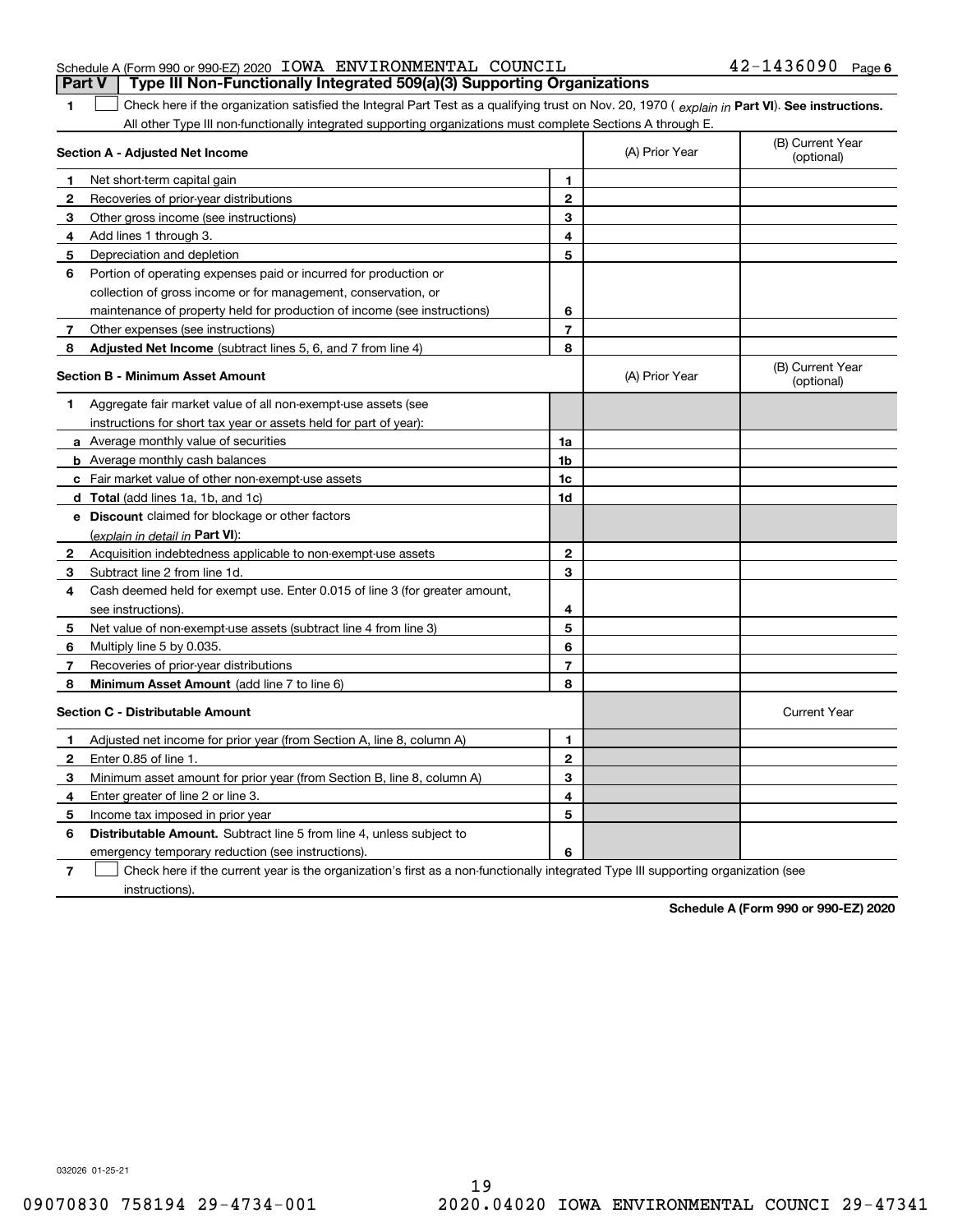#### Schedule A (Form 990 or 990-EZ) 2020 Page IOWA ENVIRONMENTAL COUNCIL 42-1436090

|    | Type III Non-Functionally Integrated 509(a)(3) Supporting Organizations<br><b>Part V</b><br>(continued)                                                        |                             |                                       |                |                                         |  |  |
|----|----------------------------------------------------------------------------------------------------------------------------------------------------------------|-----------------------------|---------------------------------------|----------------|-----------------------------------------|--|--|
|    | <b>Section D - Distributions</b>                                                                                                                               |                             |                                       |                | <b>Current Year</b>                     |  |  |
| 1  | Amounts paid to supported organizations to accomplish exempt purposes                                                                                          |                             |                                       | 1              |                                         |  |  |
| 2  | Amounts paid to perform activity that directly furthers exempt purposes of supported                                                                           |                             |                                       |                |                                         |  |  |
|    | organizations, in excess of income from activity                                                                                                               |                             |                                       | 2              |                                         |  |  |
| 3  | Administrative expenses paid to accomplish exempt purposes of supported organizations                                                                          |                             |                                       | 3              |                                         |  |  |
| 4  | Amounts paid to acquire exempt-use assets                                                                                                                      |                             | 4                                     |                |                                         |  |  |
| 5  | Qualified set-aside amounts (prior IRS approval required - provide details in Part VI)                                                                         |                             | 5                                     |                |                                         |  |  |
| 6  | Other distributions ( <i>describe in</i> Part VI). See instructions.                                                                                           |                             | 6                                     |                |                                         |  |  |
| 7  | Total annual distributions. Add lines 1 through 6.                                                                                                             |                             |                                       | $\overline{7}$ |                                         |  |  |
| 8  | Distributions to attentive supported organizations to which the organization is responsive                                                                     |                             |                                       |                |                                         |  |  |
|    | (provide details in Part VI). See instructions.                                                                                                                |                             |                                       | 8              |                                         |  |  |
| 9  | Distributable amount for 2020 from Section C, line 6                                                                                                           |                             |                                       | 9              |                                         |  |  |
| 10 | Line 8 amount divided by line 9 amount                                                                                                                         |                             |                                       | 10             |                                         |  |  |
|    |                                                                                                                                                                | (i)                         | (ii)                                  |                | (iii)                                   |  |  |
|    | <b>Section E - Distribution Allocations</b> (see instructions)                                                                                                 | <b>Excess Distributions</b> | <b>Underdistributions</b><br>Pre-2020 |                | <b>Distributable</b><br>Amount for 2020 |  |  |
| 1  | Distributable amount for 2020 from Section C, line 6                                                                                                           |                             |                                       |                |                                         |  |  |
| 2  | Underdistributions, if any, for years prior to 2020 (reason-                                                                                                   |                             |                                       |                |                                         |  |  |
|    | able cause required - explain in Part VI). See instructions.                                                                                                   |                             |                                       |                |                                         |  |  |
| 3  | Excess distributions carryover, if any, to 2020                                                                                                                |                             |                                       |                |                                         |  |  |
|    | <b>a</b> From 2015                                                                                                                                             |                             |                                       |                |                                         |  |  |
|    | <b>b</b> From 2016                                                                                                                                             |                             |                                       |                |                                         |  |  |
|    | c From 2017                                                                                                                                                    |                             |                                       |                |                                         |  |  |
|    | <b>d</b> From 2018                                                                                                                                             |                             |                                       |                |                                         |  |  |
|    | e From 2019                                                                                                                                                    |                             |                                       |                |                                         |  |  |
|    | f Total of lines 3a through 3e                                                                                                                                 |                             |                                       |                |                                         |  |  |
|    | g Applied to underdistributions of prior years                                                                                                                 |                             |                                       |                |                                         |  |  |
|    | <b>h</b> Applied to 2020 distributable amount                                                                                                                  |                             |                                       |                |                                         |  |  |
|    | Carryover from 2015 not applied (see instructions)                                                                                                             |                             |                                       |                |                                         |  |  |
|    | Remainder. Subtract lines 3g, 3h, and 3i from line 3f.                                                                                                         |                             |                                       |                |                                         |  |  |
| 4  | Distributions for 2020 from Section D,                                                                                                                         |                             |                                       |                |                                         |  |  |
|    | line $7:$                                                                                                                                                      |                             |                                       |                |                                         |  |  |
|    | a Applied to underdistributions of prior years                                                                                                                 |                             |                                       |                |                                         |  |  |
|    | <b>b</b> Applied to 2020 distributable amount                                                                                                                  |                             |                                       |                |                                         |  |  |
|    | c Remainder. Subtract lines 4a and 4b from line 4.                                                                                                             |                             |                                       |                |                                         |  |  |
| 5  | Remaining underdistributions for years prior to 2020, if                                                                                                       |                             |                                       |                |                                         |  |  |
|    | any. Subtract lines 3g and 4a from line 2. For result greater                                                                                                  |                             |                                       |                |                                         |  |  |
|    | than zero, explain in Part VI. See instructions.                                                                                                               |                             |                                       |                |                                         |  |  |
| 6  | Remaining underdistributions for 2020. Subtract lines 3h                                                                                                       |                             |                                       |                |                                         |  |  |
|    | and 4b from line 1. For result greater than zero, explain in                                                                                                   |                             |                                       |                |                                         |  |  |
|    | Part VI. See instructions.                                                                                                                                     |                             |                                       |                |                                         |  |  |
|    |                                                                                                                                                                |                             |                                       |                |                                         |  |  |
|    |                                                                                                                                                                |                             |                                       |                |                                         |  |  |
| 8  | Breakdown of line 7:                                                                                                                                           |                             |                                       |                |                                         |  |  |
|    |                                                                                                                                                                |                             |                                       |                |                                         |  |  |
|    |                                                                                                                                                                |                             |                                       |                |                                         |  |  |
|    |                                                                                                                                                                |                             |                                       |                |                                         |  |  |
|    |                                                                                                                                                                |                             |                                       |                |                                         |  |  |
|    | e Excess from 2020                                                                                                                                             |                             |                                       |                |                                         |  |  |
| 7  | Excess distributions carryover to 2021. Add lines 3j<br>and 4c.<br>a Excess from 2016<br><b>b</b> Excess from 2017<br>c Excess from 2018<br>d Excess from 2019 |                             |                                       |                |                                         |  |  |

**Schedule A (Form 990 or 990-EZ) 2020**

032027 01-25-21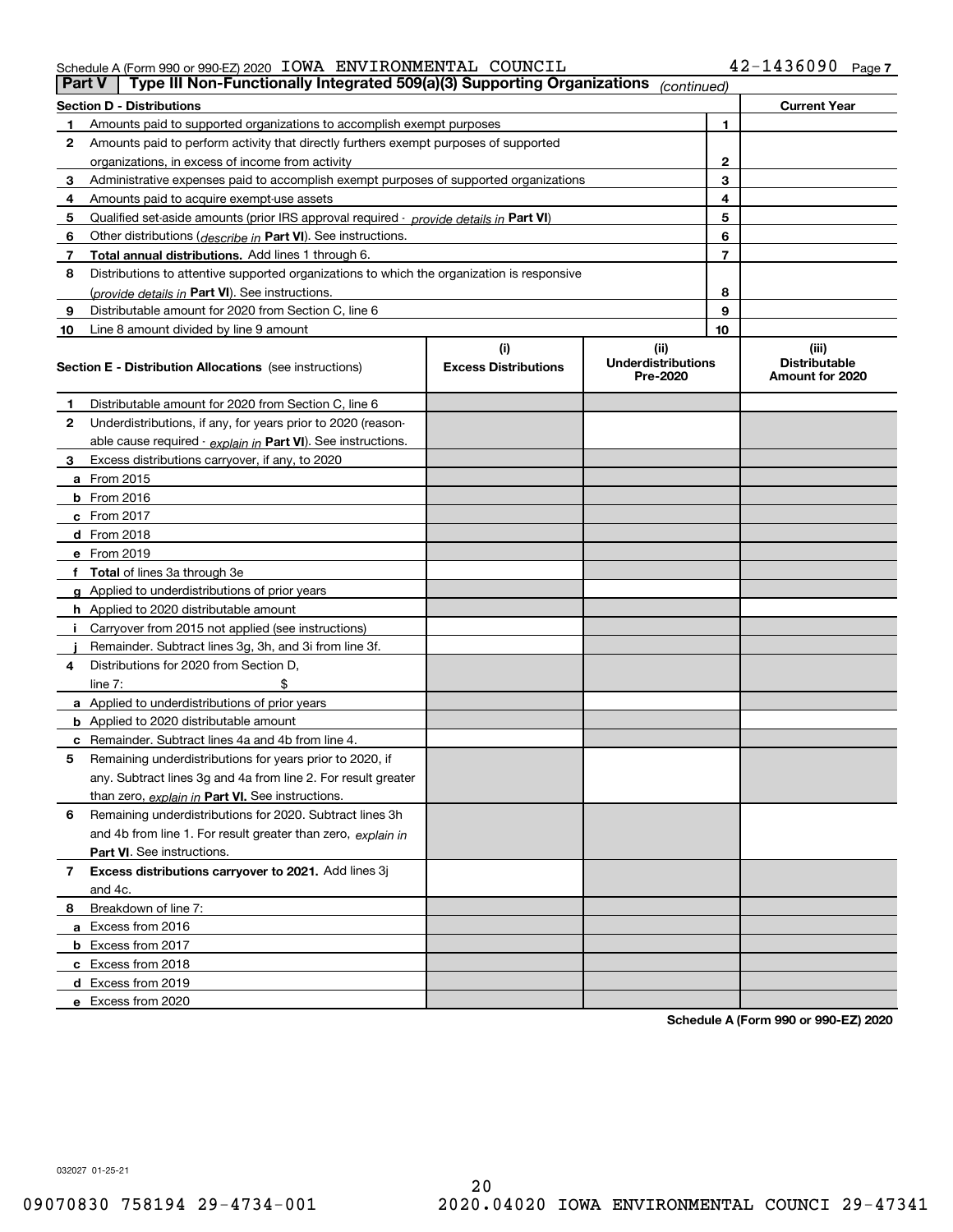|                 | Schedule A (Form 990 or 990-EZ) 2020 IOWA ENVIRONMENTAL COUNCIL                                                                                                                                                                                                                                                                                                                                                                                                                                                                                                                             |    | $42 - 1436090$ Page 8                |
|-----------------|---------------------------------------------------------------------------------------------------------------------------------------------------------------------------------------------------------------------------------------------------------------------------------------------------------------------------------------------------------------------------------------------------------------------------------------------------------------------------------------------------------------------------------------------------------------------------------------------|----|--------------------------------------|
| <b>Part VI</b>  | Supplemental Information. Provide the explanations required by Part II, line 10; Part II, line 17a or 17b; Part III, line 12;<br>Part IV, Section A, lines 1, 2, 3b, 3c, 4b, 4c, 5a, 6, 9a, 9b, 9c, 11a, 11b, and 11c; Part IV, Section B, lines 1 and 2; Part IV, Section C,<br>line 1; Part IV, Section D, lines 2 and 3; Part IV, Section E, lines 1c, 2a, 2b, 3a, and 3b; Part V, line 1; Part V, Section B, line 1e; Part V,<br>Section D, lines 5, 6, and 8; and Part V, Section E, lines 2, 5, and 6. Also complete this part for any additional information.<br>(See instructions.) |    |                                      |
|                 |                                                                                                                                                                                                                                                                                                                                                                                                                                                                                                                                                                                             |    |                                      |
|                 |                                                                                                                                                                                                                                                                                                                                                                                                                                                                                                                                                                                             |    |                                      |
|                 |                                                                                                                                                                                                                                                                                                                                                                                                                                                                                                                                                                                             |    |                                      |
|                 |                                                                                                                                                                                                                                                                                                                                                                                                                                                                                                                                                                                             |    |                                      |
|                 |                                                                                                                                                                                                                                                                                                                                                                                                                                                                                                                                                                                             |    |                                      |
|                 |                                                                                                                                                                                                                                                                                                                                                                                                                                                                                                                                                                                             |    |                                      |
|                 |                                                                                                                                                                                                                                                                                                                                                                                                                                                                                                                                                                                             |    |                                      |
|                 |                                                                                                                                                                                                                                                                                                                                                                                                                                                                                                                                                                                             |    |                                      |
|                 |                                                                                                                                                                                                                                                                                                                                                                                                                                                                                                                                                                                             |    |                                      |
|                 |                                                                                                                                                                                                                                                                                                                                                                                                                                                                                                                                                                                             |    |                                      |
|                 |                                                                                                                                                                                                                                                                                                                                                                                                                                                                                                                                                                                             |    |                                      |
|                 |                                                                                                                                                                                                                                                                                                                                                                                                                                                                                                                                                                                             |    |                                      |
|                 |                                                                                                                                                                                                                                                                                                                                                                                                                                                                                                                                                                                             |    |                                      |
|                 |                                                                                                                                                                                                                                                                                                                                                                                                                                                                                                                                                                                             |    |                                      |
|                 |                                                                                                                                                                                                                                                                                                                                                                                                                                                                                                                                                                                             |    |                                      |
|                 |                                                                                                                                                                                                                                                                                                                                                                                                                                                                                                                                                                                             |    |                                      |
|                 |                                                                                                                                                                                                                                                                                                                                                                                                                                                                                                                                                                                             |    |                                      |
|                 |                                                                                                                                                                                                                                                                                                                                                                                                                                                                                                                                                                                             |    |                                      |
|                 |                                                                                                                                                                                                                                                                                                                                                                                                                                                                                                                                                                                             |    |                                      |
|                 |                                                                                                                                                                                                                                                                                                                                                                                                                                                                                                                                                                                             |    |                                      |
|                 |                                                                                                                                                                                                                                                                                                                                                                                                                                                                                                                                                                                             |    |                                      |
|                 |                                                                                                                                                                                                                                                                                                                                                                                                                                                                                                                                                                                             |    |                                      |
|                 |                                                                                                                                                                                                                                                                                                                                                                                                                                                                                                                                                                                             |    |                                      |
|                 |                                                                                                                                                                                                                                                                                                                                                                                                                                                                                                                                                                                             |    |                                      |
|                 |                                                                                                                                                                                                                                                                                                                                                                                                                                                                                                                                                                                             |    |                                      |
|                 |                                                                                                                                                                                                                                                                                                                                                                                                                                                                                                                                                                                             |    |                                      |
|                 |                                                                                                                                                                                                                                                                                                                                                                                                                                                                                                                                                                                             |    |                                      |
|                 |                                                                                                                                                                                                                                                                                                                                                                                                                                                                                                                                                                                             |    |                                      |
|                 |                                                                                                                                                                                                                                                                                                                                                                                                                                                                                                                                                                                             |    |                                      |
|                 |                                                                                                                                                                                                                                                                                                                                                                                                                                                                                                                                                                                             |    |                                      |
|                 |                                                                                                                                                                                                                                                                                                                                                                                                                                                                                                                                                                                             |    |                                      |
| 032028 01-25-21 |                                                                                                                                                                                                                                                                                                                                                                                                                                                                                                                                                                                             | 21 | Schedule A (Form 990 or 990-EZ) 2020 |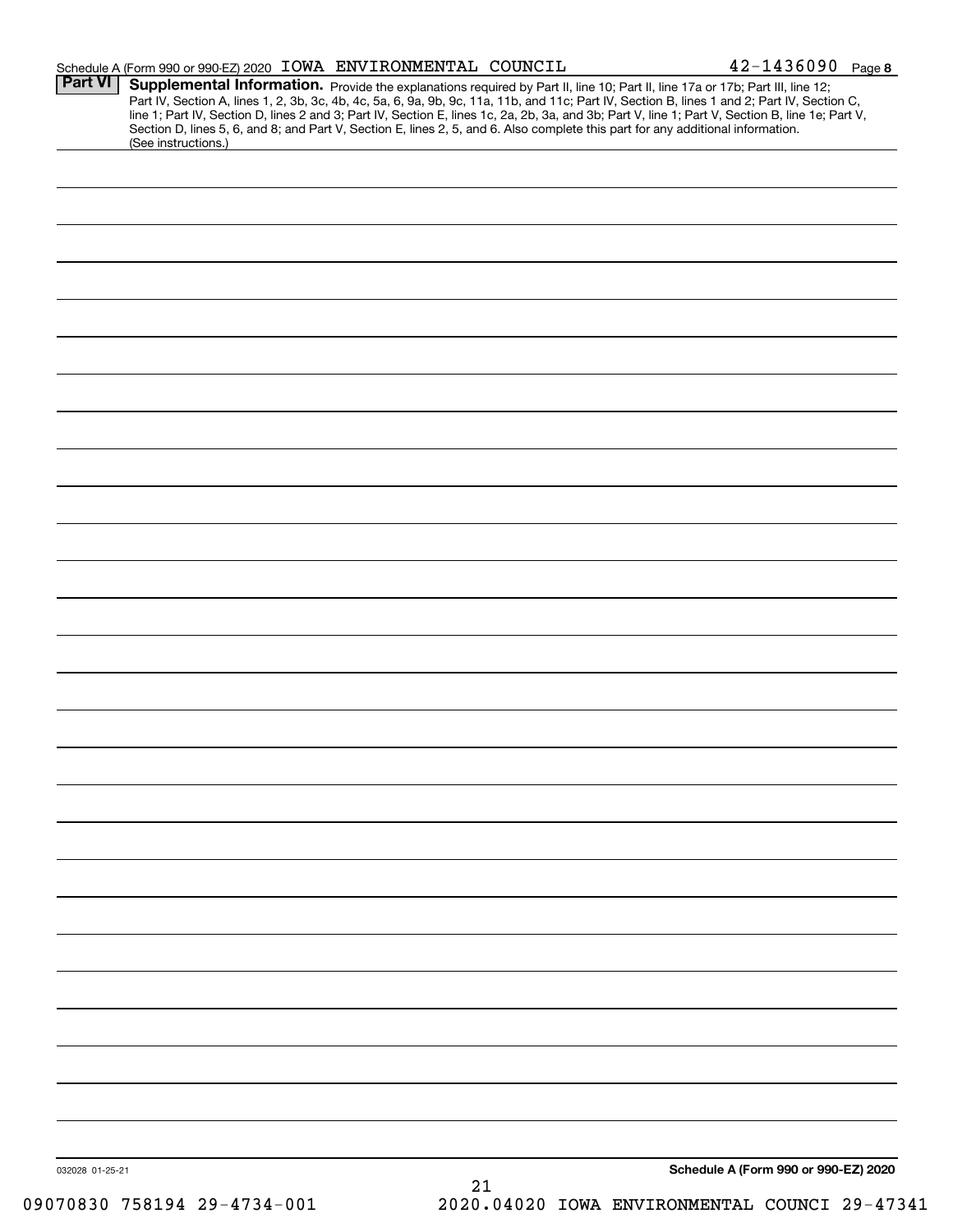Department of the Treasury Internal Revenue Service **(Form 990, 990-EZ, or 990-PF)**

Name of the organization

#### \*\* PUBLIC DISCLOSURE COPY \*\*

## **Schedule B Schedule of Contributors**

**| Attach to Form 990, Form 990-EZ, or Form 990-PF. | Go to www.irs.gov/Form990 for the latest information.** OMB No. 1545-0047

**2020**

**Employer identification number**

|  | IOWA ENVIRONMENTAL COUNCIL |  | 42-1436090 |
|--|----------------------------|--|------------|
|--|----------------------------|--|------------|

| <b>Organization type (check one):</b> |                                                                           |  |  |  |  |
|---------------------------------------|---------------------------------------------------------------------------|--|--|--|--|
| Filers of:                            | Section:                                                                  |  |  |  |  |
| Form 990 or 990-EZ                    | $\lfloor \mathbf{X} \rfloor$ 501(c)( 3) (enter number) organization       |  |  |  |  |
|                                       | 4947(a)(1) nonexempt charitable trust not treated as a private foundation |  |  |  |  |
|                                       | 527 political organization                                                |  |  |  |  |
| Form 990-PF                           | 501(c)(3) exempt private foundation                                       |  |  |  |  |
|                                       | 4947(a)(1) nonexempt charitable trust treated as a private foundation     |  |  |  |  |
|                                       | 501(c)(3) taxable private foundation                                      |  |  |  |  |

Check if your organization is covered by the **General Rule** or a **Special Rule. Note:**  Only a section 501(c)(7), (8), or (10) organization can check boxes for both the General Rule and a Special Rule. See instructions.

#### **General Rule**

 $\mathcal{L}^{\text{max}}$ 

For an organization filing Form 990, 990-EZ, or 990-PF that received, during the year, contributions totaling \$5,000 or more (in money or property) from any one contributor. Complete Parts I and II. See instructions for determining a contributor's total contributions.

#### **Special Rules**

any one contributor, during the year, total contributions of the greater of  $\,$  (1) \$5,000; or **(2)** 2% of the amount on (i) Form 990, Part VIII, line 1h;  $\boxed{\textbf{X}}$  For an organization described in section 501(c)(3) filing Form 990 or 990-EZ that met the 33 1/3% support test of the regulations under sections 509(a)(1) and 170(b)(1)(A)(vi), that checked Schedule A (Form 990 or 990-EZ), Part II, line 13, 16a, or 16b, and that received from or (ii) Form 990-EZ, line 1. Complete Parts I and II.

For an organization described in section 501(c)(7), (8), or (10) filing Form 990 or 990-EZ that received from any one contributor, during the year, total contributions of more than \$1,000 exclusively for religious, charitable, scientific, literary, or educational purposes, or for the prevention of cruelty to children or animals. Complete Parts I (entering "N/A" in column (b) instead of the contributor name and address), II, and III.  $\mathcal{L}^{\text{max}}$ 

purpose. Don't complete any of the parts unless the **General Rule** applies to this organization because it received *nonexclusively* year, contributions <sub>exclusively</sub> for religious, charitable, etc., purposes, but no such contributions totaled more than \$1,000. If this box is checked, enter here the total contributions that were received during the year for an  $\;$ exclusively religious, charitable, etc., For an organization described in section 501(c)(7), (8), or (10) filing Form 990 or 990-EZ that received from any one contributor, during the religious, charitable, etc., contributions totaling \$5,000 or more during the year  $\Box$ — $\Box$   $\Box$  $\mathcal{L}^{\text{max}}$ 

**Caution:**  An organization that isn't covered by the General Rule and/or the Special Rules doesn't file Schedule B (Form 990, 990-EZ, or 990-PF),  **must** but it answer "No" on Part IV, line 2, of its Form 990; or check the box on line H of its Form 990-EZ or on its Form 990-PF, Part I, line 2, to certify that it doesn't meet the filing requirements of Schedule B (Form 990, 990-EZ, or 990-PF).

**For Paperwork Reduction Act Notice, see the instructions for Form 990, 990-EZ, or 990-PF. Schedule B (Form 990, 990-EZ, or 990-PF) (2020)** LHA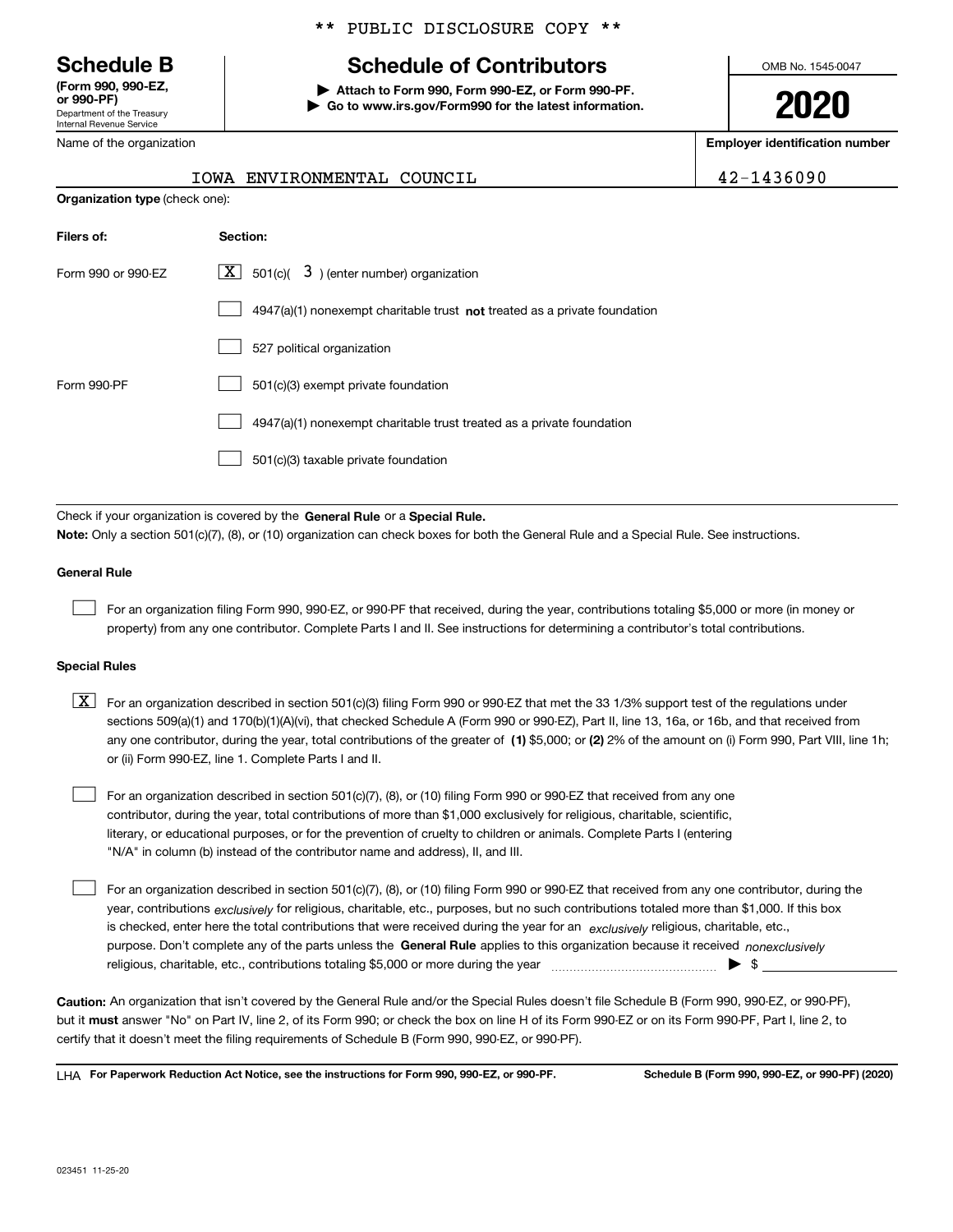#### Schedule B (Form 990, 990-EZ, or 990-PF) (2020) **Page 2** Page 2 and the state of the state of the state of the state of the state of the state of the state of the state of the state of the state of the state of the state o

Name of organization

**Employer identification number**

#### IOWA ENVIRONMENTAL COUNCIL 42-1436090

**(a)No.(b)Name, address, and ZIP + 4 (c)Total contributions (d)Type of contribution PersonPayrollNoncash (a)No.(b)Name, address, and ZIP + 4 (c)Total contributions (d)Type of contribution PersonPayrollNoncash (a)No.(b)Name, address, and ZIP + 4 (c)Total contributions (d)Type of contribution PersonPayrollNoncash (a) No.(b) Name, address, and ZIP + 4 (c) Total contributions (d) Type of contribution PersonPayrollNoncash (a) No.(b) Name, address, and ZIP + 4 (c) Total contributions (d) Type of contribution PersonPayrollNoncash (a) No.(b)Name, address, and ZIP + 4 (c) Total contributions (d)Type of contribution PersonPayrollNoncash Contributors** (see instructions). Use duplicate copies of Part I if additional space is needed. \$(Complete Part II for noncash contributions.) \$(Complete Part II for noncash contributions.) \$(Complete Part II for noncash contributions.) \$(Complete Part II for noncash contributions.) \$(Complete Part II for noncash contributions.) \$(Complete Part II for noncash contributions.) Employer identification Page 2<br>
Iame of organization<br> **2Part I 2Part I COUNCIL**<br> **2Part I 2Part I Contributors** (see instructions). Use duplicate copies of Part I if additional space is needed.  $|X|$  $\mathcal{L}^{\text{max}}$  $\mathcal{L}^{\text{max}}$  $\boxed{\text{X}}$  $\mathcal{L}^{\text{max}}$  $\mathcal{L}^{\text{max}}$  $|X|$  $\mathcal{L}^{\text{max}}$  $\mathcal{L}^{\text{max}}$  $\boxed{\text{X}}$  $\mathcal{L}^{\text{max}}$  $\mathcal{L}^{\text{max}}$  $\boxed{\text{X}}$  $\mathcal{L}^{\text{max}}$  $\mathcal{L}^{\text{max}}$  $\mathcal{L}^{\text{max}}$  $\mathcal{L}^{\text{max}}$  $\mathcal{L}^{\text{max}}$  $\begin{array}{c|c|c|c|c|c} 1 & \hspace{1.5cm} & \hspace{1.5cm} & \hspace{1.5cm} & \hspace{1.5cm} & \hspace{1.5cm} & \hspace{1.5cm} & \hspace{1.5cm} & \hspace{1.5cm} & \hspace{1.5cm} & \hspace{1.5cm} & \hspace{1.5cm} & \hspace{1.5cm} & \hspace{1.5cm} & \hspace{1.5cm} & \hspace{1.5cm} & \hspace{1.5cm} & \hspace{1.5cm} & \hspace{1.5cm} & \hspace{1.5cm} & \hspace{1.5cm} &$ 30,000.  $2$  | Person  $\overline{\text{X}}$ 350,000.  $\overline{3}$  | Person  $\overline{X}$ 515,000.  $4$  | Person  $\overline{\text{X}}$ 160,000.  $\sim$  5 | Person X 35,000.

023452 11-25-20 **Schedule B (Form 990, 990-EZ, or 990-PF) (2020)**

09070830 758194 29-4734-001 2020.04020 IOWA ENVIRONMENTAL COUNCI 29-47341

24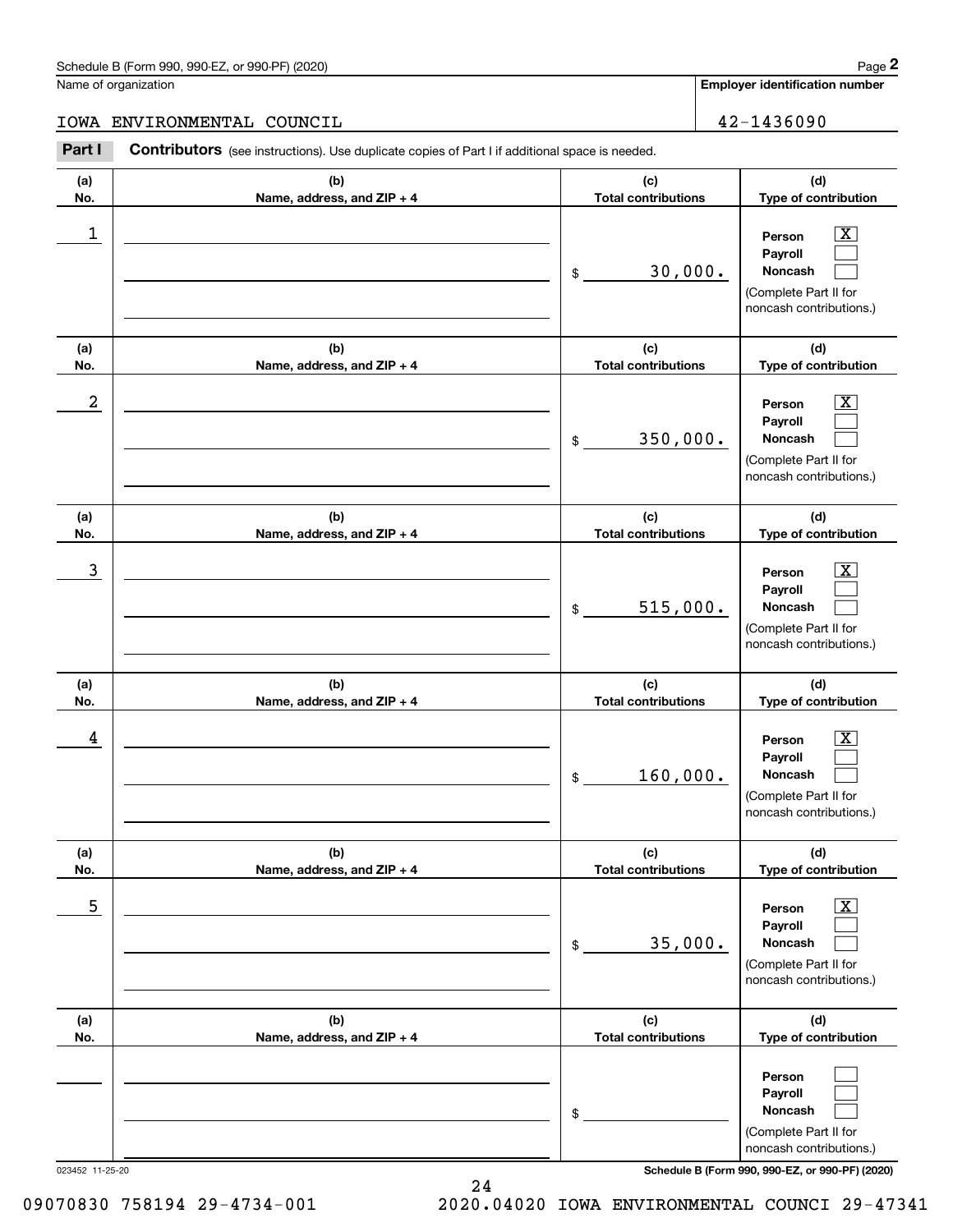Name of organization

**Employer identification number**

IOWA ENVIRONMENTAL COUNCIL 42-1436090

Chedule B (Form 990, 990-EZ, or 990-PF) (2020)<br>
lame of organization<br> **3Part II if additional space is needed.**<br> **Part II if additional space is needed.**<br> **Part II if additional space is needed.** 

| (a)<br>No.<br>from<br>Part I | (b)<br>Description of noncash property given | (c)<br>FMV (or estimate)<br>(See instructions.) | (d)<br>Date received |
|------------------------------|----------------------------------------------|-------------------------------------------------|----------------------|
|                              |                                              | \$                                              |                      |
|                              |                                              |                                                 |                      |
| (a)<br>No.<br>from<br>Part I | (b)<br>Description of noncash property given | (c)<br>FMV (or estimate)<br>(See instructions.) | (d)<br>Date received |
|                              |                                              | $\frac{1}{2}$                                   |                      |
| (a)<br>No.<br>from<br>Part I | (b)<br>Description of noncash property given | (c)<br>FMV (or estimate)<br>(See instructions.) | (d)<br>Date received |
|                              |                                              | $\frac{1}{2}$                                   |                      |
| (a)<br>No.<br>from<br>Part I | (b)<br>Description of noncash property given | (c)<br>FMV (or estimate)<br>(See instructions.) | (d)<br>Date received |
|                              |                                              | $$\circ$$                                       |                      |
| (a)<br>No.<br>from<br>Part I | (b)<br>Description of noncash property given | (c)<br>FMV (or estimate)<br>(See instructions.) | (d)<br>Date received |
|                              |                                              | \$                                              |                      |
| (a)<br>No.<br>from<br>Part I | (b)<br>Description of noncash property given | (c)<br>FMV (or estimate)<br>(See instructions.) | (d)<br>Date received |
|                              |                                              | \$                                              |                      |

25

09070830 758194 29-4734-001 2020.04020 IOWA ENVIRONMENTAL COUNCI 29-47341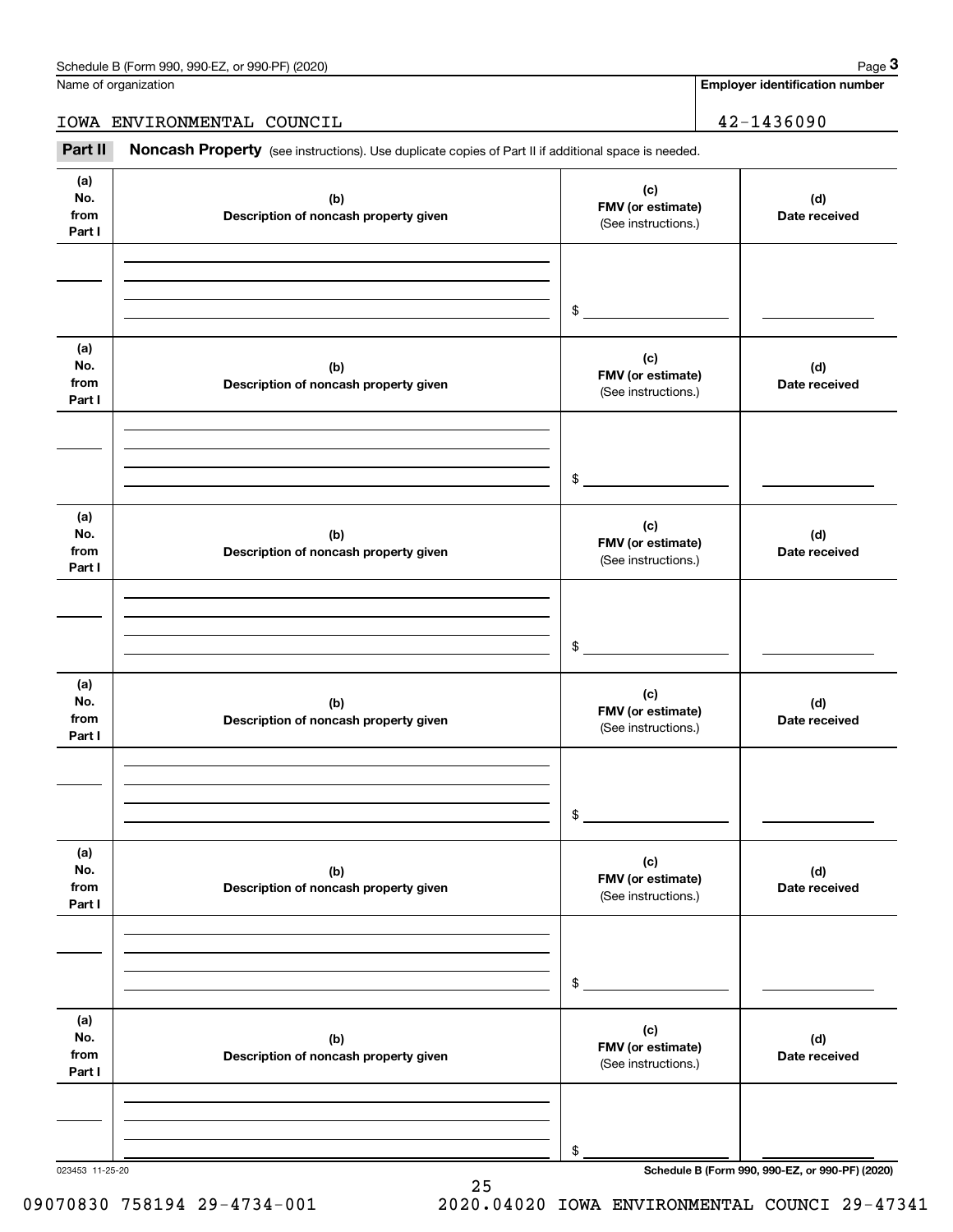|                           | Schedule B (Form 990, 990-EZ, or 990-PF) (2020)                                                                                                                                                                                                                                                 |                      | Page 4                                                                                                                                                         |  |  |  |  |
|---------------------------|-------------------------------------------------------------------------------------------------------------------------------------------------------------------------------------------------------------------------------------------------------------------------------------------------|----------------------|----------------------------------------------------------------------------------------------------------------------------------------------------------------|--|--|--|--|
|                           | Name of organization                                                                                                                                                                                                                                                                            |                      | <b>Employer identification number</b>                                                                                                                          |  |  |  |  |
|                           | IOWA ENVIRONMENTAL COUNCIL                                                                                                                                                                                                                                                                      |                      | 42-1436090                                                                                                                                                     |  |  |  |  |
| Part III                  | from any one contributor. Complete columns (a) through (e) and the following line entry. For organizations<br>completing Part III, enter the total of exclusively religious, charitable, etc., contributions of \$1,000 or less for the year. (Enter this info. once.) $\blacktriangleright$ \$ |                      | Exclusively religious, charitable, etc., contributions to organizations described in section 501(c)(7), (8), or (10) that total more than \$1,000 for the year |  |  |  |  |
|                           | Use duplicate copies of Part III if additional space is needed.                                                                                                                                                                                                                                 |                      |                                                                                                                                                                |  |  |  |  |
| (a) No.<br>from<br>Part I | (b) Purpose of gift                                                                                                                                                                                                                                                                             | (c) Use of gift      | (d) Description of how gift is held                                                                                                                            |  |  |  |  |
|                           |                                                                                                                                                                                                                                                                                                 |                      |                                                                                                                                                                |  |  |  |  |
|                           |                                                                                                                                                                                                                                                                                                 |                      |                                                                                                                                                                |  |  |  |  |
|                           |                                                                                                                                                                                                                                                                                                 | (e) Transfer of gift |                                                                                                                                                                |  |  |  |  |
|                           | Transferee's name, address, and ZIP + 4                                                                                                                                                                                                                                                         |                      | Relationship of transferor to transferee                                                                                                                       |  |  |  |  |
|                           |                                                                                                                                                                                                                                                                                                 |                      |                                                                                                                                                                |  |  |  |  |
| (a) No.<br>from<br>Part I | (b) Purpose of gift                                                                                                                                                                                                                                                                             | (c) Use of gift      | (d) Description of how gift is held                                                                                                                            |  |  |  |  |
|                           |                                                                                                                                                                                                                                                                                                 |                      |                                                                                                                                                                |  |  |  |  |
|                           | (e) Transfer of gift                                                                                                                                                                                                                                                                            |                      |                                                                                                                                                                |  |  |  |  |
|                           | Transferee's name, address, and ZIP + 4                                                                                                                                                                                                                                                         |                      | Relationship of transferor to transferee                                                                                                                       |  |  |  |  |
|                           |                                                                                                                                                                                                                                                                                                 |                      |                                                                                                                                                                |  |  |  |  |
| (a) No.                   |                                                                                                                                                                                                                                                                                                 |                      |                                                                                                                                                                |  |  |  |  |
| from<br>Part I            | (b) Purpose of gift                                                                                                                                                                                                                                                                             | (c) Use of gift      | (d) Description of how gift is held                                                                                                                            |  |  |  |  |
|                           |                                                                                                                                                                                                                                                                                                 |                      |                                                                                                                                                                |  |  |  |  |
|                           |                                                                                                                                                                                                                                                                                                 |                      |                                                                                                                                                                |  |  |  |  |
|                           | (e) Transfer of gift                                                                                                                                                                                                                                                                            |                      |                                                                                                                                                                |  |  |  |  |
|                           | Transferee's name, address, and ZIP + 4                                                                                                                                                                                                                                                         |                      | Relationship of transferor to transferee                                                                                                                       |  |  |  |  |
|                           |                                                                                                                                                                                                                                                                                                 |                      |                                                                                                                                                                |  |  |  |  |
| (a) No.<br>from<br>Part I | (b) Purpose of gift                                                                                                                                                                                                                                                                             | (c) Use of gift      | (d) Description of how gift is held                                                                                                                            |  |  |  |  |
|                           |                                                                                                                                                                                                                                                                                                 |                      |                                                                                                                                                                |  |  |  |  |
|                           |                                                                                                                                                                                                                                                                                                 |                      |                                                                                                                                                                |  |  |  |  |
|                           |                                                                                                                                                                                                                                                                                                 | (e) Transfer of gift |                                                                                                                                                                |  |  |  |  |
|                           | Transferee's name, address, and $ZIP + 4$                                                                                                                                                                                                                                                       |                      | Relationship of transferor to transferee                                                                                                                       |  |  |  |  |
|                           |                                                                                                                                                                                                                                                                                                 |                      |                                                                                                                                                                |  |  |  |  |
|                           |                                                                                                                                                                                                                                                                                                 |                      |                                                                                                                                                                |  |  |  |  |

26

**Schedule B (Form 990, 990-EZ, or 990-PF) (2020)**

09070830 758194 29-4734-001 2020.04020 IOWA ENVIRONMENTAL COUNCI 29-47341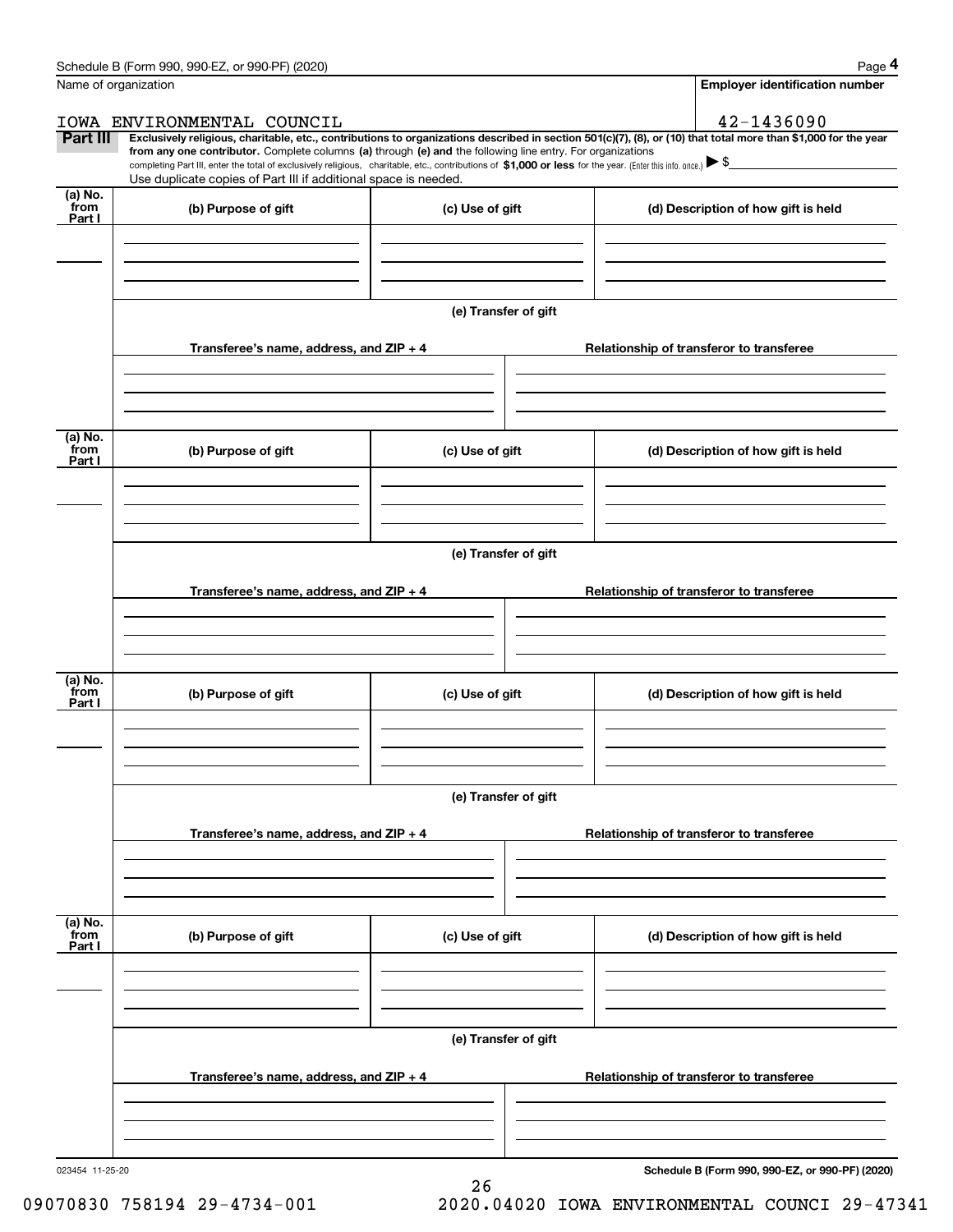| <b>SCHEDULE C</b>                                      | <b>Political Campaign and Lobbying Activities</b>                                                                                                                                                                      |         |                            |                          | OMB No. 1545-0047                                   |
|--------------------------------------------------------|------------------------------------------------------------------------------------------------------------------------------------------------------------------------------------------------------------------------|---------|----------------------------|--------------------------|-----------------------------------------------------|
| (Form 990 or 990-EZ)                                   | For Organizations Exempt From Income Tax Under section 501(c) and section 527                                                                                                                                          |         |                            |                          |                                                     |
|                                                        | ▶ Complete if the organization is described below. ▶ Attach to Form 990 or Form 990-EZ.                                                                                                                                |         |                            |                          | <b>Open to Public</b>                               |
| Department of the Treasury<br>Internal Revenue Service | Go to www.irs.gov/Form990 for instructions and the latest information.                                                                                                                                                 |         |                            |                          | Inspection                                          |
|                                                        | If the organization answered "Yes," on Form 990, Part IV, line 3, or Form 990-EZ, Part V, line 46 (Political Campaign Activities), then                                                                                |         |                            |                          |                                                     |
|                                                        | • Section 501(c)(3) organizations: Complete Parts I-A and B. Do not complete Part I-C.                                                                                                                                 |         |                            |                          |                                                     |
|                                                        | ● Section 501(c) (other than section 501(c)(3)) organizations: Complete Parts I-A and C below. Do not complete Part I-B.                                                                                               |         |                            |                          |                                                     |
| • Section 527 organizations: Complete Part I-A only.   |                                                                                                                                                                                                                        |         |                            |                          |                                                     |
|                                                        | If the organization answered "Yes," on Form 990, Part IV, line 4, or Form 990-EZ, Part VI, line 47 (Lobbying Activities), then                                                                                         |         |                            |                          |                                                     |
|                                                        | • Section 501(c)(3) organizations that have filed Form 5768 (election under section 501(h)): Complete Part II-A. Do not complete Part II-B.                                                                            |         |                            |                          |                                                     |
|                                                        | • Section 501(c)(3) organizations that have NOT filed Form 5768 (election under section 501(h)): Complete Part II-B. Do not complete Part II-A.                                                                        |         |                            |                          |                                                     |
|                                                        | If the organization answered "Yes," on Form 990, Part IV, line 5 (Proxy Tax) (See separate instructions) or Form 990-EZ, Part V, line 35c (Proxy                                                                       |         |                            |                          |                                                     |
| Tax) (See separate instructions), then                 | • Section 501(c)(4), (5), or (6) organizations: Complete Part III.                                                                                                                                                     |         |                            |                          |                                                     |
| Name of organization                                   |                                                                                                                                                                                                                        |         |                            |                          | <b>Employer identification number</b>               |
|                                                        | IOWA ENVIRONMENTAL COUNCIL                                                                                                                                                                                             |         |                            |                          | 42-1436090                                          |
| Part I-A                                               | Complete if the organization is exempt under section 501(c) or is a section 527 organization.                                                                                                                          |         |                            |                          |                                                     |
|                                                        |                                                                                                                                                                                                                        |         |                            |                          |                                                     |
|                                                        | 1 Provide a description of the organization's direct and indirect political campaign activities in Part IV.                                                                                                            |         |                            |                          |                                                     |
| Political campaign activity expenditures<br>2          |                                                                                                                                                                                                                        |         |                            |                          | $\blacktriangleright$ \$                            |
| 3 Volunteer hours for political campaign activities    |                                                                                                                                                                                                                        |         |                            |                          |                                                     |
|                                                        |                                                                                                                                                                                                                        |         |                            |                          |                                                     |
| Part I-B                                               | Complete if the organization is exempt under section 501(c)(3).                                                                                                                                                        |         |                            |                          |                                                     |
|                                                        | 1 Enter the amount of any excise tax incurred by the organization under section 4955                                                                                                                                   |         |                            |                          | $\bullet \mathsf{s} \_\_$                           |
|                                                        | 2 Enter the amount of any excise tax incurred by organization managers under section 4955                                                                                                                              |         |                            |                          |                                                     |
|                                                        |                                                                                                                                                                                                                        |         |                            |                          | <b>Yes</b><br>No                                    |
| 4a Was a correction made?                              |                                                                                                                                                                                                                        |         |                            |                          | Yes<br>No                                           |
| <b>b</b> If "Yes," describe in Part IV.                | Part I-C Complete if the organization is exempt under section 501(c), except section 501(c)(3).                                                                                                                        |         |                            |                          |                                                     |
|                                                        |                                                                                                                                                                                                                        |         |                            | $\blacktriangleright$ \$ |                                                     |
|                                                        | 1 Enter the amount directly expended by the filing organization for section 527 exempt function activities<br>2 Enter the amount of the filing organization's funds contributed to other organizations for section 527 |         |                            |                          |                                                     |
| exempt function activities                             |                                                                                                                                                                                                                        |         |                            | $\blacktriangleright$ \$ |                                                     |
|                                                        | 3 Total exempt function expenditures. Add lines 1 and 2. Enter here and on Form 1120-POL,                                                                                                                              |         |                            |                          |                                                     |
|                                                        |                                                                                                                                                                                                                        |         |                            | $\triangleright$ \$      |                                                     |
|                                                        | Did the filing organization file Form 1120-POL for this year?                                                                                                                                                          |         |                            |                          | Yes<br><b>No</b>                                    |
|                                                        | 5 Enter the names, addresses and employer identification number (EIN) of all section 527 political organizations to which the filing organization                                                                      |         |                            |                          |                                                     |
|                                                        | made payments. For each organization listed, enter the amount paid from the filing organization's funds. Also enter the amount of political                                                                            |         |                            |                          |                                                     |
|                                                        | contributions received that were promptly and directly delivered to a separate political organization, such as a separate segregated fund or a                                                                         |         |                            |                          |                                                     |
|                                                        | political action committee (PAC). If additional space is needed, provide information in Part IV.                                                                                                                       |         |                            |                          |                                                     |
| (a) Name                                               | (b) Address                                                                                                                                                                                                            | (c) EIN | (d) Amount paid from       |                          | (e) Amount of political                             |
|                                                        |                                                                                                                                                                                                                        |         | filing organization's      |                          | contributions received and<br>promptly and directly |
|                                                        |                                                                                                                                                                                                                        |         | funds. If none, enter -0-. |                          | delivered to a separate                             |
|                                                        |                                                                                                                                                                                                                        |         |                            |                          | political organization.                             |
|                                                        |                                                                                                                                                                                                                        |         |                            |                          | If none, enter -0-.                                 |
|                                                        |                                                                                                                                                                                                                        |         |                            |                          |                                                     |
|                                                        |                                                                                                                                                                                                                        |         |                            |                          |                                                     |
|                                                        |                                                                                                                                                                                                                        |         |                            |                          |                                                     |
|                                                        |                                                                                                                                                                                                                        |         |                            |                          |                                                     |
|                                                        |                                                                                                                                                                                                                        |         |                            |                          |                                                     |
|                                                        |                                                                                                                                                                                                                        |         |                            |                          |                                                     |
|                                                        |                                                                                                                                                                                                                        |         |                            |                          |                                                     |
|                                                        |                                                                                                                                                                                                                        |         |                            |                          |                                                     |
|                                                        |                                                                                                                                                                                                                        |         |                            |                          |                                                     |
|                                                        |                                                                                                                                                                                                                        |         |                            |                          |                                                     |
|                                                        |                                                                                                                                                                                                                        |         |                            |                          |                                                     |
|                                                        |                                                                                                                                                                                                                        |         |                            |                          | $0.00E - 21.000E$                                   |

**For Paperwork Reduction Act Notice, see the Instructions for Form 990 or 990-EZ. Schedule C (Form 990 or 990-EZ) 2020** LHA

032041 12-02-20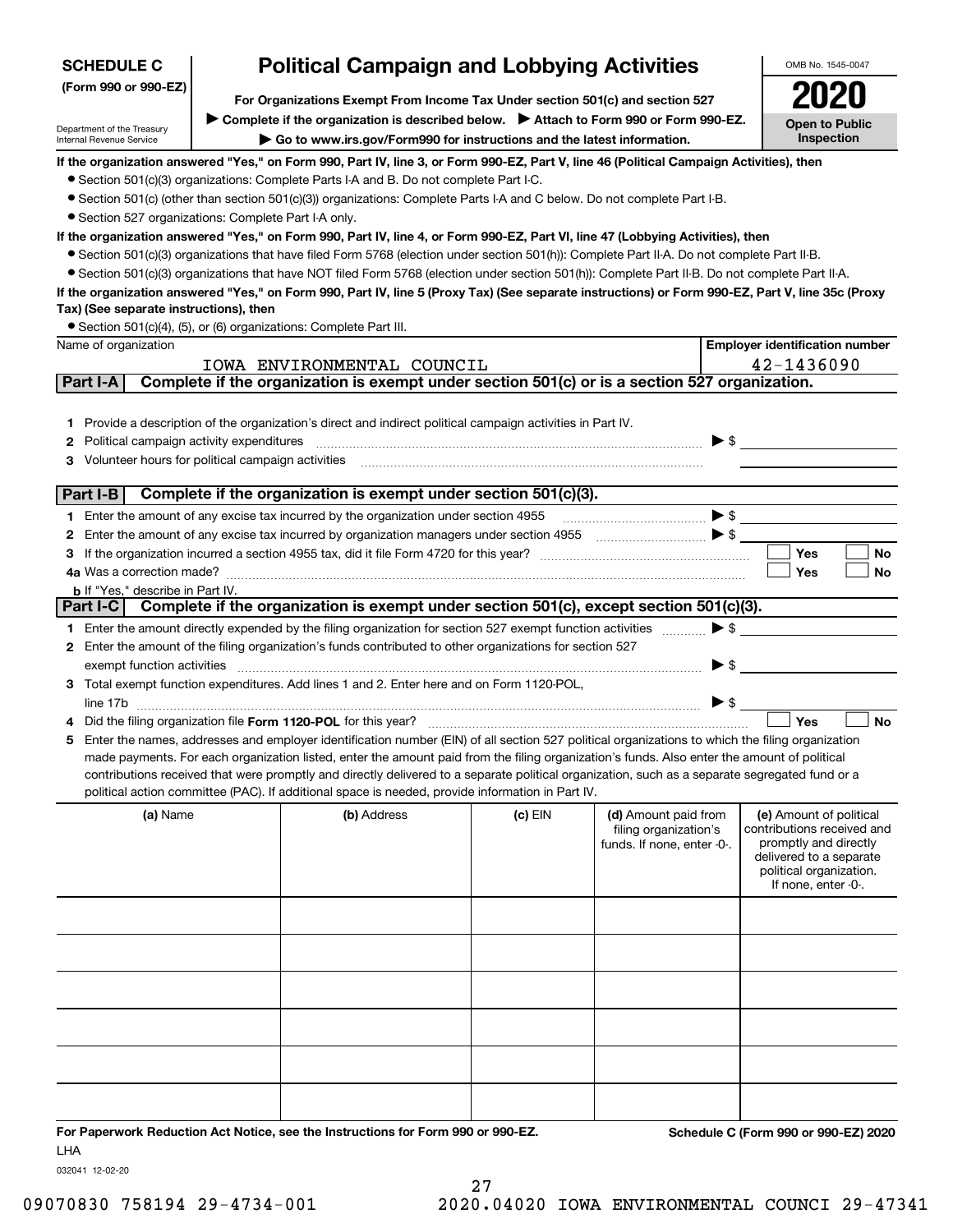| Schedule C (Form 990 or 990-EZ) 2020 IOWA ENVIRONMENTAL COUNCIL                                                 |                                        |              |                                                                                                                                   |            |                                        | $42 - 1436090$ Page 2          |
|-----------------------------------------------------------------------------------------------------------------|----------------------------------------|--------------|-----------------------------------------------------------------------------------------------------------------------------------|------------|----------------------------------------|--------------------------------|
| Complete if the organization is exempt under section 501(c)(3) and filed Form 5768 (election under<br>Part II-A |                                        |              |                                                                                                                                   |            |                                        |                                |
| section 501(h)).                                                                                                |                                        |              |                                                                                                                                   |            |                                        |                                |
| A Check $\blacktriangleright$                                                                                   |                                        |              | if the filing organization belongs to an affiliated group (and list in Part IV each affiliated group member's name, address, EIN, |            |                                        |                                |
| expenses, and share of excess lobbying expenditures).                                                           |                                        |              |                                                                                                                                   |            |                                        |                                |
| B Check $\blacktriangleright$                                                                                   |                                        |              | if the filing organization checked box A and "limited control" provisions apply.                                                  |            |                                        |                                |
|                                                                                                                 | <b>Limits on Lobbying Expenditures</b> |              | (The term "expenditures" means amounts paid or incurred.)                                                                         |            | (a) Filing<br>organization's<br>totals | (b) Affiliated group<br>totals |
| 1a Total lobbying expenditures to influence public opinion (grassroots lobbying)                                |                                        |              |                                                                                                                                   |            | 1,461.                                 |                                |
| <b>b</b> Total lobbying expenditures to influence a legislative body (direct lobbying)                          |                                        |              |                                                                                                                                   |            | 13,443.                                |                                |
| с                                                                                                               |                                        |              |                                                                                                                                   |            | 14,904.                                |                                |
| d Other exempt purpose expenditures                                                                             |                                        |              |                                                                                                                                   |            | 1,301,642.                             |                                |
| e Total exempt purpose expenditures (add lines 1c and 1d)                                                       |                                        |              | and a series of the contract of the contract of the contract of the contract of the contract of the contract of                   |            | 1,316,546.                             |                                |
| f Lobbying nontaxable amount. Enter the amount from the following table in both columns.                        |                                        |              |                                                                                                                                   |            | 206,655.                               |                                |
| If the amount on line 1e, column (a) or (b) is:                                                                 |                                        |              | The lobbying nontaxable amount is:                                                                                                |            |                                        |                                |
| Not over \$500,000                                                                                              |                                        |              | 20% of the amount on line 1e.                                                                                                     |            |                                        |                                |
| Over \$500,000 but not over \$1,000,000                                                                         |                                        |              | \$100,000 plus 15% of the excess over \$500,000.                                                                                  |            |                                        |                                |
| Over \$1,000,000 but not over \$1,500,000                                                                       |                                        |              | \$175,000 plus 10% of the excess over \$1,000,000.                                                                                |            |                                        |                                |
| Over \$1,500,000 but not over \$17,000,000                                                                      |                                        |              | \$225,000 plus 5% of the excess over \$1,500,000.                                                                                 |            |                                        |                                |
| Over \$17,000,000                                                                                               |                                        | \$1,000,000. |                                                                                                                                   |            |                                        |                                |
|                                                                                                                 |                                        |              |                                                                                                                                   |            |                                        |                                |
| g Grassroots nontaxable amount (enter 25% of line 1f)                                                           |                                        |              |                                                                                                                                   |            | 51,664.                                |                                |
| h Subtract line 1q from line 1a. If zero or less, enter -0-                                                     |                                        |              |                                                                                                                                   |            | 0.                                     |                                |
| i Subtract line 1f from line 1c. If zero or less, enter -0-                                                     |                                        |              |                                                                                                                                   |            | 0.                                     |                                |
| j If there is an amount other than zero on either line 1h or line 1i, did the organization file Form 4720       |                                        |              |                                                                                                                                   |            |                                        |                                |
| reporting section 4911 tax for this year?                                                                       |                                        |              |                                                                                                                                   |            |                                        | <b>Yes</b><br>No               |
|                                                                                                                 |                                        |              | 4-Year Averaging Period Under Section 501(h)                                                                                      |            |                                        |                                |
| (Some organizations that made a section 501(h) election do not have to complete all of the five columns below.  |                                        |              |                                                                                                                                   |            |                                        |                                |
|                                                                                                                 |                                        |              | See the separate instructions for lines 2a through 2f.)                                                                           |            |                                        |                                |
|                                                                                                                 |                                        |              | Lobbying Expenditures During 4-Year Averaging Period                                                                              |            |                                        |                                |
| Calendar year<br>(or fiscal year beginning in)                                                                  | (a) $2017$                             |              | $(b)$ 2018                                                                                                                        | $(c)$ 2019 | $(d)$ 2020                             | (e) Total                      |
| 2a Lobbying nontaxable amount                                                                                   | 165,601.                               |              | 151,067.                                                                                                                          | 172,594.   | 206, 655.                              | 695, 917.                      |
| <b>b</b> Lobbying ceiling amount<br>$(150\% \text{ of line } 2a, \text{ column}(e))$                            |                                        |              |                                                                                                                                   |            |                                        | 1,043,876.                     |
| c Total lobbying expenditures                                                                                   | 10, 153.                               |              | 23,516.                                                                                                                           | 15,410.    | 14,904.                                | 63,983.                        |
| d Grassroots nontaxable amount                                                                                  | 41,400.                                |              | 37,767.                                                                                                                           | 43,149.    | 51,664.                                | 173,980.                       |
| e Grassroots ceiling amount                                                                                     |                                        |              |                                                                                                                                   |            |                                        |                                |
| (150% of line 2d, column (e))                                                                                   |                                        |              |                                                                                                                                   |            |                                        | 260,970.                       |
|                                                                                                                 |                                        |              |                                                                                                                                   |            |                                        |                                |
| f Grassroots lobbying expenditures                                                                              |                                        | 1,286.       | 2,779.                                                                                                                            | 2,501.     | 1,461.                                 | 8,027.                         |

**Schedule C (Form 990 or 990-EZ) 2020**

032042 12-02-20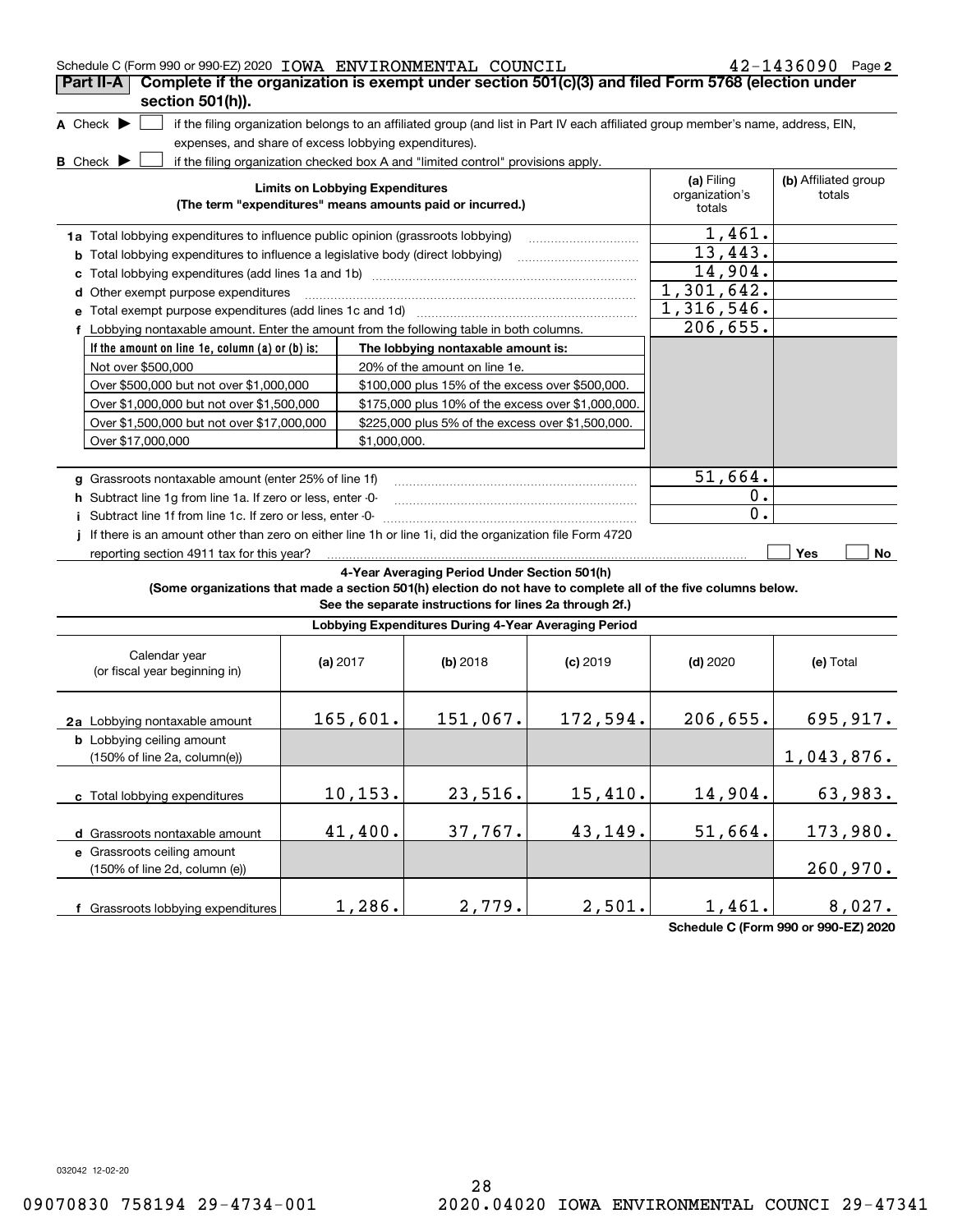#### Schedule C (Form 990 or 990-EZ) 2020 Page IOWA ENVIRONMENTAL COUNCIL 42-1436090

instructions); and Part II-B, line 1. Also, complete this part for any additional information.

### **Part II-B** Complete if the organization is exempt under section 501(c)(3) and has NOT filed Form 5768 **(election under section 501(h)).**

|                     | For each "Yes" response on lines 1a through 1i below, provide in Part IV a detailed description                                                                                                                                      | (a) |                      | (b)    |    |
|---------------------|--------------------------------------------------------------------------------------------------------------------------------------------------------------------------------------------------------------------------------------|-----|----------------------|--------|----|
|                     | of the lobbying activity.                                                                                                                                                                                                            | Yes | No                   | Amount |    |
| 1.                  | During the year, did the filing organization attempt to influence foreign, national, state, or<br>local legislation, including any attempt to influence public opinion on a legislative matter<br>or referendum, through the use of: |     |                      |        |    |
|                     | b Paid staff or management (include compensation in expenses reported on lines 1c through 1i)?                                                                                                                                       |     |                      |        |    |
|                     |                                                                                                                                                                                                                                      |     |                      |        |    |
|                     | e Publications, or published or broadcast statements?                                                                                                                                                                                |     |                      |        |    |
|                     | f Grants to other organizations for lobbying purposes?                                                                                                                                                                               |     |                      |        |    |
| g                   | Direct contact with legislators, their staffs, government officials, or a legislative body?<br>.                                                                                                                                     |     |                      |        |    |
|                     | h Rallies, demonstrations, seminars, conventions, speeches, lectures, or any similar means?                                                                                                                                          |     |                      |        |    |
|                     | <i>i</i> Other activities?                                                                                                                                                                                                           |     |                      |        |    |
|                     |                                                                                                                                                                                                                                      |     |                      |        |    |
|                     | 2a Did the activities in line 1 cause the organization to be not described in section 501(c)(3)?                                                                                                                                     |     |                      |        |    |
|                     |                                                                                                                                                                                                                                      |     |                      |        |    |
|                     | c If "Yes," enter the amount of any tax incurred by organization managers under section 4912                                                                                                                                         |     |                      |        |    |
|                     | d If the filing organization incurred a section 4912 tax, did it file Form 4720 for this year?                                                                                                                                       |     |                      |        |    |
|                     | Part III-A Complete if the organization is exempt under section 501(c)(4), section 501(c)(5), or section                                                                                                                             |     |                      |        |    |
|                     | 501(c)(6).                                                                                                                                                                                                                           |     |                      |        |    |
|                     |                                                                                                                                                                                                                                      |     |                      | Yes    | No |
| 1                   | Were substantially all (90% or more) dues received nondeductible by members?                                                                                                                                                         |     | 1                    |        |    |
| $\mathbf{2}$        | Did the organization make only in house lobbying expenditures of \$2,000 or less?                                                                                                                                                    |     | $\mathbf{2}$         |        |    |
| 3                   | Did the organization agree to carry over lobbying and political campaign activity expenditures from the prior year?                                                                                                                  |     | 3                    |        |    |
|                     | Complete if the organization is exempt under section 501(c)(4), section 501(c)(5), or section<br>Part III-B                                                                                                                          |     |                      |        |    |
|                     | 501(c)(6) and if either (a) BOTH Part III-A, lines 1 and 2, are answered "No" OR (b) Part III-A, line 3, is<br>answered "Yes."                                                                                                       |     |                      |        |    |
| 1                   | Dues, assessments and similar amounts from members [111] matter continuum matter and similar and similar amounts from members [11] matter continuum matter and similar amounts from members [11] matter and similar and simila       |     | $\mathbf{1}$         |        |    |
| 2                   | Section 162(e) nondeductible lobbying and political expenditures (do not include amounts of political                                                                                                                                |     |                      |        |    |
|                     | expenses for which the section 527(f) tax was paid).                                                                                                                                                                                 |     |                      |        |    |
|                     |                                                                                                                                                                                                                                      |     |                      |        |    |
|                     |                                                                                                                                                                                                                                      |     | 2a<br>2 <sub>b</sub> |        |    |
|                     | <b>b</b> Carryover from last year                                                                                                                                                                                                    |     | 2c                   |        |    |
|                     |                                                                                                                                                                                                                                      |     |                      |        |    |
| з                   | Aggregate amount reported in section 6033(e)(1)(A) notices of nondeductible section 162(e) dues                                                                                                                                      |     | 3                    |        |    |
| 4                   | If notices were sent and the amount on line 2c exceeds the amount on line 3, what portion of the excess                                                                                                                              |     |                      |        |    |
|                     | does the organization agree to carryover to the reasonable estimate of nondeductible lobbying and political                                                                                                                          |     |                      |        |    |
|                     | expenditure next year?                                                                                                                                                                                                               |     | 4<br>5               |        |    |
| 5<br><b>Part IV</b> | <b>Supplemental Information</b>                                                                                                                                                                                                      |     |                      |        |    |
|                     | Provide the descriptions required for Part I-A, line 1; Part I-B, line 4; Part I-C, line 5; Part II-A (affiliated group list); Part II-A, lines 1 and 2 (See                                                                         |     |                      |        |    |
|                     |                                                                                                                                                                                                                                      |     |                      |        |    |

032043 12-02-20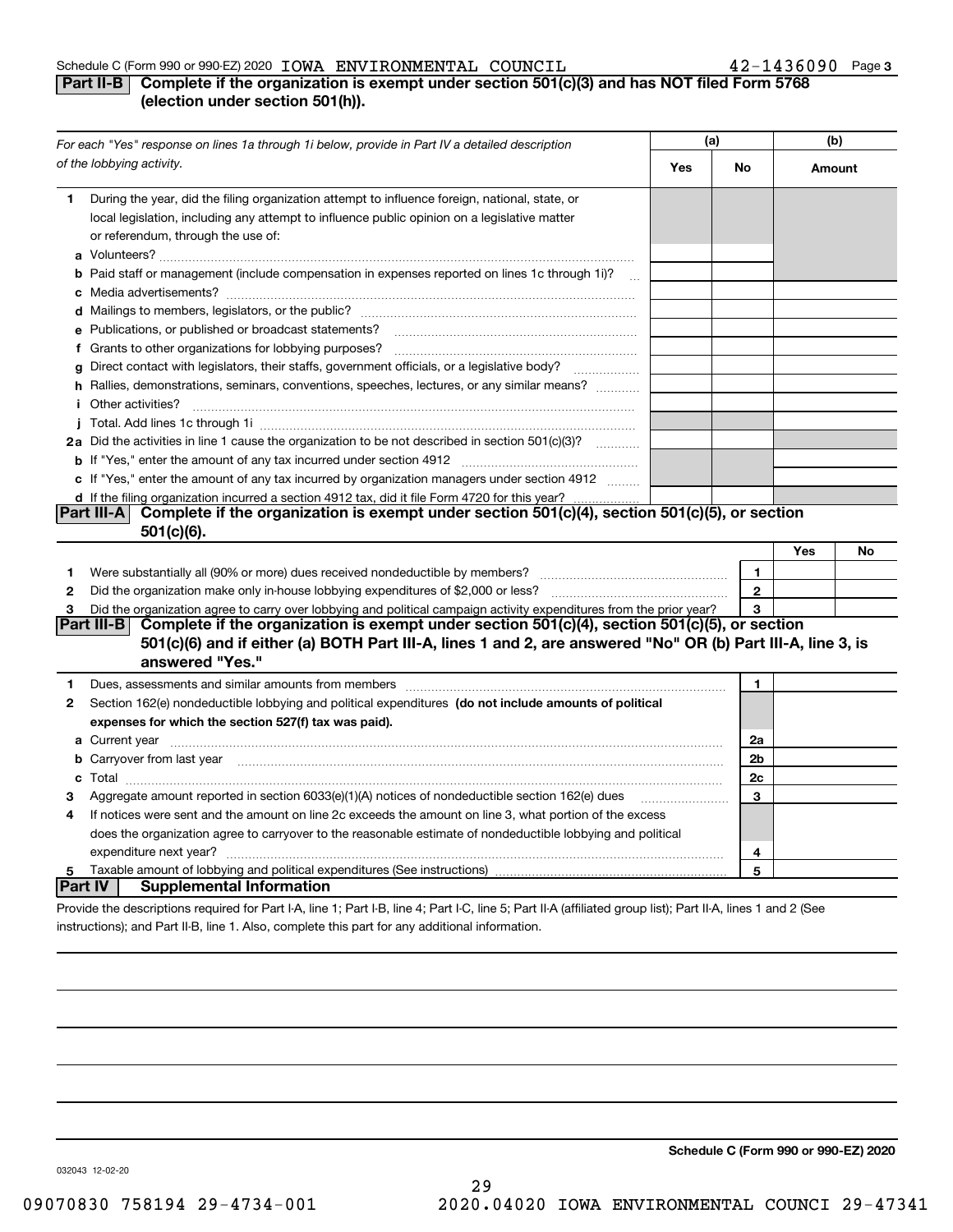| <b>SCHEDULE D</b> |  |
|-------------------|--|
|-------------------|--|

| (Form 990) |  |  |
|------------|--|--|
|------------|--|--|

### **Supplemental Financial Statements**

**(Form 990)** (**Form 990,**<br>Part IV, line 6, 7, 8, 9, 10, 11a, 11b, 11c, 11d, 11e, 11f, 12a, or 12b.<br>Department of the Treasury **and Exercise Connect Connect Connect Connect Connect Connect Connect Connect Connect** 

IOWA ENVIRONMENTAL COUNCIL 42-1436090



Department of the Treasury Internal Revenue Service

**|Go to www.irs.gov/Form990 for instructions and the latest information. Name of the organization Employer identification number**

032051 12-01-20 **Held at the End of the Tax Year** (a) Donor advised funds **123456Yes No Yes**<u>es \_\_\_\_\_\_\_\_ No</u> **12**Complete lines 2a through 2d if the organization held a qualified conservation contribution in the form of a conservation easement on the last **3456789abc** Number of conservation easements on a certified historic structure included in (a) www.communically **d2a2b2c2dYes No Yes No 1a** If the organization elected, as permitted under FASB ASC 958, not to report in its revenue statement and balance sheet works **2b** If the organization elected, as permitted under FASB ASC 958, to report in its revenue statement and balance sheet works of **(i)** Revenue included on Form 990, Part VIII, line 1 ~~~~~~~~~~~~~~~~~~~~~~~~~~~~ | \$ **(ii)** Assets included in Form 990, Part X ~~~~~~~~~~~~~~~~~~~~~~~~~~~~~~~~~ | \$ **a**Revenue included on Form 990, Part VIII, line 1 ~~~~~~~~~~~~~~~~~~~~~~~~~~~~~~**bFor Paperwork Reduction Act Notice, see the Instructions for Form 990. Schedule D (Form 990) 2020** LHAComplete if the organization answered "Yes" on Form 990, Part IV, line 6. (b) Funds and other accounts Total number at end of year ~~~~~~~~~~~~~~~ Aggregate value of contributions to (during year)  $\quad \quad \ldots \ldots \ldots$ Aggregate value of grants from (during year) www.community Aggregate value at end of year ~~~~~~~~~~~~~ Did the organization inform all donors and donor advisors in writing that the assets held in donor advised funds are the organization's property, subject to the organization's exclusive legal control? ~~~~~~~~~~~~~~~~~~ Did the organization inform all grantees, donors, and donor advisors in writing that grant funds can be used only for charitable purposes and not for the benefit of the donor or donor advisor, or for any other purpose conferring impermissible private benefit? **Part II | Conservation Easements.** Complete if the organization answered "Yes" on Form 990, Part IV, line 7. Purpose(s) of conservation easements held by the organization (check all that apply). Preservation of land for public use (for example, recreation or education) **Protection of natural habitat Example 2014** Preservation of open space Preservation of a historically important land area Preservation of a certified historic structure day of the tax year. Total number of conservation easements ~~~~~~~~~~~~~~~~~~~~~~~~~~~~~~~~Total acreage restricted by conservation easements ~~~~~~~~~~~~~~~~~~~~~~~~~~Number of conservation easements included in (c) acquired after 7/25/06, and not on a historic structure listed in the National Register ~~~~~~~~~~~~~~~~~~~~~~~~~~~~~~~~~~~~~~ Number of conservation easements modified, transferred, released, extinguished, or terminated by the organization during the tax  $year$ Number of states where property subject to conservation easement is located  $\blacktriangleright$ Does the organization have a written policy regarding the periodic monitoring, inspection, handling of violations, and enforcement of the conservation easements it holds?  $\Box$   $\Box$   $\Box$   $\Box$ Staff and volunteer hours devoted to monitoring, inspecting, handling of violations, and enforcing conservation easements during the year  $\blacktriangleright$ Amount of expenses incurred in monitoring, inspecting, handling of violations, and enforcing conservation easements during the year  $\blacktriangleright$  \$ Does each conservation easement reported on line 2(d) above satisfy the requirements of section 170(h)(4)(B)(i) and section 170(h)(4)(B)(ii)? ~~~~~~~~~~~~~~~~~~~~~~~~~~~~~~~~~~~~~~~~~~~~~~ In Part XIII, describe how the organization reports conservation easements in its revenue and expense statement and balance sheet, and include, if applicable, the text of the footnote to the organization's financial statements that describes the organization's accounting for conservation easements. Complete if the organization answered "Yes" on Form 990, Part IV, line 8. of art, historical treasures, or other similar assets held for public exhibition, education, or research in furtherance of public service, provide in Part XIII the text of the footnote to its financial statements that describes these items. art, historical treasures, or other similar assets held for public exhibition, education, or research in furtherance of public service, provide the following amounts relating to these items: If the organization received or held works of art, historical treasures, or other similar assets for financial gain, provide the following amounts required to be reported under FASB ASC 958 relating to these items: Assets included in Form 990, Part X  $\blacktriangleright$  \$  $\ldots$   $\blacktriangleright$  \$ **Part I Organizations Maintaining Donor Advised Funds or Other Similar Funds or Accounts. Part III Organizations Maintaining Collections of Art, Historical Treasures, or Other Similar Assets.**  $\mathcal{L}^{\text{max}}$  $\mathcal{L}^{\text{max}}$  $\Box$  Yes  $\Box$  $\mathcal{L}^{\text{max}}$  $\mathcal{L}^{\text{max}}$  $\mathcal{L}^{\text{max}}$ 

30

09070830 758194 29-4734-001 2020.04020 IOWA ENVIRONMENTAL COUNCI 29-47341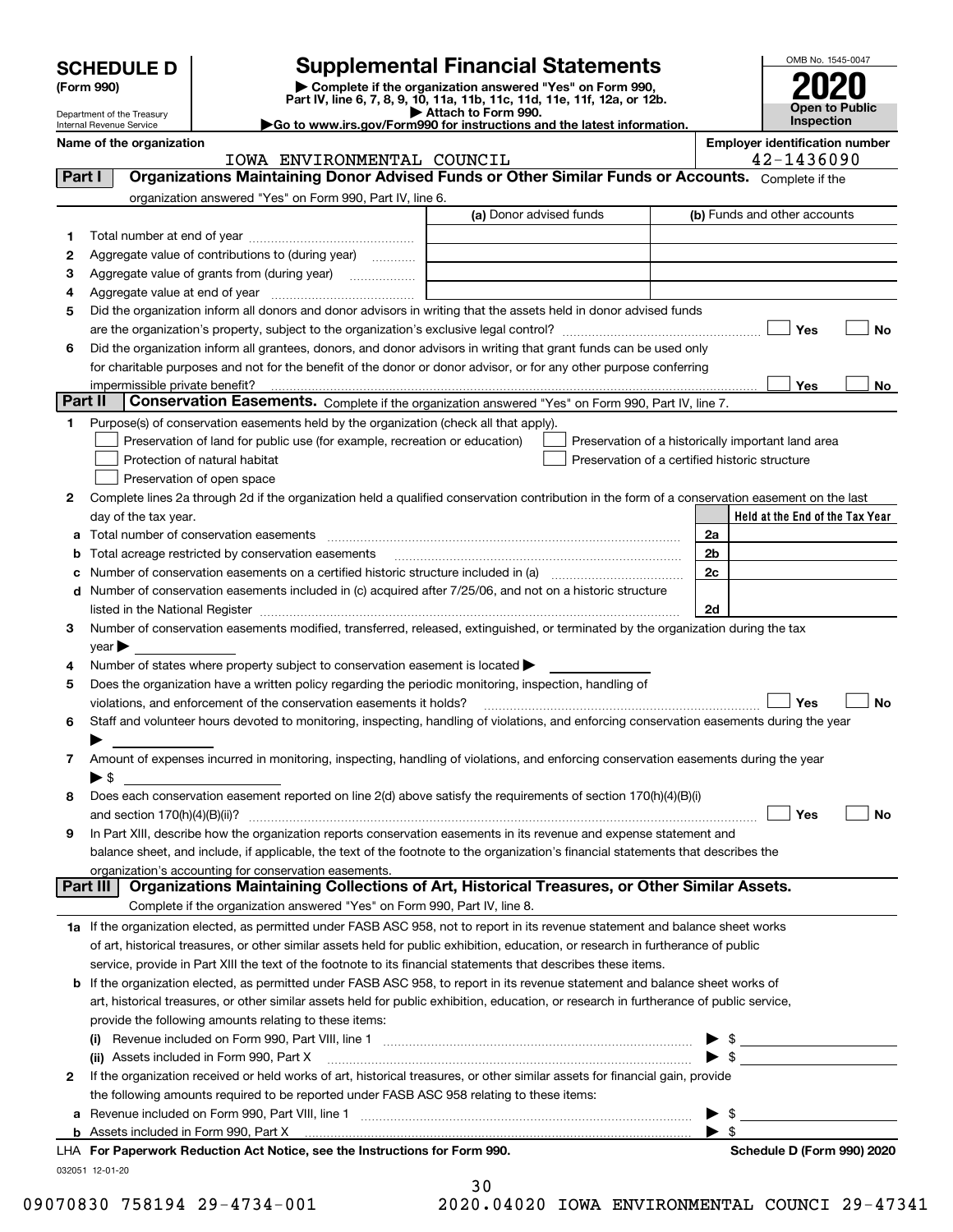|        | Schedule D (Form 990) 2020                                                                                                                                                                                                     | IOWA ENVIRONMENTAL COUNCIL              |                |                                                                                                                                                                                                                               |        |                                      | 42-1436090 |                     |         | Page $2$ |
|--------|--------------------------------------------------------------------------------------------------------------------------------------------------------------------------------------------------------------------------------|-----------------------------------------|----------------|-------------------------------------------------------------------------------------------------------------------------------------------------------------------------------------------------------------------------------|--------|--------------------------------------|------------|---------------------|---------|----------|
|        | Part III<br>Organizations Maintaining Collections of Art, Historical Treasures, or Other Similar Assets (continued)                                                                                                            |                                         |                |                                                                                                                                                                                                                               |        |                                      |            |                     |         |          |
| 3      | Using the organization's acquisition, accession, and other records, check any of the following that make significant use of its                                                                                                |                                         |                |                                                                                                                                                                                                                               |        |                                      |            |                     |         |          |
|        | collection items (check all that apply):                                                                                                                                                                                       |                                         |                |                                                                                                                                                                                                                               |        |                                      |            |                     |         |          |
| a      | Public exhibition                                                                                                                                                                                                              |                                         |                | Loan or exchange program                                                                                                                                                                                                      |        |                                      |            |                     |         |          |
| b      | Scholarly research                                                                                                                                                                                                             |                                         |                | Other and the contract of the contract of the contract of the contract of the contract of the contract of the contract of the contract of the contract of the contract of the contract of the contract of the contract of the |        |                                      |            |                     |         |          |
| с      | Preservation for future generations                                                                                                                                                                                            |                                         |                |                                                                                                                                                                                                                               |        |                                      |            |                     |         |          |
| 4      | Provide a description of the organization's collections and explain how they further the organization's exempt purpose in Part XIII.                                                                                           |                                         |                |                                                                                                                                                                                                                               |        |                                      |            |                     |         |          |
| 5      | During the year, did the organization solicit or receive donations of art, historical treasures, or other similar assets                                                                                                       |                                         |                |                                                                                                                                                                                                                               |        |                                      |            |                     |         |          |
|        | to be sold to raise funds rather than to be maintained as part of the organization's collection?                                                                                                                               |                                         |                |                                                                                                                                                                                                                               |        |                                      |            | Yes                 |         | No       |
|        | <b>Part IV</b><br>Escrow and Custodial Arrangements. Complete if the organization answered "Yes" on Form 990, Part IV, line 9, or                                                                                              |                                         |                |                                                                                                                                                                                                                               |        |                                      |            |                     |         |          |
|        | reported an amount on Form 990, Part X, line 21.                                                                                                                                                                               |                                         |                |                                                                                                                                                                                                                               |        |                                      |            |                     |         |          |
|        | 1a Is the organization an agent, trustee, custodian or other intermediary for contributions or other assets not included                                                                                                       |                                         |                |                                                                                                                                                                                                                               |        |                                      |            |                     |         |          |
|        | on Form 990, Part X? [11] matter contracts and contracts and contracts are contracted and contracts are contracted and contract and contract of the set of the set of the set of the set of the set of the set of the set of t |                                         |                |                                                                                                                                                                                                                               |        |                                      |            | Yes                 |         | No       |
|        | <b>b</b> If "Yes," explain the arrangement in Part XIII and complete the following table:                                                                                                                                      |                                         |                |                                                                                                                                                                                                                               |        |                                      |            |                     |         |          |
|        |                                                                                                                                                                                                                                |                                         |                |                                                                                                                                                                                                                               |        |                                      |            | Amount              |         |          |
| c      | Beginning balance material content contracts and all the content of the content of the content of the content of the content of the content of the content of the content of the content of the content of the content of the  |                                         |                |                                                                                                                                                                                                                               |        | 1c                                   |            |                     |         |          |
|        | Additions during the year manufactured and an according to the year manufactured and according the year manufactured and according the year manufactured and according the year manufactured and according the year manufactur |                                         |                |                                                                                                                                                                                                                               |        | 1d                                   |            |                     |         |          |
|        | Distributions during the year manufactured and an account of the year manufactured and the year manufactured and the year manufactured and the year manufactured and the year manufactured and the year manufactured and the y |                                         |                |                                                                                                                                                                                                                               |        | 1e                                   |            |                     |         |          |
| Ť.,    |                                                                                                                                                                                                                                |                                         |                |                                                                                                                                                                                                                               |        | 1f                                   |            |                     |         |          |
|        | 2a Did the organization include an amount on Form 990, Part X, line 21, for escrow or custodial account liability?                                                                                                             |                                         |                |                                                                                                                                                                                                                               |        |                                      |            | Yes                 |         | No       |
| Part V | <b>b</b> If "Yes," explain the arrangement in Part XIII. Check here if the explanation has been provided on Part XIII<br>Endowment Funds. Complete if the organization answered "Yes" on Form 990, Part IV, line 10.           |                                         |                |                                                                                                                                                                                                                               |        |                                      |            |                     |         |          |
|        |                                                                                                                                                                                                                                |                                         | (b) Prior year | (c) Two years back                                                                                                                                                                                                            |        |                                      |            | (e) Four years back |         |          |
|        |                                                                                                                                                                                                                                | (a) Current year<br>17,071.             | 6,000.         |                                                                                                                                                                                                                               |        | $\vert$ (d) Three years back $\vert$ |            |                     |         |          |
| 1a     | Beginning of year balance                                                                                                                                                                                                      | 52.                                     | 10,000.        |                                                                                                                                                                                                                               | 6,000. |                                      |            |                     |         |          |
|        |                                                                                                                                                                                                                                | 1,653.                                  | 1,071.         |                                                                                                                                                                                                                               |        |                                      |            |                     |         |          |
|        | Net investment earnings, gains, and losses                                                                                                                                                                                     |                                         |                |                                                                                                                                                                                                                               |        |                                      |            |                     |         |          |
| d      | e Other expenditures for facilities                                                                                                                                                                                            |                                         |                |                                                                                                                                                                                                                               |        |                                      |            |                     |         |          |
|        | and programs                                                                                                                                                                                                                   |                                         |                |                                                                                                                                                                                                                               |        |                                      |            |                     |         |          |
|        | f Administrative expenses                                                                                                                                                                                                      |                                         |                |                                                                                                                                                                                                                               |        |                                      |            |                     |         |          |
|        | End of year balance                                                                                                                                                                                                            | 18,776.                                 | 17,071.        |                                                                                                                                                                                                                               | 6,000. |                                      |            |                     |         |          |
| g<br>2 | Provide the estimated percentage of the current year end balance (line 1g, column (a)) held as:                                                                                                                                |                                         |                |                                                                                                                                                                                                                               |        |                                      |            |                     |         |          |
| а      | Board designated or quasi-endowment >                                                                                                                                                                                          |                                         | %              |                                                                                                                                                                                                                               |        |                                      |            |                     |         |          |
|        | Permanent endowment $\blacktriangleright$ ______100                                                                                                                                                                            | %                                       |                |                                                                                                                                                                                                                               |        |                                      |            |                     |         |          |
|        | Term endowment $\blacktriangleright$                                                                                                                                                                                           | %                                       |                |                                                                                                                                                                                                                               |        |                                      |            |                     |         |          |
|        | The percentages on lines 2a, 2b, and 2c should equal 100%.                                                                                                                                                                     |                                         |                |                                                                                                                                                                                                                               |        |                                      |            |                     |         |          |
|        | 3a Are there endowment funds not in the possession of the organization that are held and administered for the organization                                                                                                     |                                         |                |                                                                                                                                                                                                                               |        |                                      |            |                     |         |          |
|        | by:                                                                                                                                                                                                                            |                                         |                |                                                                                                                                                                                                                               |        |                                      |            |                     | Yes     | No       |
|        | (i)                                                                                                                                                                                                                            |                                         |                |                                                                                                                                                                                                                               |        |                                      |            | 3a(i)               | х       |          |
|        |                                                                                                                                                                                                                                |                                         |                |                                                                                                                                                                                                                               |        |                                      |            | 3a(ii)              |         | х        |
|        |                                                                                                                                                                                                                                |                                         |                |                                                                                                                                                                                                                               |        |                                      |            | 3b                  |         |          |
| 4      | Describe in Part XIII the intended uses of the organization's endowment funds.                                                                                                                                                 |                                         |                |                                                                                                                                                                                                                               |        |                                      |            |                     |         |          |
|        | Land, Buildings, and Equipment.<br>Part VI                                                                                                                                                                                     |                                         |                |                                                                                                                                                                                                                               |        |                                      |            |                     |         |          |
|        | Complete if the organization answered "Yes" on Form 990, Part IV, line 11a. See Form 990, Part X, line 10.                                                                                                                     |                                         |                |                                                                                                                                                                                                                               |        |                                      |            |                     |         |          |
|        | Description of property                                                                                                                                                                                                        | (a) Cost or other<br>basis (investment) |                | (b) Cost or other<br>basis (other)                                                                                                                                                                                            |        | (c) Accumulated<br>depreciation      |            | (d) Book value      |         |          |
|        |                                                                                                                                                                                                                                |                                         |                |                                                                                                                                                                                                                               |        |                                      |            |                     |         |          |
| b      |                                                                                                                                                                                                                                |                                         |                |                                                                                                                                                                                                                               |        |                                      |            |                     |         |          |
|        |                                                                                                                                                                                                                                |                                         |                |                                                                                                                                                                                                                               |        |                                      |            |                     |         |          |
|        |                                                                                                                                                                                                                                |                                         |                | 69,990.                                                                                                                                                                                                                       |        | 45,937.                              |            |                     | 24,053. |          |
|        | e Other                                                                                                                                                                                                                        |                                         |                |                                                                                                                                                                                                                               |        |                                      |            |                     |         |          |
|        |                                                                                                                                                                                                                                |                                         |                |                                                                                                                                                                                                                               |        |                                      |            |                     | 24,053. |          |

**Schedule D (Form 990) 2020**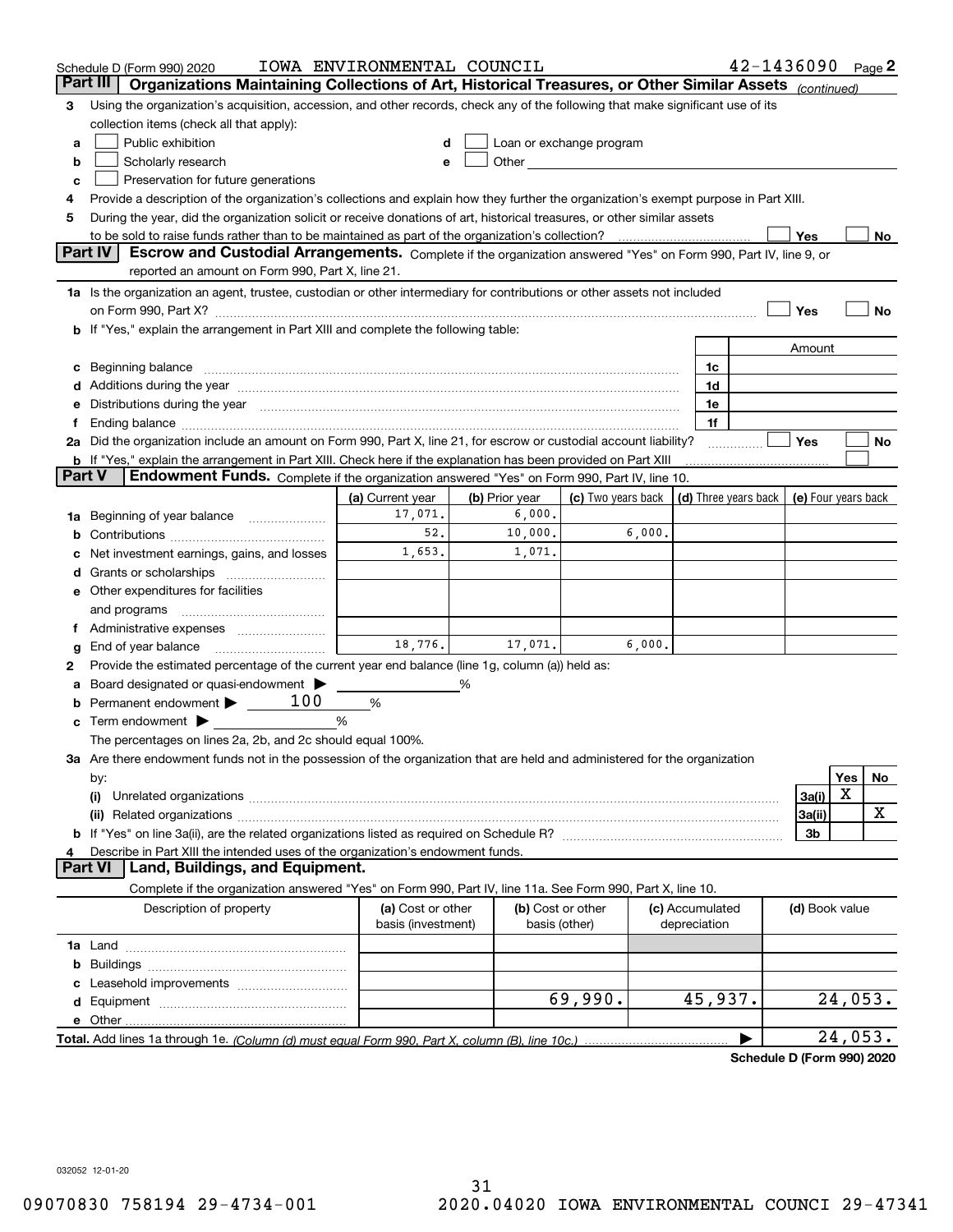| IOWA ENVIRONMENTAL COUNCIL<br>Schedule D (Form 990) 2020 | 42-1436090 | Page |  |
|----------------------------------------------------------|------------|------|--|
|----------------------------------------------------------|------------|------|--|

# Schedule D (Form 990) 2020 **10WA ENVI.**<br>**Part VII Investments - Other Securities.**

Complete if the organization answered "Yes" on Form 990, Part IV, line 11b. See Form 990, Part X, line 12.

| (a) Description of security or category (including name of security)                   | (b) Book value | (c) Method of valuation: Cost or end-of-year market value |
|----------------------------------------------------------------------------------------|----------------|-----------------------------------------------------------|
| (1) Financial derivatives                                                              |                |                                                           |
| (2) Closely held equity interests<br>                                                  |                |                                                           |
| $(3)$ Other                                                                            |                |                                                           |
| (A)                                                                                    |                |                                                           |
| (B)                                                                                    |                |                                                           |
| (C)                                                                                    |                |                                                           |
| (D)                                                                                    |                |                                                           |
| (E)                                                                                    |                |                                                           |
| (F)                                                                                    |                |                                                           |
| (G)                                                                                    |                |                                                           |
| (H)                                                                                    |                |                                                           |
| Total. (Col. (b) must equal Form 990, Part X, col. (B) line 12.) $\blacktriangleright$ |                |                                                           |

#### **Part VIII Investments - Program Related.**

Complete if the organization answered "Yes" on Form 990, Part IV, line 11c. See Form 990, Part X, line 13.

| (a) Description of investment                                       | (b) Book value | (c) Method of valuation: Cost or end-of-year market value |
|---------------------------------------------------------------------|----------------|-----------------------------------------------------------|
| (1)                                                                 |                |                                                           |
| (2)                                                                 |                |                                                           |
| $\frac{1}{2}$                                                       |                |                                                           |
| (4)                                                                 |                |                                                           |
| $\left(5\right)$                                                    |                |                                                           |
| (6)                                                                 |                |                                                           |
| (7)                                                                 |                |                                                           |
| (8)                                                                 |                |                                                           |
| (9)                                                                 |                |                                                           |
| Total. (Col. (b) must equal Form 990, Part X, col. (B) line $13.$ ) |                |                                                           |

#### **Part IX Other Assets.**

Complete if the organization answered "Yes" on Form 990, Part IV, line 11d. See Form 990, Part X, line 15.

| (a) Description                                                                                                   | (b) Book value |
|-------------------------------------------------------------------------------------------------------------------|----------------|
| (1)                                                                                                               |                |
| (2)                                                                                                               |                |
| $\frac{1}{2}$                                                                                                     |                |
| (4)                                                                                                               |                |
| (5)                                                                                                               |                |
| (6)                                                                                                               |                |
| (7)                                                                                                               |                |
| (8)                                                                                                               |                |
| (9)                                                                                                               |                |
|                                                                                                                   |                |
| <b>Part X</b> Other Liabilities.                                                                                  |                |
| Complete if the organization answered "Yes" on Form 990, Part IV, line 11e or 11f. See Form 990, Part X, line 25. |                |

| 1.                | (a) Description of liability | (b) Book value |
|-------------------|------------------------------|----------------|
| (1)               | Federal income taxes         |                |
| (2)               |                              |                |
| (3)               |                              |                |
| (4)               |                              |                |
| $\frac{1}{2}$ (5) |                              |                |
| (6)               |                              |                |
| $\qquad$ (7)      |                              |                |
| (8)               |                              |                |
| (9)               |                              |                |
|                   |                              |                |

*(Column (b) must equal Form 990, Part X, col. (B) line 25.)* 

**2.**Liability for uncertain tax positions. In Part XIII, provide the text of the footnote to the organization's financial statements that reports the organization's liability for uncertain tax positions under FASB ASC 740. Check here if the text of the footnote has been provided in Part XIII

**Schedule D (Form 990) 2020**

 $\boxed{\text{X}}$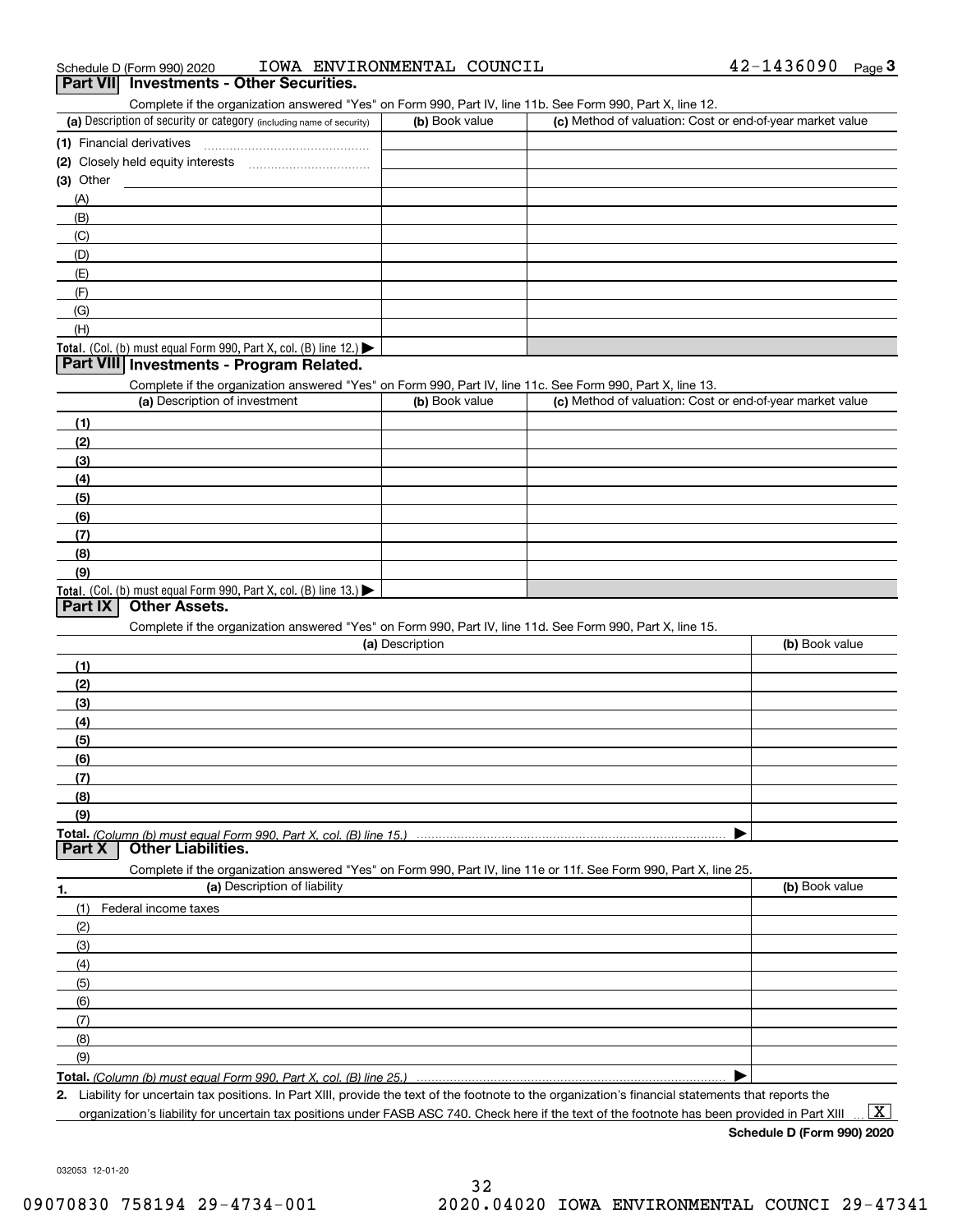|    | IOWA ENVIRONMENTAL COUNCIL<br>Schedule D (Form 990) 2020                                                                                                                                                                            |                |         |                | 42-1436090<br>Page 4         |
|----|-------------------------------------------------------------------------------------------------------------------------------------------------------------------------------------------------------------------------------------|----------------|---------|----------------|------------------------------|
|    | <b>Part XI</b><br>Reconciliation of Revenue per Audited Financial Statements With Revenue per Return.                                                                                                                               |                |         |                |                              |
|    | Complete if the organization answered "Yes" on Form 990, Part IV, line 12a.                                                                                                                                                         |                |         |                |                              |
| 1  | Total revenue, gains, and other support per audited financial statements                                                                                                                                                            |                |         | $\blacksquare$ | $\overline{1,532},980.$      |
| 2  | Amounts included on line 1 but not on Form 990, Part VIII, line 12:                                                                                                                                                                 |                |         |                |                              |
| a  | Net unrealized gains (losses) on investments [11] matter contracts and the unrealized gains (losses) on investments                                                                                                                 | 2a             | 2,414.  |                |                              |
| b  |                                                                                                                                                                                                                                     | 2 <sub>b</sub> |         |                |                              |
|    |                                                                                                                                                                                                                                     | 2c             |         |                |                              |
| d  | Other (Describe in Part XIII.)                                                                                                                                                                                                      | 2d             | 40,409. |                |                              |
| е  | Add lines 2a through 2d                                                                                                                                                                                                             |                |         | 2e             | 42,823.                      |
| 3  |                                                                                                                                                                                                                                     |                |         | $\mathbf{3}$   | 1,490,157.                   |
| 4  | Amounts included on Form 990, Part VIII, line 12, but not on line 1:                                                                                                                                                                |                |         |                |                              |
|    |                                                                                                                                                                                                                                     | 4a             |         |                |                              |
|    |                                                                                                                                                                                                                                     | 4 <sub>b</sub> |         |                |                              |
| c. | Add lines 4a and 4b                                                                                                                                                                                                                 |                |         | 4с             |                              |
|    |                                                                                                                                                                                                                                     |                |         | $5^{\circ}$    | 1,490,157.                   |
|    |                                                                                                                                                                                                                                     |                |         |                |                              |
|    | Part XII   Reconciliation of Expenses per Audited Financial Statements With Expenses per Return.                                                                                                                                    |                |         |                |                              |
|    | Complete if the organization answered "Yes" on Form 990, Part IV, line 12a.                                                                                                                                                         |                |         |                |                              |
| 1  | Total expenses and losses per audited financial statements [11] [11] Total expenses and losses per audited financial statements [11] [11] Total expenses and losses per audited financial statements                                |                |         | $\blacksquare$ | 1,356,955.                   |
| 2  | Amounts included on line 1 but not on Form 990, Part IX, line 25:                                                                                                                                                                   |                |         |                |                              |
| a  |                                                                                                                                                                                                                                     | 2a             |         |                |                              |
|    |                                                                                                                                                                                                                                     | 2 <sub>b</sub> |         |                |                              |
|    | Other losses                                                                                                                                                                                                                        | 2 <sub>c</sub> |         |                |                              |
| d  | Other (Describe in Part XIII.) (COLORGIAL CONSERVITION) (CONSERVITION) (CONSERVITION) (CONSERVITION)                                                                                                                                | 2d             | 40,409. |                |                              |
|    | Add lines 2a through 2d <b>contained a contained a contained a contained a</b> contained a contact the state of the state of the state of the state of the state of the state of the state of the state of the state of the state o |                |         | 2e             |                              |
| 3  |                                                                                                                                                                                                                                     |                |         | 3              | $\frac{40,409.}{1,316,546.}$ |
| 4  | Amounts included on Form 990, Part IX, line 25, but not on line 1:                                                                                                                                                                  |                |         |                |                              |
| a  |                                                                                                                                                                                                                                     | 4a             |         |                |                              |
|    | <b>b</b> Other (Describe in Part XIII.)                                                                                                                                                                                             | 4 <sub>b</sub> |         |                |                              |
| c  | Add lines 4a and 4b                                                                                                                                                                                                                 |                |         | 4с             |                              |
|    | Part XIII Supplemental Information.                                                                                                                                                                                                 |                |         | 5              | 1,316,546.                   |

Provide the descriptions required for Part II, lines 3, 5, and 9; Part III, lines 1a and 4; Part IV, lines 1b and 2b; Part V, line 4; Part X, line 2; Part XI, lines 2d and 4b; and Part XII, lines 2d and 4b. Also complete this part to provide any additional information.

#### PART X, LINE 2:

| ACCOUNTING PRINCIPLES GENERALLY ACCEPTED IN THE UNITED STATES OF AMERICA   |
|----------------------------------------------------------------------------|
| REQUIRE MANAGEMENT TO EVALUATE TAX POSITIONS TAKEN BY THE COUNCIL AND      |
| RECOGNIZE A TAX LIABILITY OR ASSET FOR AN UNCERTAIN POSITION THAT MORE     |
| LIKELY THAN NOT WOULD NOT BE SUSTAINED UPON EXAMINATION BY THE INTERNAL    |
| REVENUE SERVICE. MANAGEMENT HAS EVALUATED THEIR MATERIAL TAX POSITIONS AND |
| DETERMINED THERE ARE NO UNCERTAIN POSITIONS TAKEN OR EXPECTED TO BE TAKEN  |
| THAT WOULD REQUIRE RECOGNITION OF A LIABILITY OR ASSET OR DISCLOSURE IN    |
| THE FINANCIAL STATEMENTS.                                                  |
|                                                                            |

33

#### PART XI, LINE 2D - OTHER ADJUSTMENTS:

SPECIAL EVENT EXPENSE 40,409.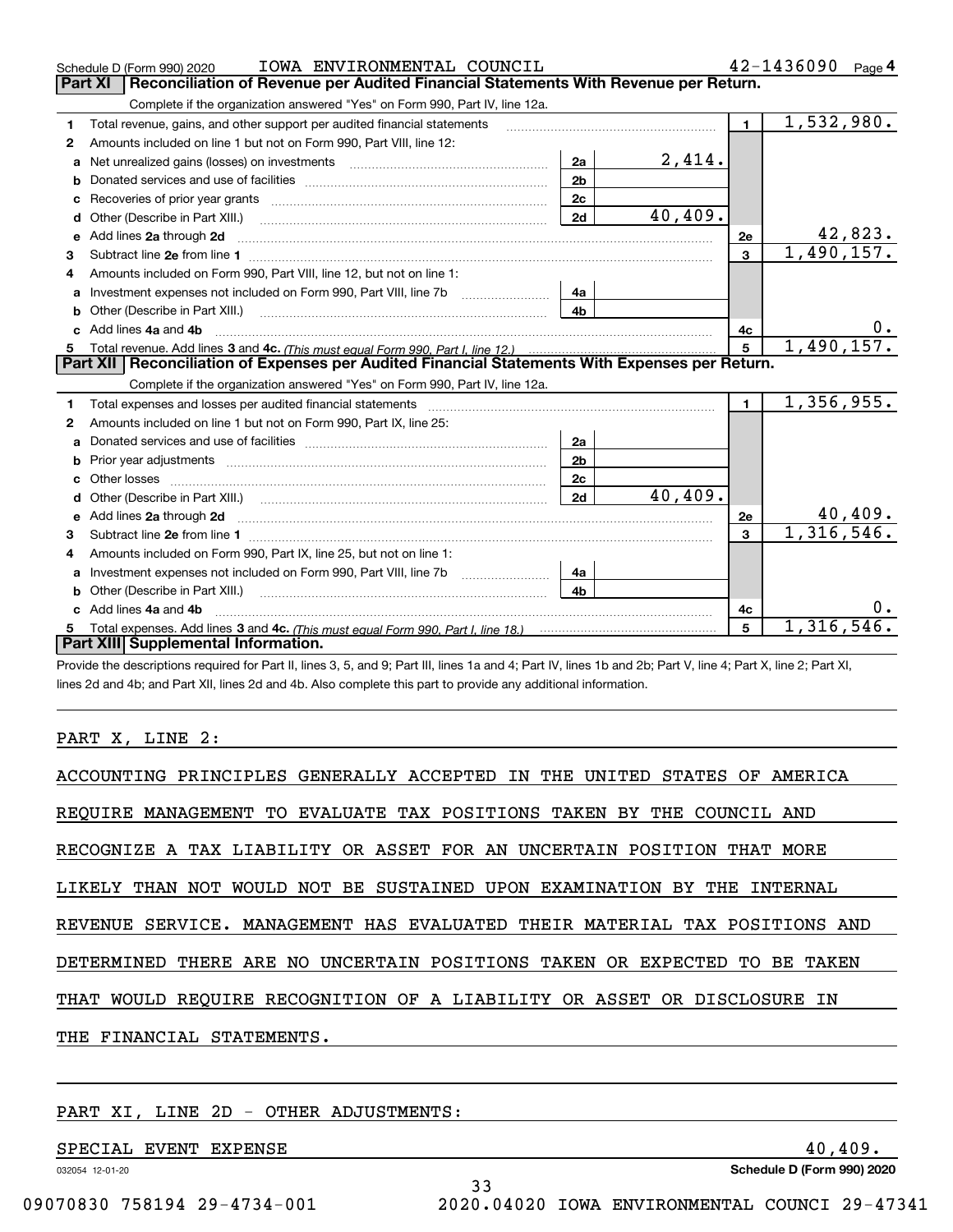| Schedule D (Form 990) 2020                               |
|----------------------------------------------------------|
| $D_{\alpha}$ $\sim$ VIIII $\alpha$ . The set of $\alpha$ |

| Part XIII Supplemental Information (continued) |                                                                                                                   |
|------------------------------------------------|-------------------------------------------------------------------------------------------------------------------|
|                                                |                                                                                                                   |
|                                                |                                                                                                                   |
| PART XII, LINE 2D - OTHER ADJUSTMENTS:         |                                                                                                                   |
| SPECIAL EVENT EXPENSE                          | 40,409.                                                                                                           |
|                                                |                                                                                                                   |
|                                                |                                                                                                                   |
|                                                |                                                                                                                   |
|                                                |                                                                                                                   |
|                                                |                                                                                                                   |
|                                                |                                                                                                                   |
|                                                |                                                                                                                   |
|                                                |                                                                                                                   |
|                                                |                                                                                                                   |
|                                                |                                                                                                                   |
|                                                |                                                                                                                   |
|                                                |                                                                                                                   |
|                                                |                                                                                                                   |
|                                                |                                                                                                                   |
|                                                |                                                                                                                   |
|                                                |                                                                                                                   |
|                                                |                                                                                                                   |
|                                                |                                                                                                                   |
|                                                |                                                                                                                   |
|                                                |                                                                                                                   |
|                                                |                                                                                                                   |
|                                                |                                                                                                                   |
|                                                |                                                                                                                   |
|                                                |                                                                                                                   |
|                                                |                                                                                                                   |
|                                                |                                                                                                                   |
|                                                |                                                                                                                   |
|                                                |                                                                                                                   |
|                                                |                                                                                                                   |
|                                                |                                                                                                                   |
|                                                |                                                                                                                   |
|                                                |                                                                                                                   |
|                                                |                                                                                                                   |
|                                                |                                                                                                                   |
|                                                |                                                                                                                   |
|                                                |                                                                                                                   |
|                                                | $d_{\text{min}} = \sum_{n=1}^{n} \sum_{n=1}^{n} \frac{1}{n} \left( \sum_{n=1}^{n} \frac{1}{n} \right)$<br>$0 - 1$ |

**Schedule D (Form 990) 2020**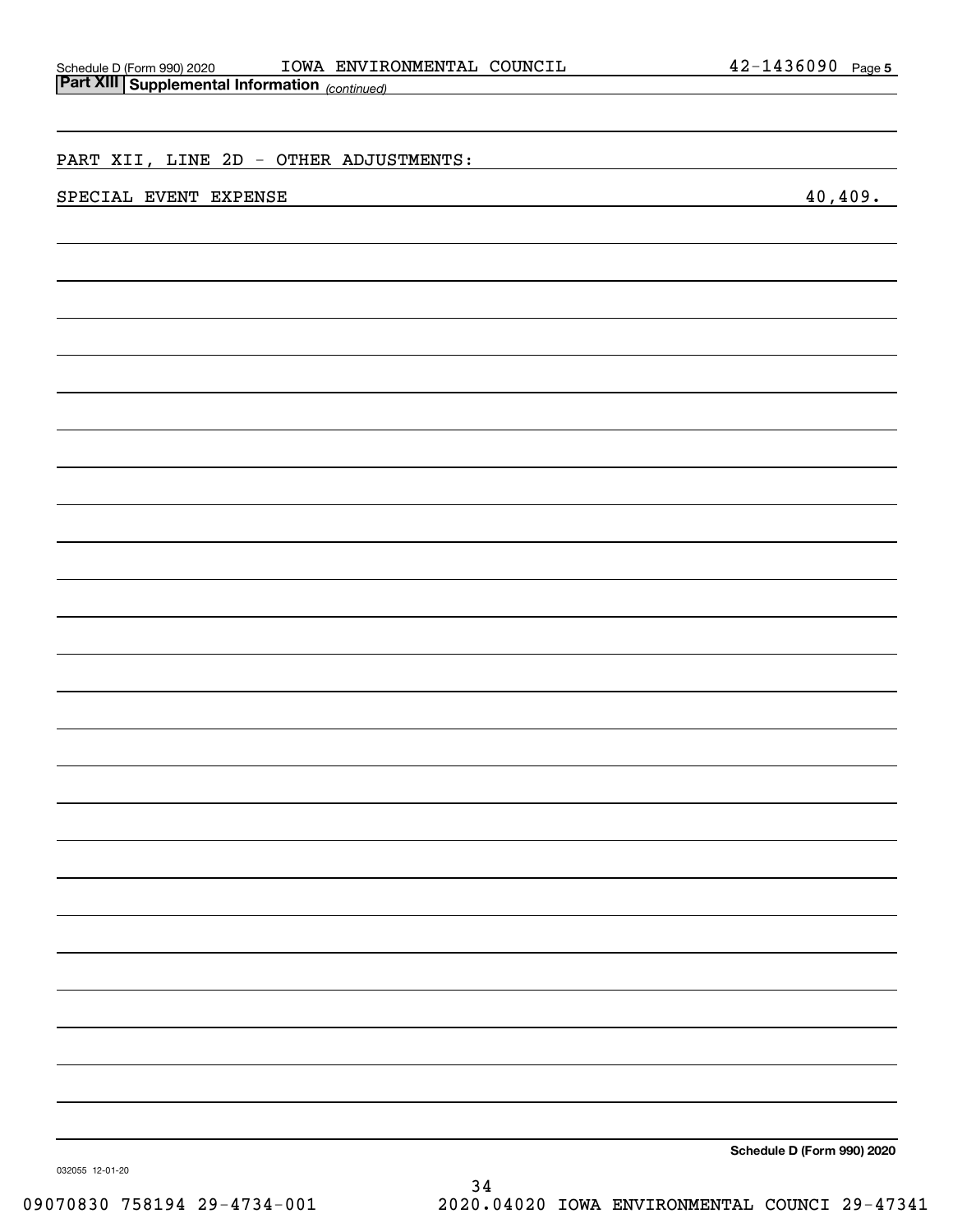| <b>SCHEDULE G</b>                                                                                                                     |                                                                                                                                                                     | <b>Supplemental Information Regarding Fundraising or Gaming Activities</b>                                                                                                                                                                |                               |           |                                       |  |                                   | OMB No. 1545-0047                     |
|---------------------------------------------------------------------------------------------------------------------------------------|---------------------------------------------------------------------------------------------------------------------------------------------------------------------|-------------------------------------------------------------------------------------------------------------------------------------------------------------------------------------------------------------------------------------------|-------------------------------|-----------|---------------------------------------|--|-----------------------------------|---------------------------------------|
| (Form 990 or 990-EZ)                                                                                                                  | Complete if the organization answered "Yes" on Form 990, Part IV, line 17, 18, or 19, or if the<br>organization entered more than \$15,000 on Form 990-EZ, line 6a. |                                                                                                                                                                                                                                           |                               |           |                                       |  |                                   | 2021                                  |
| Department of the Treasury                                                                                                            | Attach to Form 990 or Form 990-EZ.                                                                                                                                  |                                                                                                                                                                                                                                           |                               |           |                                       |  |                                   | <b>Open to Public</b>                 |
| <b>Internal Revenue Service</b><br>Go to www.irs.gov/Form990 for instructions and the latest information.<br>Name of the organization |                                                                                                                                                                     |                                                                                                                                                                                                                                           |                               |           |                                       |  | Inspection                        |                                       |
|                                                                                                                                       |                                                                                                                                                                     | IOWA ENVIRONMENTAL COUNCIL                                                                                                                                                                                                                |                               |           |                                       |  | 42-1436090                        | <b>Employer identification number</b> |
| Part I                                                                                                                                |                                                                                                                                                                     | Fundraising Activities. Complete if the organization answered "Yes" on Form 990, Part IV, line 17. Form 990-EZ filers are not                                                                                                             |                               |           |                                       |  |                                   |                                       |
|                                                                                                                                       | required to complete this part.                                                                                                                                     |                                                                                                                                                                                                                                           |                               |           |                                       |  |                                   |                                       |
| Mail solicitations<br>a                                                                                                               |                                                                                                                                                                     | 1 Indicate whether the organization raised funds through any of the following activities. Check all that apply.<br>e l                                                                                                                    |                               |           | Solicitation of non-government grants |  |                                   |                                       |
| b                                                                                                                                     | Internet and email solicitations                                                                                                                                    | f                                                                                                                                                                                                                                         |                               |           | Solicitation of government grants     |  |                                   |                                       |
| Phone solicitations<br>с                                                                                                              |                                                                                                                                                                     | Special fundraising events<br>g                                                                                                                                                                                                           |                               |           |                                       |  |                                   |                                       |
| d<br>In-person solicitations                                                                                                          |                                                                                                                                                                     |                                                                                                                                                                                                                                           |                               |           |                                       |  |                                   |                                       |
|                                                                                                                                       |                                                                                                                                                                     | 2 a Did the organization have a written or oral agreement with any individual (including officers, directors, trustees, or<br>key employees listed in Form 990, Part VII) or entity in connection with professional fundraising services? |                               |           |                                       |  | Yes                               | No                                    |
|                                                                                                                                       |                                                                                                                                                                     | <b>b</b> If "Yes," list the 10 highest paid individuals or entities (fundraisers) pursuant to agreements under which the fundraiser is to be                                                                                              |                               |           |                                       |  |                                   |                                       |
| compensated at least \$5,000 by the organization.                                                                                     |                                                                                                                                                                     |                                                                                                                                                                                                                                           |                               |           |                                       |  |                                   |                                       |
| (i) Name and address of individual                                                                                                    |                                                                                                                                                                     |                                                                                                                                                                                                                                           | (iii) Did<br>fundraiser       |           | (iv) Gross receipts                   |  | (v) Amount paid                   | (vi) Amount paid                      |
| or entity (fundraiser)                                                                                                                |                                                                                                                                                                     | (ii) Activity                                                                                                                                                                                                                             | have custody<br>or control of |           | from activity                         |  | to (or retained by)<br>fundraiser | to (or retained by)<br>organization   |
|                                                                                                                                       |                                                                                                                                                                     |                                                                                                                                                                                                                                           | contributions?                |           |                                       |  | listed in col. (i)                |                                       |
|                                                                                                                                       |                                                                                                                                                                     |                                                                                                                                                                                                                                           | Yes                           | <b>No</b> |                                       |  |                                   |                                       |
|                                                                                                                                       |                                                                                                                                                                     |                                                                                                                                                                                                                                           |                               |           |                                       |  |                                   |                                       |
|                                                                                                                                       |                                                                                                                                                                     |                                                                                                                                                                                                                                           |                               |           |                                       |  |                                   |                                       |
|                                                                                                                                       |                                                                                                                                                                     |                                                                                                                                                                                                                                           |                               |           |                                       |  |                                   |                                       |
|                                                                                                                                       |                                                                                                                                                                     |                                                                                                                                                                                                                                           |                               |           |                                       |  |                                   |                                       |
|                                                                                                                                       |                                                                                                                                                                     |                                                                                                                                                                                                                                           |                               |           |                                       |  |                                   |                                       |
|                                                                                                                                       |                                                                                                                                                                     |                                                                                                                                                                                                                                           |                               |           |                                       |  |                                   |                                       |
|                                                                                                                                       |                                                                                                                                                                     |                                                                                                                                                                                                                                           |                               |           |                                       |  |                                   |                                       |
|                                                                                                                                       |                                                                                                                                                                     |                                                                                                                                                                                                                                           |                               |           |                                       |  |                                   |                                       |
|                                                                                                                                       |                                                                                                                                                                     |                                                                                                                                                                                                                                           |                               |           |                                       |  |                                   |                                       |
|                                                                                                                                       |                                                                                                                                                                     |                                                                                                                                                                                                                                           |                               |           |                                       |  |                                   |                                       |
|                                                                                                                                       |                                                                                                                                                                     |                                                                                                                                                                                                                                           |                               |           |                                       |  |                                   |                                       |
|                                                                                                                                       |                                                                                                                                                                     |                                                                                                                                                                                                                                           |                               |           |                                       |  |                                   |                                       |
|                                                                                                                                       |                                                                                                                                                                     |                                                                                                                                                                                                                                           |                               |           |                                       |  |                                   |                                       |
|                                                                                                                                       |                                                                                                                                                                     |                                                                                                                                                                                                                                           |                               |           |                                       |  |                                   |                                       |
|                                                                                                                                       |                                                                                                                                                                     |                                                                                                                                                                                                                                           |                               |           |                                       |  |                                   |                                       |
| Total                                                                                                                                 |                                                                                                                                                                     |                                                                                                                                                                                                                                           |                               |           |                                       |  |                                   |                                       |
| or licensing.                                                                                                                         |                                                                                                                                                                     | 3 List all states in which the organization is registered or licensed to solicit contributions or has been notified it is exempt from registration                                                                                        |                               |           |                                       |  |                                   |                                       |
|                                                                                                                                       |                                                                                                                                                                     |                                                                                                                                                                                                                                           |                               |           |                                       |  |                                   |                                       |
|                                                                                                                                       |                                                                                                                                                                     |                                                                                                                                                                                                                                           |                               |           |                                       |  |                                   |                                       |
|                                                                                                                                       |                                                                                                                                                                     |                                                                                                                                                                                                                                           |                               |           |                                       |  |                                   |                                       |
|                                                                                                                                       |                                                                                                                                                                     |                                                                                                                                                                                                                                           |                               |           |                                       |  |                                   |                                       |
|                                                                                                                                       |                                                                                                                                                                     |                                                                                                                                                                                                                                           |                               |           |                                       |  |                                   |                                       |
|                                                                                                                                       |                                                                                                                                                                     |                                                                                                                                                                                                                                           |                               |           |                                       |  |                                   |                                       |
|                                                                                                                                       |                                                                                                                                                                     |                                                                                                                                                                                                                                           |                               |           |                                       |  |                                   |                                       |
|                                                                                                                                       |                                                                                                                                                                     |                                                                                                                                                                                                                                           |                               |           |                                       |  |                                   |                                       |
|                                                                                                                                       |                                                                                                                                                                     |                                                                                                                                                                                                                                           |                               |           |                                       |  |                                   |                                       |
|                                                                                                                                       |                                                                                                                                                                     | LHA For Paperwork Reduction Act Notice, see the Instructions for Form 990 or 990-EZ.                                                                                                                                                      |                               |           |                                       |  |                                   | Schedule G (Form 990 or 990-EZ) 2020  |

032081 11-25-20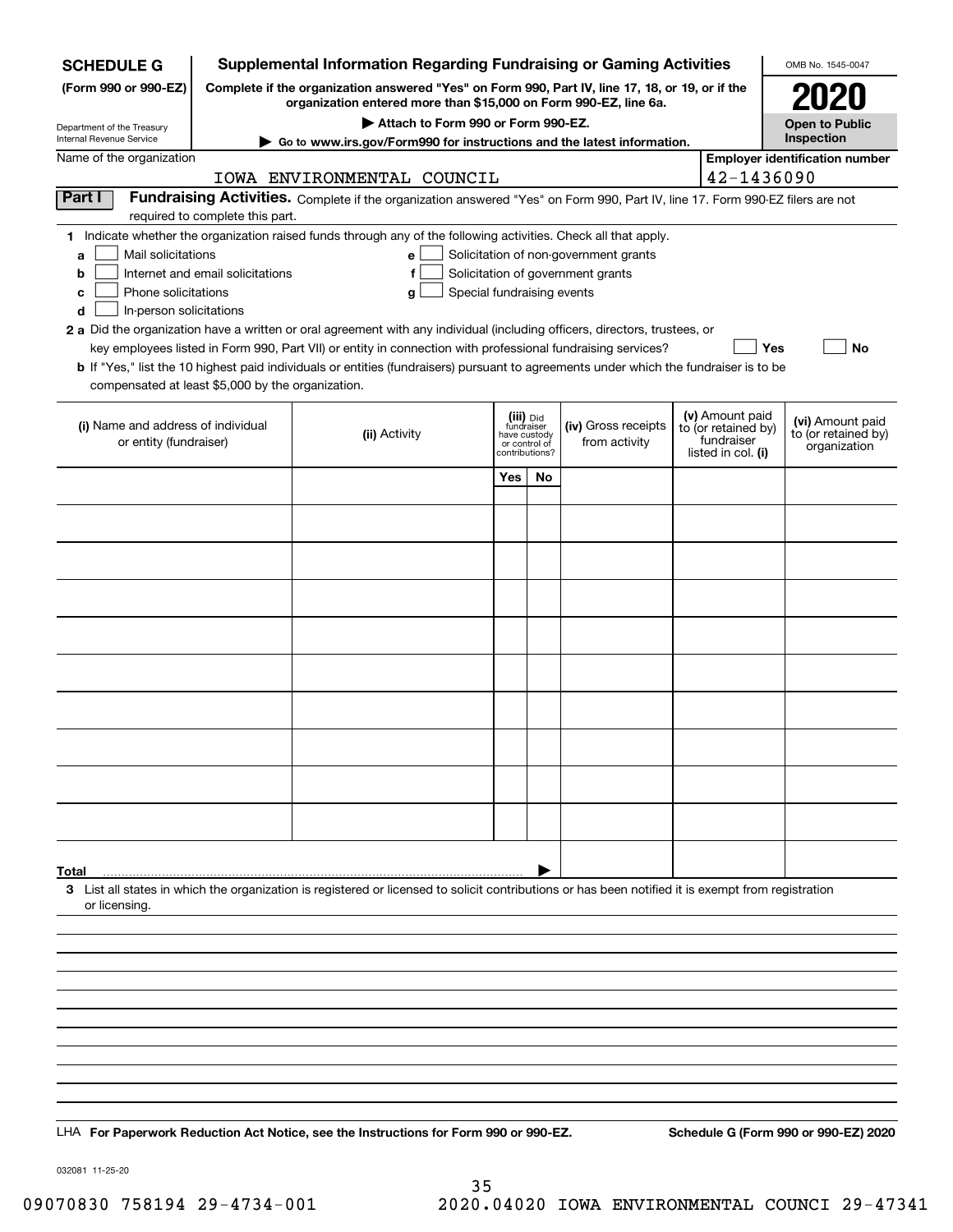#### Schedule G (Form 990 or 990-EZ) 2020 Page IOWA ENVIRONMENTAL COUNCIL 42-1436090

**2**

**Part II** | Fundraising Events. Complete if the organization answered "Yes" on Form 990, Part IV, line 18, or reported more than \$15,000

|                 |              | of fundraising event contributions and gross income on Form 990-EZ, lines 1 and 6b. List events with gross receipts greater than \$5,000. |                     |                         |                  |                                      |
|-----------------|--------------|-------------------------------------------------------------------------------------------------------------------------------------------|---------------------|-------------------------|------------------|--------------------------------------|
|                 |              |                                                                                                                                           | (a) Event #1        | (b) Event #2            | (c) Other events | (d) Total events                     |
|                 |              |                                                                                                                                           | BRIGHT IDEASPRO H2O |                         |                  | (add col. (a) through                |
|                 |              |                                                                                                                                           | <b>BREAKFAST</b>    | <b>EVENT</b>            | 3                | col. (c)                             |
|                 |              |                                                                                                                                           | (event type)        | (event type)            | (total number)   |                                      |
| Revenue         |              |                                                                                                                                           |                     |                         |                  |                                      |
|                 | 1            |                                                                                                                                           | 26, 165.            | 32,362.                 | 32,878.          | 91,405.                              |
|                 |              |                                                                                                                                           |                     |                         |                  |                                      |
|                 |              |                                                                                                                                           |                     |                         |                  |                                      |
|                 |              |                                                                                                                                           |                     |                         |                  |                                      |
|                 | 3            | Gross income (line 1 minus line 2)                                                                                                        | 26, 165.            | $32, 362$ .             | 32,878.          | 91,405.                              |
|                 |              |                                                                                                                                           |                     |                         |                  |                                      |
|                 | 4            |                                                                                                                                           |                     |                         |                  |                                      |
|                 |              |                                                                                                                                           |                     |                         |                  |                                      |
|                 | 5            |                                                                                                                                           |                     |                         |                  |                                      |
|                 |              |                                                                                                                                           |                     |                         |                  |                                      |
|                 | 6            |                                                                                                                                           |                     |                         |                  |                                      |
| Direct Expenses |              |                                                                                                                                           |                     |                         |                  |                                      |
|                 | 7            | Food and beverages                                                                                                                        |                     |                         |                  |                                      |
|                 | 8            |                                                                                                                                           |                     |                         |                  |                                      |
|                 | 9            |                                                                                                                                           | 9,887.              | 8,848.                  | 21,674.          | 40,409.                              |
|                 | 10           | Direct expense summary. Add lines 4 through 9 in column (d)                                                                               |                     |                         |                  | 40, 409.                             |
|                 |              | 11 Net income summary. Subtract line 10 from line 3, column (d)                                                                           |                     |                         |                  | 50,996.                              |
|                 | Part III     | Gaming. Complete if the organization answered "Yes" on Form 990, Part IV, line 19, or reported more than                                  |                     |                         |                  |                                      |
|                 |              | \$15,000 on Form 990-EZ, line 6a.                                                                                                         |                     |                         |                  |                                      |
|                 |              |                                                                                                                                           |                     | (b) Pull tabs/instant   |                  | (d) Total gaming (add                |
|                 |              |                                                                                                                                           | (a) Bingo           | bingo/progressive bingo | (c) Other gaming | col. (a) through col. (c))           |
| Revenue         |              |                                                                                                                                           |                     |                         |                  |                                      |
|                 | 1            |                                                                                                                                           |                     |                         |                  |                                      |
|                 |              |                                                                                                                                           |                     |                         |                  |                                      |
|                 | $\mathbf{2}$ |                                                                                                                                           |                     |                         |                  |                                      |
|                 |              |                                                                                                                                           |                     |                         |                  |                                      |
| Expenses        | 3            |                                                                                                                                           |                     |                         |                  |                                      |
|                 |              |                                                                                                                                           |                     |                         |                  |                                      |
| Direct          | 4            |                                                                                                                                           |                     |                         |                  |                                      |
|                 |              |                                                                                                                                           |                     |                         |                  |                                      |
|                 |              | 5 Other direct expenses                                                                                                                   |                     |                         |                  |                                      |
|                 |              |                                                                                                                                           | %<br>Yes            | %<br>Yes                | Yes<br>%         |                                      |
|                 | 6.           | Volunteer labor                                                                                                                           | No                  | No                      | No               |                                      |
|                 |              |                                                                                                                                           |                     |                         |                  |                                      |
|                 | 7            | Direct expense summary. Add lines 2 through 5 in column (d)                                                                               |                     |                         |                  |                                      |
|                 |              |                                                                                                                                           |                     |                         |                  |                                      |
|                 |              |                                                                                                                                           |                     |                         |                  |                                      |
|                 |              |                                                                                                                                           |                     |                         |                  |                                      |
| 9               |              |                                                                                                                                           |                     |                         |                  |                                      |
|                 |              |                                                                                                                                           |                     |                         |                  | Yes<br>No                            |
|                 |              |                                                                                                                                           |                     |                         |                  |                                      |
|                 |              |                                                                                                                                           |                     |                         |                  |                                      |
|                 |              |                                                                                                                                           |                     |                         |                  |                                      |
|                 |              |                                                                                                                                           |                     |                         |                  | Yes<br>No                            |
|                 |              |                                                                                                                                           |                     |                         |                  |                                      |
|                 |              |                                                                                                                                           |                     |                         |                  |                                      |
|                 |              |                                                                                                                                           |                     |                         |                  |                                      |
|                 |              | 032082 11-25-20                                                                                                                           |                     |                         |                  | Schedule G (Form 990 or 990-EZ) 2020 |

**Schedule G (Form 990 or 990-EZ) 2020**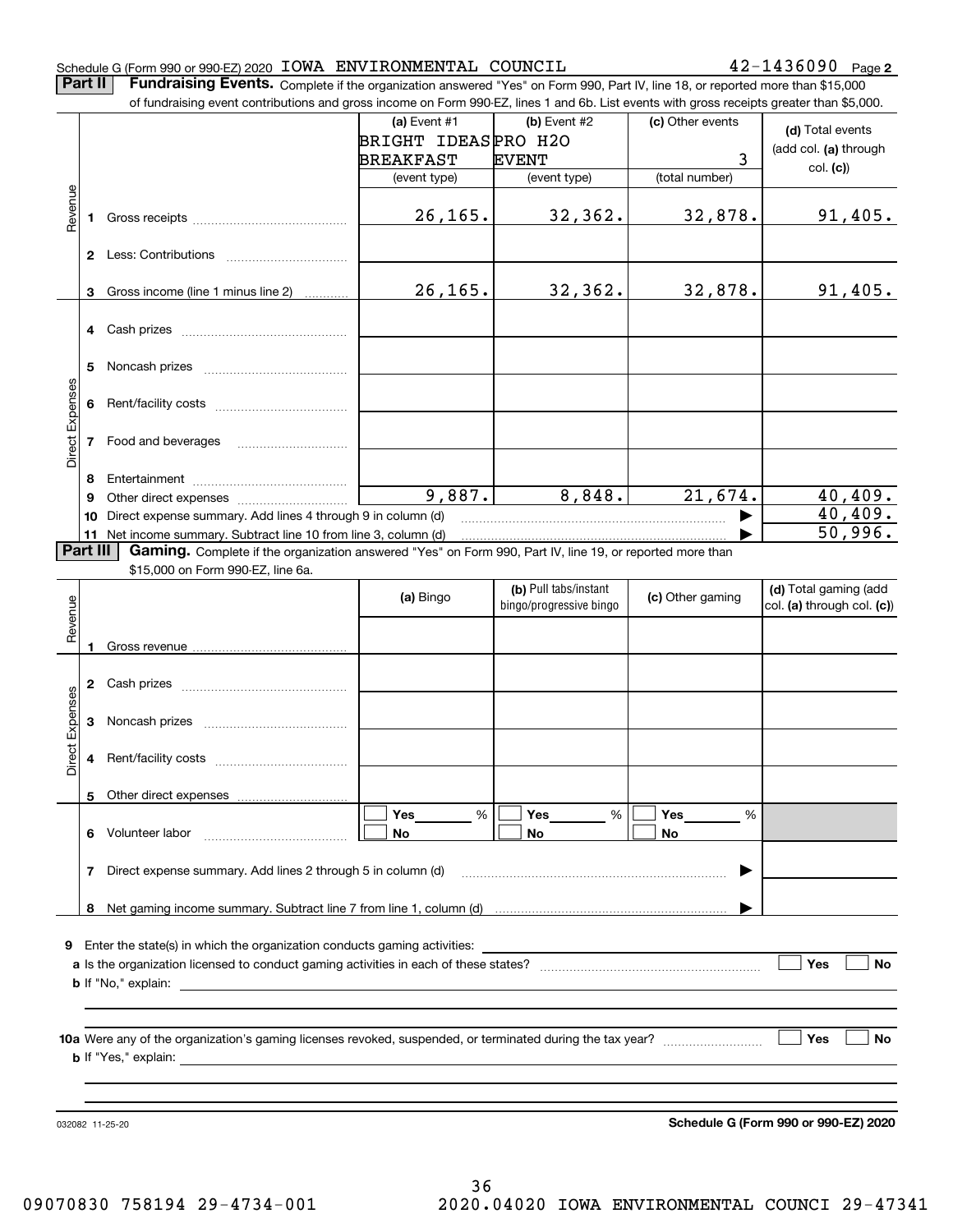| Schedule G (Form 990 or 990-EZ) 2020 IOWA ENVIRONMENTAL COUNCIL                                                                                                                                                                      | 42-1436090      | Page 3    |
|--------------------------------------------------------------------------------------------------------------------------------------------------------------------------------------------------------------------------------------|-----------------|-----------|
|                                                                                                                                                                                                                                      | Yes             | No        |
| 12 Is the organization a grantor, beneficiary or trustee of a trust, or a member of a partnership or other entity formed                                                                                                             |                 |           |
|                                                                                                                                                                                                                                      | Yes             | No        |
| 13 Indicate the percentage of gaming activity conducted in:                                                                                                                                                                          |                 |           |
|                                                                                                                                                                                                                                      | 13а             | %         |
| <b>b</b> An outside facility <i>www.communicality www.communicality.communicality www.communicality www.communicality.communicality www.communicality.com</i>                                                                        | 13 <sub>b</sub> | %         |
| 14 Enter the name and address of the person who prepares the organization's gaming/special events books and records:                                                                                                                 |                 |           |
|                                                                                                                                                                                                                                      |                 |           |
|                                                                                                                                                                                                                                      |                 |           |
|                                                                                                                                                                                                                                      |                 |           |
|                                                                                                                                                                                                                                      |                 |           |
|                                                                                                                                                                                                                                      |                 |           |
| 15a Does the organization have a contract with a third party from whom the organization receives gaming revenue?                                                                                                                     | Yes             | No        |
|                                                                                                                                                                                                                                      |                 |           |
|                                                                                                                                                                                                                                      |                 |           |
|                                                                                                                                                                                                                                      |                 |           |
| c If "Yes," enter name and address of the third party:                                                                                                                                                                               |                 |           |
|                                                                                                                                                                                                                                      |                 |           |
| $Name \rightarrow$                                                                                                                                                                                                                   |                 |           |
|                                                                                                                                                                                                                                      |                 |           |
| Address <b>Department of the Contract Contract Contract Contract Contract Contract Contract Contract Contract Contract Contract Contract Contract Contract Contract Contract Contract Contract Contract Contract Contract Contra</b> |                 |           |
|                                                                                                                                                                                                                                      |                 |           |
| 16 Gaming manager information:                                                                                                                                                                                                       |                 |           |
|                                                                                                                                                                                                                                      |                 |           |
| Name $\blacktriangleright$ $\lrcorner$                                                                                                                                                                                               |                 |           |
|                                                                                                                                                                                                                                      |                 |           |
| Gaming manager compensation > \$                                                                                                                                                                                                     |                 |           |
|                                                                                                                                                                                                                                      |                 |           |
|                                                                                                                                                                                                                                      |                 |           |
|                                                                                                                                                                                                                                      |                 |           |
|                                                                                                                                                                                                                                      |                 |           |
|                                                                                                                                                                                                                                      |                 |           |
| Employee<br>Director/officer<br>Independent contractor                                                                                                                                                                               |                 |           |
|                                                                                                                                                                                                                                      |                 |           |
| <b>17</b> Mandatory distributions:                                                                                                                                                                                                   |                 |           |
| a Is the organization required under state law to make charitable distributions from the gaming proceeds to                                                                                                                          |                 |           |
| retain the state gaming license?                                                                                                                                                                                                     | $\Box$ Yes      | $\Box$ No |
| <b>b</b> Enter the amount of distributions required under state law to be distributed to other exempt organizations or spent in the                                                                                                  |                 |           |
| organization's own exempt activities during the tax year $\triangleright$ \$                                                                                                                                                         |                 |           |
| Supplemental Information. Provide the explanations required by Part I, line 2b, columns (iii) and (v); and Part III, lines 9, 9b, 10b,<br> Part IV                                                                                   |                 |           |
| 15b, 15c, 16, and 17b, as applicable. Also provide any additional information. See instructions.                                                                                                                                     |                 |           |
|                                                                                                                                                                                                                                      |                 |           |
|                                                                                                                                                                                                                                      |                 |           |
|                                                                                                                                                                                                                                      |                 |           |
|                                                                                                                                                                                                                                      |                 |           |
|                                                                                                                                                                                                                                      |                 |           |
|                                                                                                                                                                                                                                      |                 |           |
|                                                                                                                                                                                                                                      |                 |           |
|                                                                                                                                                                                                                                      |                 |           |
|                                                                                                                                                                                                                                      |                 |           |
|                                                                                                                                                                                                                                      |                 |           |
|                                                                                                                                                                                                                                      |                 |           |
|                                                                                                                                                                                                                                      |                 |           |
|                                                                                                                                                                                                                                      |                 |           |
|                                                                                                                                                                                                                                      |                 |           |
|                                                                                                                                                                                                                                      |                 |           |
|                                                                                                                                                                                                                                      |                 |           |
|                                                                                                                                                                                                                                      |                 |           |
| Schedule G (Form 990 or 990-EZ) 2020<br>032083 11-25-20                                                                                                                                                                              |                 |           |
| 37                                                                                                                                                                                                                                   |                 |           |
|                                                                                                                                                                                                                                      |                 |           |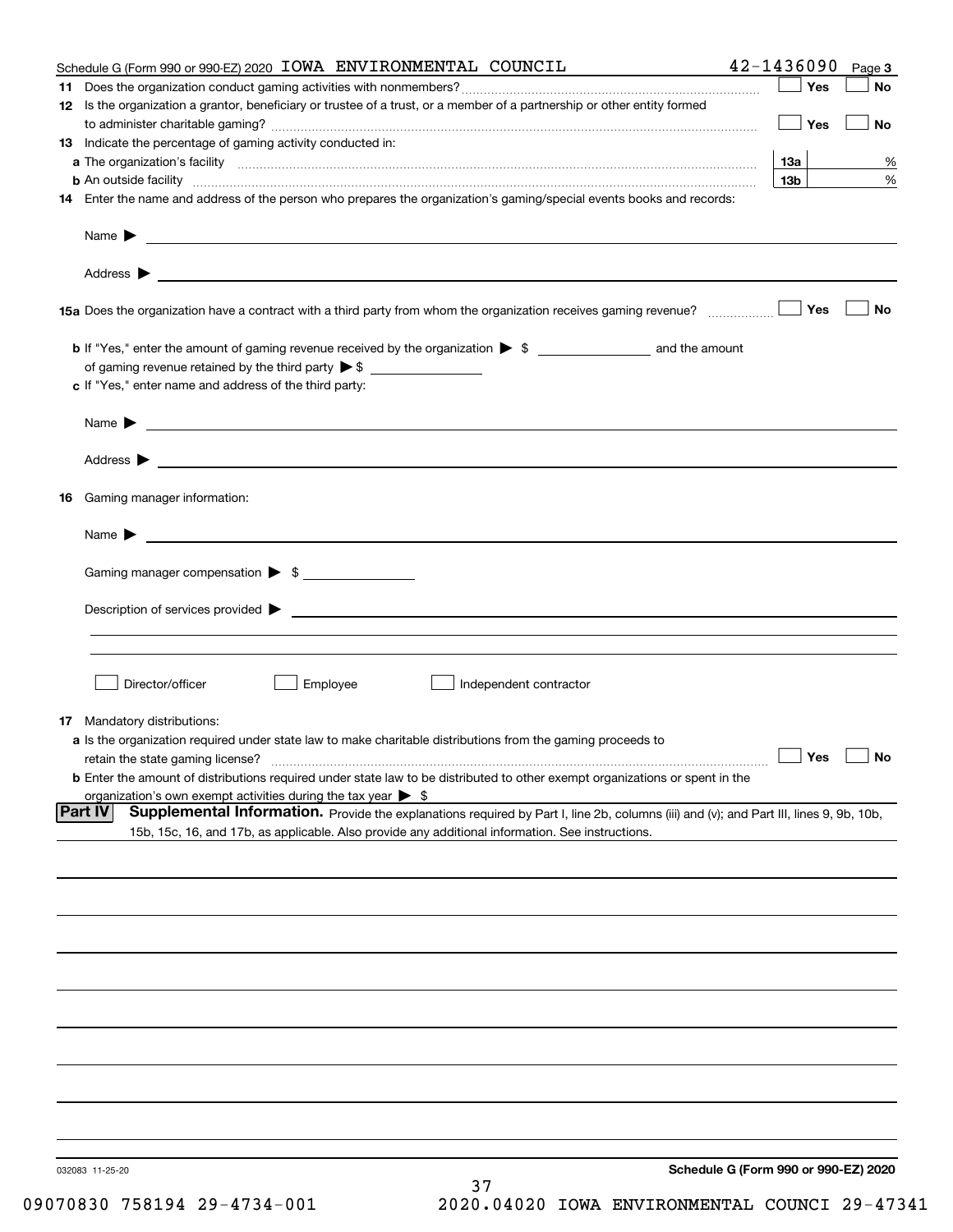| <b>Part IV Supplemental Information</b> $_{(continued)}$ |                                 |
|----------------------------------------------------------|---------------------------------|
|                                                          |                                 |
|                                                          |                                 |
|                                                          |                                 |
|                                                          |                                 |
|                                                          |                                 |
|                                                          |                                 |
|                                                          |                                 |
|                                                          |                                 |
|                                                          |                                 |
|                                                          |                                 |
|                                                          |                                 |
|                                                          |                                 |
|                                                          |                                 |
|                                                          |                                 |
|                                                          |                                 |
|                                                          |                                 |
|                                                          |                                 |
|                                                          |                                 |
|                                                          |                                 |
|                                                          |                                 |
|                                                          |                                 |
|                                                          |                                 |
|                                                          |                                 |
|                                                          |                                 |
|                                                          |                                 |
|                                                          |                                 |
|                                                          |                                 |
|                                                          |                                 |
|                                                          | Schedule G (Form 990 or 990-EZ) |
|                                                          |                                 |

032084 04-01-20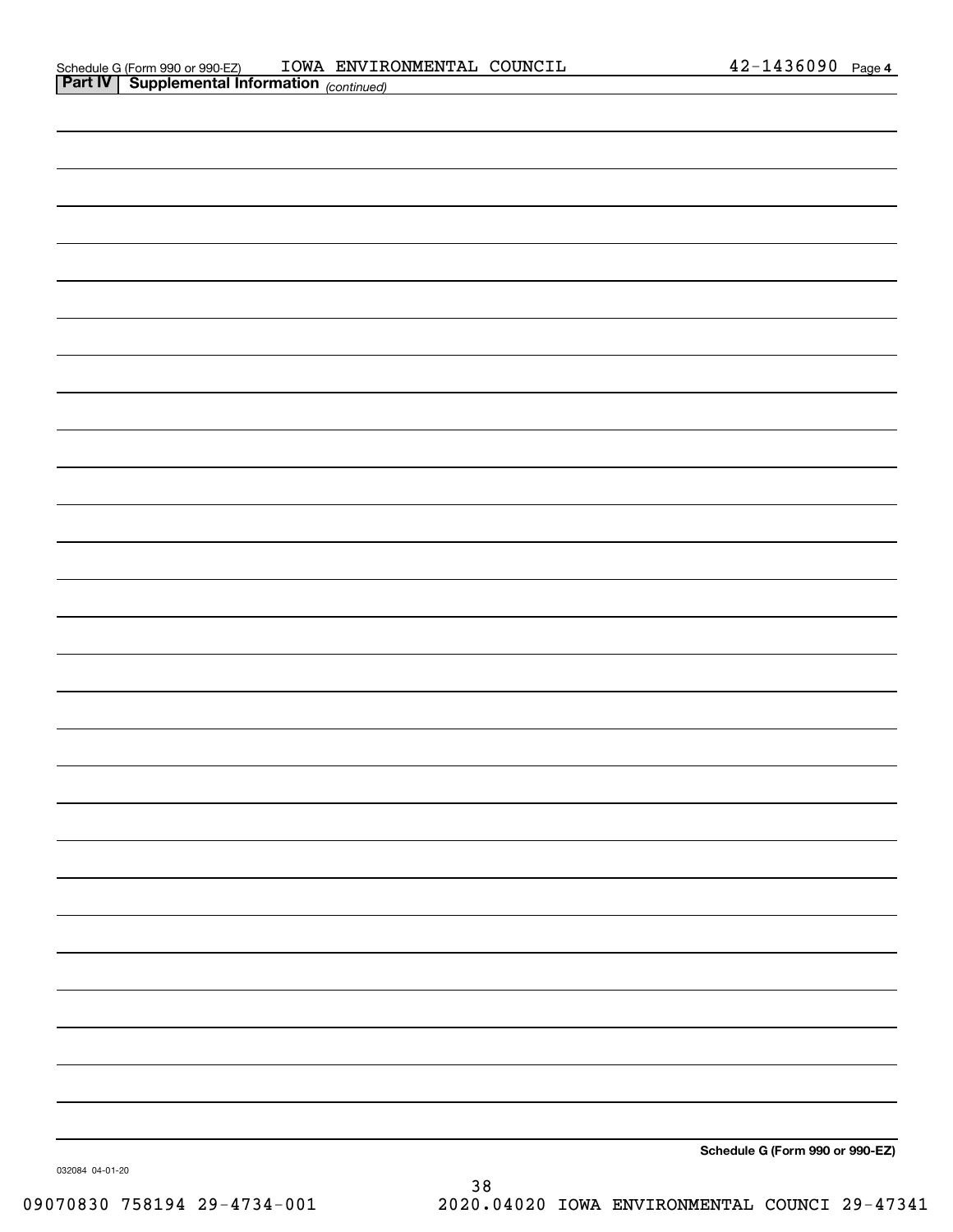| <b>SCHEDULE I</b><br>(Form 990)                                                                                                                                                                                                                                                                                          |                            | <b>Grants and Other Assistance to Organizations,</b><br>Governments, and Individuals in the United States |                                                       |                                         |                                                                |                                          | OMB No. 1545-0047<br>2020                           |
|--------------------------------------------------------------------------------------------------------------------------------------------------------------------------------------------------------------------------------------------------------------------------------------------------------------------------|----------------------------|-----------------------------------------------------------------------------------------------------------|-------------------------------------------------------|-----------------------------------------|----------------------------------------------------------------|------------------------------------------|-----------------------------------------------------|
| Department of the Treasury                                                                                                                                                                                                                                                                                               |                            | Complete if the organization answered "Yes" on Form 990, Part IV, line 21 or 22.                          | Attach to Form 990.                                   |                                         |                                                                |                                          | <b>Open to Public</b>                               |
| Internal Revenue Service                                                                                                                                                                                                                                                                                                 |                            |                                                                                                           | Go to www.irs.gov/Form990 for the latest information. |                                         |                                                                |                                          | Inspection                                          |
| Name of the organization<br>IOWA ENVIRONMENTAL COUNCIL                                                                                                                                                                                                                                                                   |                            |                                                                                                           |                                                       |                                         |                                                                |                                          | <b>Employer identification number</b><br>42-1436090 |
| Part I<br><b>General Information on Grants and Assistance</b>                                                                                                                                                                                                                                                            |                            |                                                                                                           |                                                       |                                         |                                                                |                                          |                                                     |
| Does the organization maintain records to substantiate the amount of the grants or assistance, the grantees' eligibility for the grants or assistance, and the selection<br>$\mathbf 1$<br>Describe in Part IV the organization's procedures for monitoring the use of grant funds in the United States.<br>$\mathbf{2}$ |                            |                                                                                                           |                                                       |                                         |                                                                |                                          | $\boxed{\text{X}}$ Yes<br>$\exists$ No              |
| Part II<br>Grants and Other Assistance to Domestic Organizations and Domestic Governments. Complete if the organization answered "Yes" on Form 990, Part IV, line 21, for any                                                                                                                                            |                            |                                                                                                           |                                                       |                                         |                                                                |                                          |                                                     |
| recipient that received more than \$5,000. Part II can be duplicated if additional space is needed.                                                                                                                                                                                                                      |                            |                                                                                                           |                                                       |                                         |                                                                |                                          |                                                     |
| 1 (a) Name and address of organization<br>or government                                                                                                                                                                                                                                                                  | $(b)$ EIN                  | (c) IRC section<br>(if applicable)                                                                        | (d) Amount of<br>cash grant                           | (e) Amount of<br>non-cash<br>assistance | (f) Method of<br>valuation (book,<br>FMV, appraisal,<br>other) | (g) Description of<br>noncash assistance | (h) Purpose of grant<br>or assistance               |
| IOWA POLICY PROJECT<br>20 E. MARKET STREET<br>IOWA CITY, IA 52245                                                                                                                                                                                                                                                        | $42 - 1512708$ 501 (C) (3) |                                                                                                           | 12,900.                                               |                                         | 0. CASH                                                        |                                          | IOWA CLEAN ENERGY                                   |
|                                                                                                                                                                                                                                                                                                                          |                            |                                                                                                           |                                                       |                                         |                                                                |                                          |                                                     |
|                                                                                                                                                                                                                                                                                                                          |                            |                                                                                                           |                                                       |                                         |                                                                |                                          |                                                     |
|                                                                                                                                                                                                                                                                                                                          |                            |                                                                                                           |                                                       |                                         |                                                                |                                          |                                                     |
|                                                                                                                                                                                                                                                                                                                          |                            |                                                                                                           |                                                       |                                         |                                                                |                                          |                                                     |
| 2<br>Enter total number of other organizations listed in the line 1 table<br>3                                                                                                                                                                                                                                           |                            |                                                                                                           |                                                       |                                         |                                                                |                                          | ▶                                                   |

**For Paperwork Reduction Act Notice, see the Instructions for Form 990. Schedule I (Form 990) 2020** LHA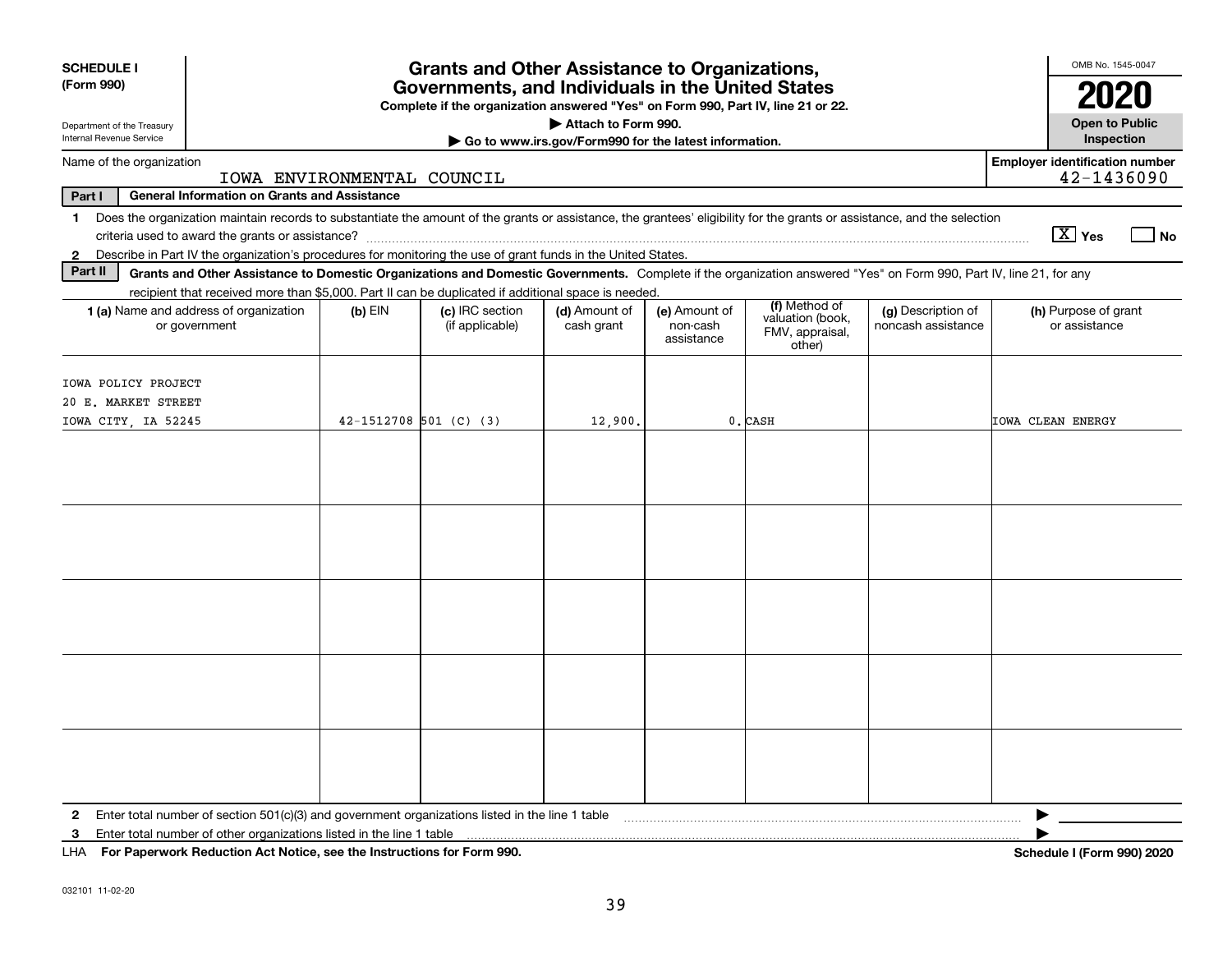### **Part III** | Grants and Other Assistance to Domestic Individuals. Complete if the organization answered "Yes" on Form 990, Part IV, line 22.

(a) Type of grant or assistance **(b)** Number of **(c)** Amount of **(d)** Amount of non-**(e)** Method of valuation (f)<br>cash are continuous cash are cash assistance (book, FMV, appraisal, other) Part III can be duplicated if additional space is needed. (a) Type of grant or assistance (b) Number of recipients(c) Amount of cash grant (d) Amount of noncash assistance (f) Description of noncash assistance

Part IV | Supplemental Information. Provide the information required in Part I, line 2; Part III, column (b); and any other additional information.

PART I, LINE 2:

#### GRANT FUNDS ARE REVIEWED AND MONITORED BY THE COUNCIL'S BOARD OF DIRECTORS

THROUGHOUT THE GRANT PERIOD.

Schedule I (Form 990) 2020 Page IOWA ENVIRONMENTAL COUNCIL 42-1436090

**2**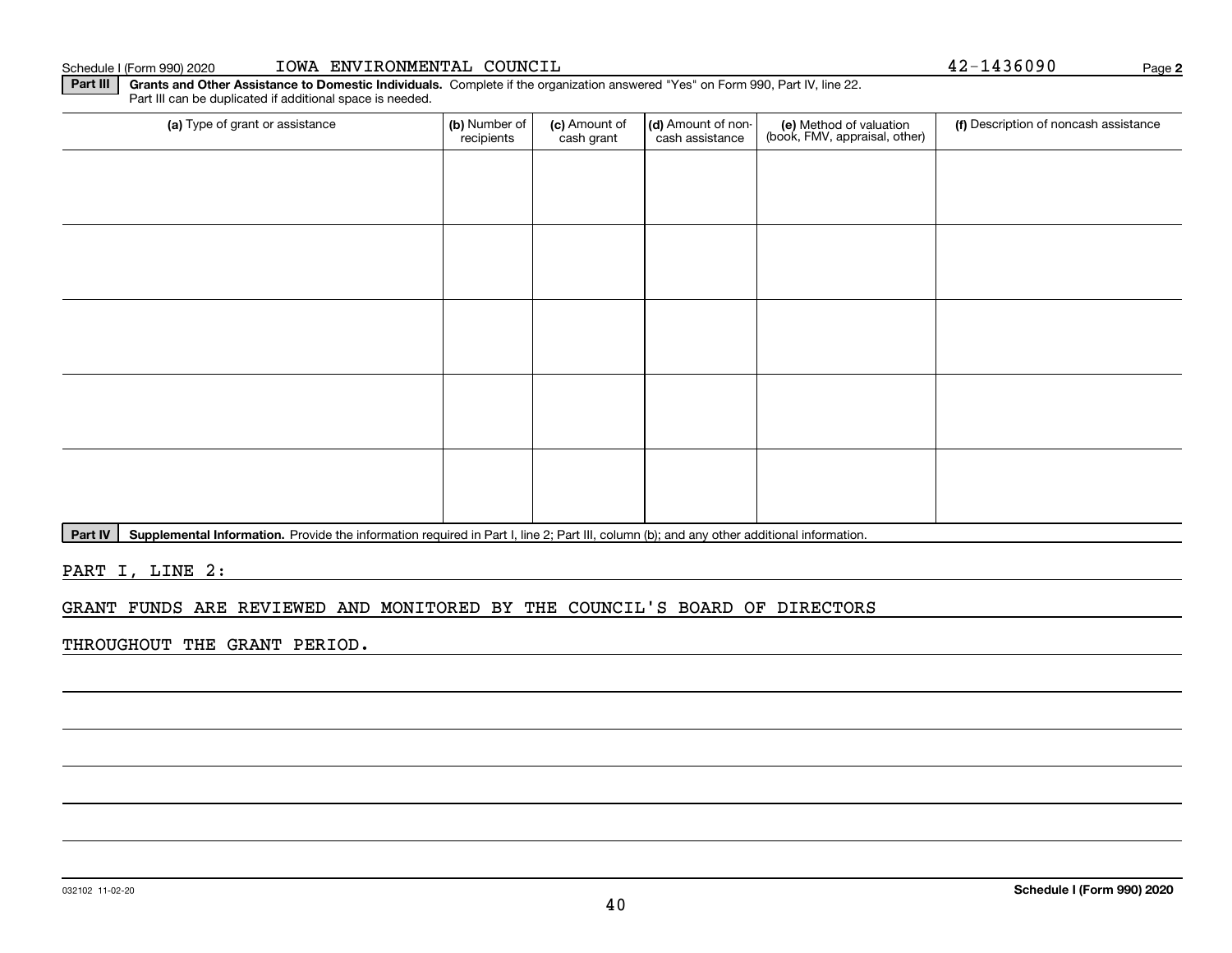**(Form 990 or 990-EZ)**

Department of the Treasury Internal Revenue Service Name of the organization

**SCHEDULE O Supplemental Information to Form 990 or 990-EZ**

**Complete to provide information for responses to specific questions on Form 990 or 990-EZ or to provide any additional information. | Attach to Form 990 or 990-EZ. | Go to www.irs.gov/Form990 for the latest information.**



IOWA ENVIRONMENTAL COUNCIL 42-1436090

**Employer identification number**

FORM 990, PART I, LINE 1, DESCRIPTION OF ORGANIZATION MISSION:

TO PROMOTE, SUPPORT AND ACHIEVE PROTECTION OF THE ENVIRONMENT AND

CONSERVATION OF NATURAL RESOURCES, PRIMARILY IN IOWA, BOTH DIRECTLY AND

THROUGH COORDINATION OF THE ENVIRONMENTAL COMMUNITY.

FORM 990, PART VI, SECTION A, LINE 2:

JOHN SCHMIDT, BOARD TREASURER OF IOWA ENVIRONMENTAL COUNCIL, AND MIKE

SCHMIDT, ACTING EXECUTIVE DIRECTOR OF IOWA ENVIRONMENTAL COUNCIL FROM

OCTOBER 2020-JANUARY 2021, ARE FATHER AND SON.

FORM 990, PART VI, SECTION A, LINE 6:

THE ORGANIZATION HAS MEMBERS.

FORM 990, PART VI, SECTION A, LINE 7A:

THE ORGANIZATION'S MEMBERS HAVE THE ABILITY TO ELECT MEMBERS OF THE BOARD OF DIRECTORS.

FORM 990, PART VI, SECTION B, LINE 11B:

MANAGEMENT REVIEWS FORM 990 WITH THE AUDIT COMMITTEE. FORM 990 IS MADE

AVAILABLE TO ALL BOARD MEMBERS BEFORE FILING WITH THE IRS.

FORM 990, PART VI, SECTION B, LINE 12C:

THE CONFLICT OF INTEREST POLICY IS REVIEWED BY THE MEMBERS OF THE BOARD OF

DIRECTORS ANNUALLY. ANY CONFLICTS ARE DISCLOSED.

FORM 990, PART VI, SECTION B, LINE 15A:

032211 11-20-20 LHA For Paperwork Reduction Act Notice, see the Instructions for Form 990 or 990-EZ. Schedule O (Form 990 or 990-EZ) 2020 41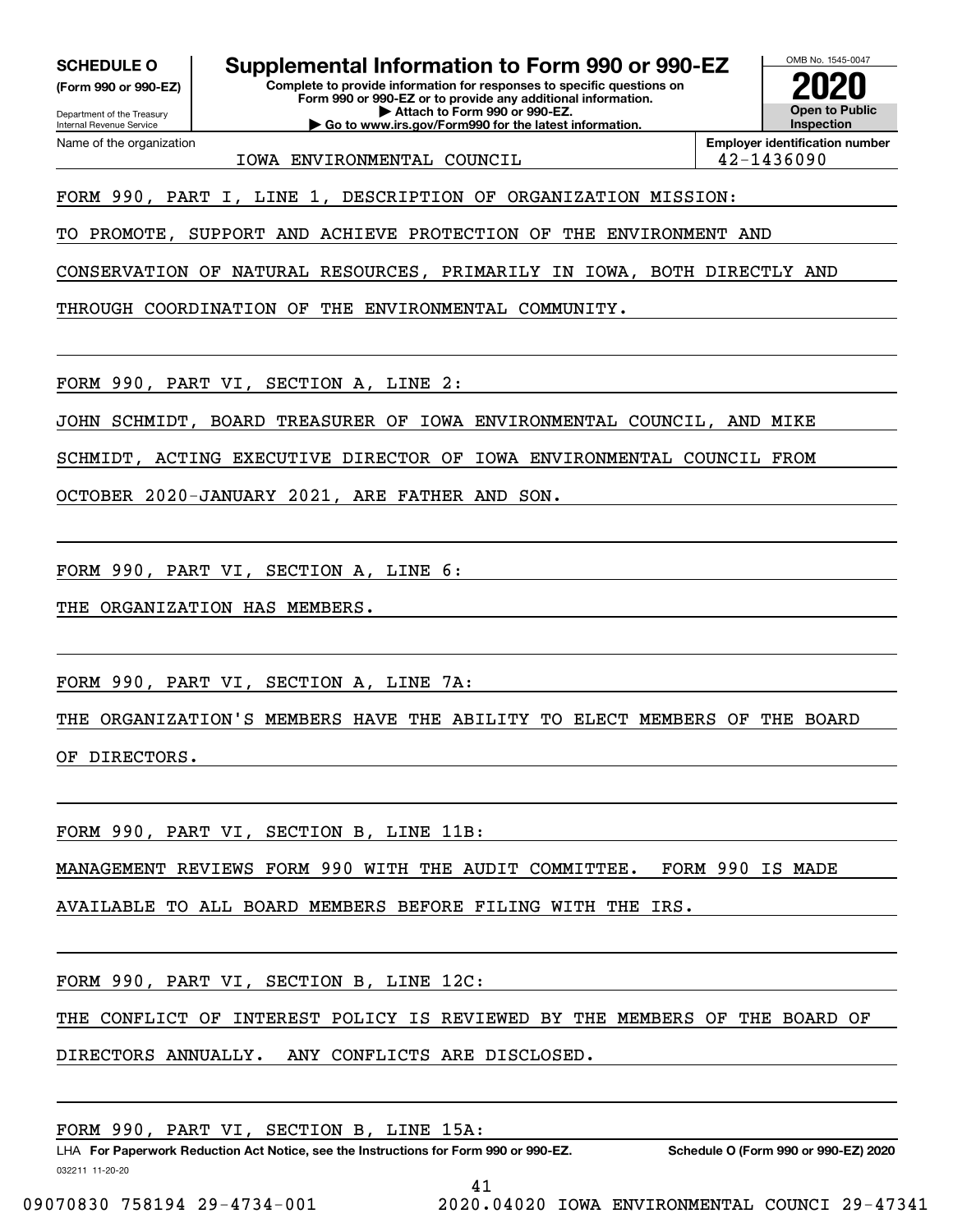| Schedule O (Form 990 or 990-EZ) 2020                                      | Page 2                                              |
|---------------------------------------------------------------------------|-----------------------------------------------------|
| Name of the organization<br>IOWA ENVIRONMENTAL COUNCIL                    | <b>Employer identification number</b><br>42-1436090 |
| SALARY INCREASES FOR EMPLOYEES ARE APPROVED BY THE EXECUTIVE DIRECTOR AND |                                                     |
| SALARY INCREASES FOR THE EXECUTIVE DIRECTOR ARE SUGGESTED BY THE BOARD    |                                                     |
| PRESIDENT AND APPROVED BY THE BOARD OF DIRECTORS.                         | THE BOARD OF DIRECTORS                              |
| APPROVES A SALARY INCREASE POOL FOR EMPLOYEES.                            |                                                     |
|                                                                           |                                                     |
| FORM 990, PART VI, SECTION C, LINE 19:                                    |                                                     |
| IOWA ENVIRONMENTAL COUNCIL MAKES ITS GOVERNING DOCUMENTS, CONFLICT OF     |                                                     |
| INTEREST POLICY AND FINANCIAL STATEMENTS AVAILABLE UPON REQUEST.          |                                                     |
|                                                                           |                                                     |
| FORM 990, PART IX, LINE 11G, OTHER FEES:                                  |                                                     |
| CONTRACTED SERVICES:                                                      |                                                     |
| PROGRAM SERVICE EXPENSES                                                  | 253,619.                                            |
| MANAGEMENT AND GENERAL EXPENSES                                           | 0.                                                  |
| FUNDRAISING EXPENSES                                                      | $0$ .                                               |
| TOTAL EXPENSES                                                            | 253,619.                                            |
|                                                                           |                                                     |
| PROFESSIONAL SERVICES:                                                    |                                                     |
| PROGRAM SERVICE EXPENSES                                                  | 12,704.                                             |
| MANAGEMENT AND GENERAL EXPENSES                                           | 1,588.                                              |
| FUNDRAISING EXPENSES                                                      | <u>1,588.</u>                                       |
| TOTAL EXPENSES                                                            | 15,880.                                             |
| TOTAL OTHER FEES ON FORM 990, PART IX, LINE 11G, COL A                    | 269,499.                                            |
|                                                                           |                                                     |
| FORM 990, PART XII, LINE 2C:                                              |                                                     |
| CHANGES FROM PRIOR YEAR.<br>NO.                                           |                                                     |
|                                                                           |                                                     |
|                                                                           |                                                     |
| FORM 990, PART XI, LINE 8:                                                |                                                     |
| 032212 11-20-20<br>42                                                     | Schedule O (Form 990 or 990-EZ) 2020                |